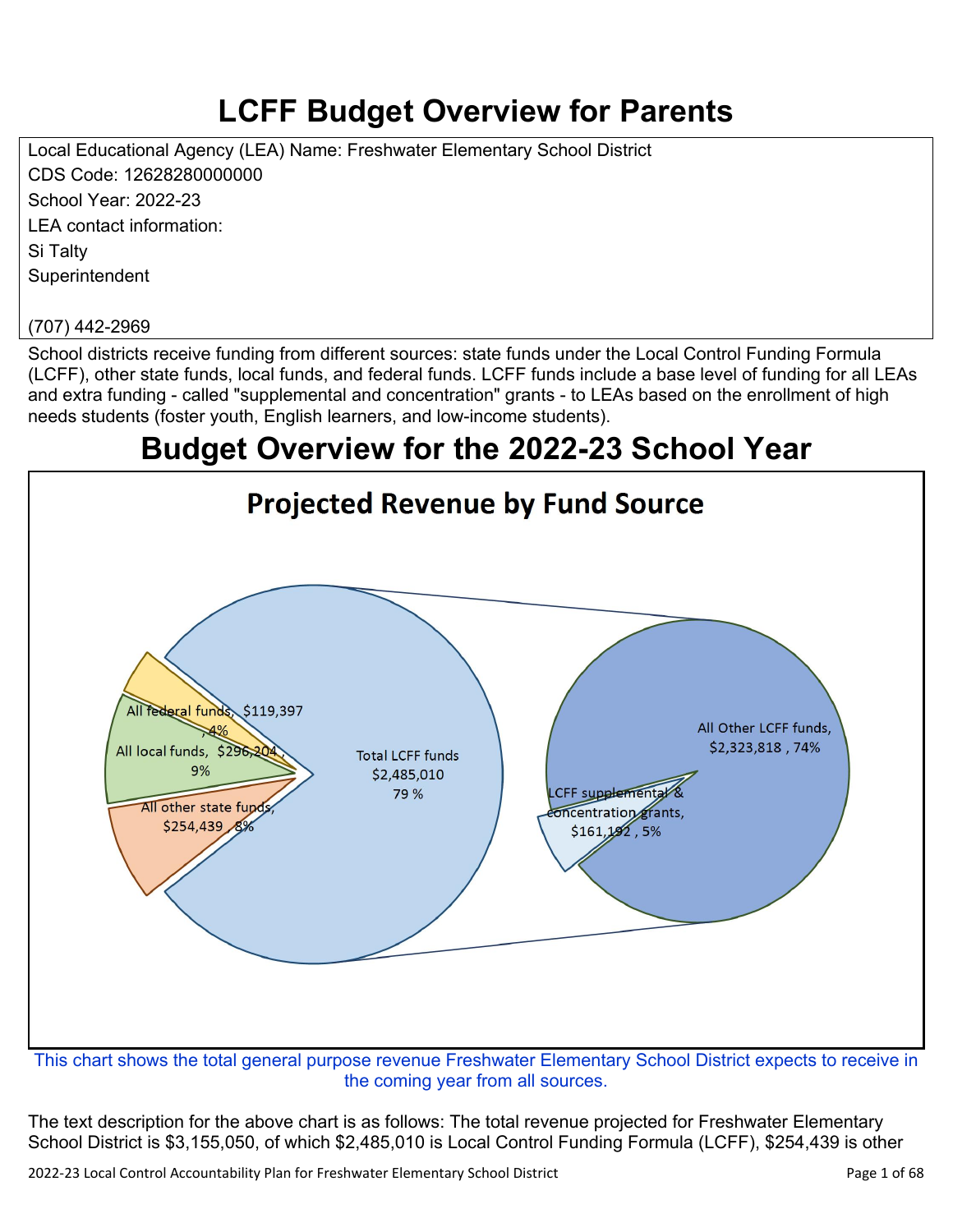state funds, \$296,204 is local funds, and \$119,397 is federal funds. Of the \$2,485,010 in LCFF Funds, \$161,192 is generated based on the enrollment of high needs students (foster youth, English learner, and low-income students).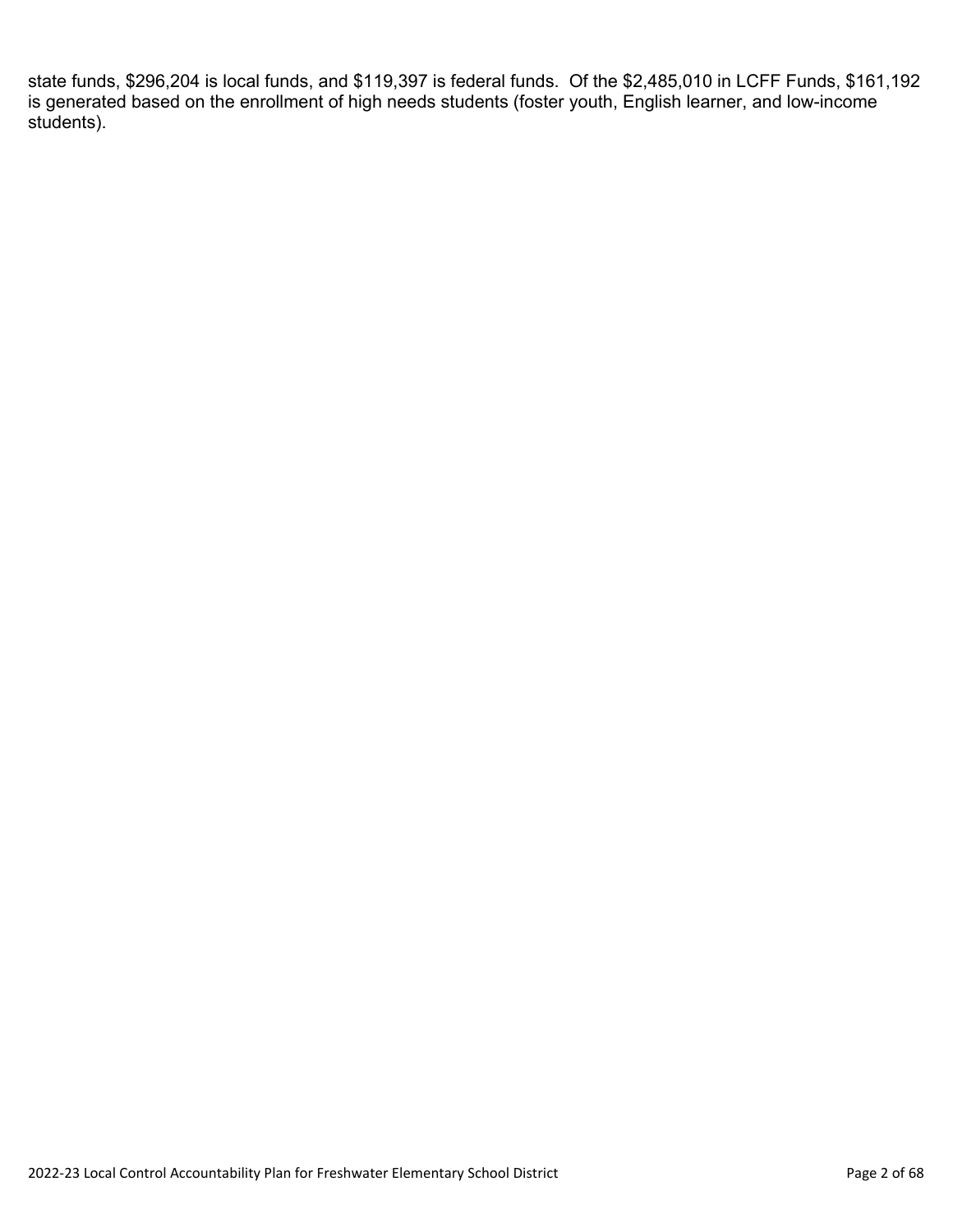## **LCFF Budget Overview for Parents**

The LCFF gives school districts more flexibility in deciding how to use state funds. In exchange, school districts must work with parents, educators, students, and the community to develop a Local Control and Accountability Plan (LCAP) that shows how they will use these funds to serve students.



This chart provides a quick summary of how much Freshwater Elementary School District plans to spend for 2022-23. It shows how much of the total is tied to planned actions and services in the LCAP.

The text description of the above chart is as follows: Freshwater Elementary School District plans to spend \$3,385,375 for the 2022-23 school year. Of that amount, \$2,952,389 is tied to actions/services in the LCAP and \$432,986 is not included in the LCAP. The budgeted expenditures that are not included in the LCAP will be used for the following:

The total General Fund Budget Expenditures that are not included in the LCAP is \$430,034. These costs are associated with services and fees that are not directly tied to LCAP goals such as contracted services, interlea contracts, supplies, retired teacher benefits, utilities, pupil insurance, copiers, legal and audit fees, insurance fees, STRS and PERS liability, athletics and Co'op fees.

### **Increased or Improved Services for High Needs Students in the LCAP for the 2022-23 School Year**

In 2022-23, Freshwater Elementary School District is projecting it will receive \$161,192 based on the enrollment of foster youth, English learner, and low-income students. Freshwater Elementary School District must describe how it intends to increase or improve services for high needs students in the LCAP. Freshwater Elementary School District plans to spend \$353,999 towards meeting this requirement, as described in the LCAP.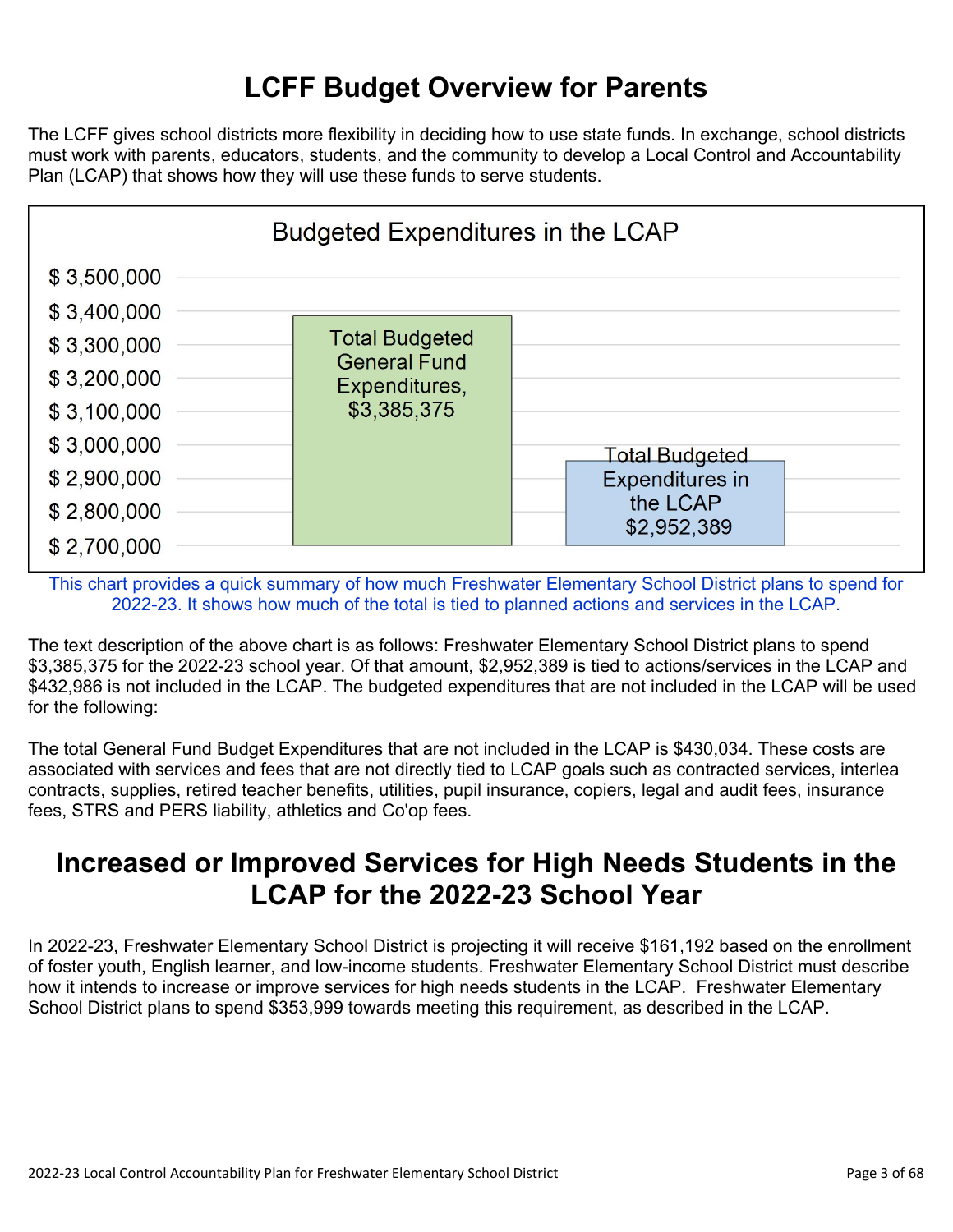## **LCFF Budget Overview for Parents**

## **Update on Increased or Improved Services for High Needs Students in 2021-22**



This chart compares what Freshwater Elementary School District budgeted last year in the LCAP for actions and services that contribute to increasing or improving services for high needs students with what Freshwater Elementary School District estimates it has spent on actions and services that contribute to increasing or improving services for high needs students in the current year.

The text description of the above chart is as follows: In 2021-22, Freshwater Elementary School District's LCAP budgeted \$471,539 for planned actions to increase or improve services for high needs students. Freshwater Elementary School District actually spent \$471,539 for actions to increase or improve services for high needs students in 2021-22.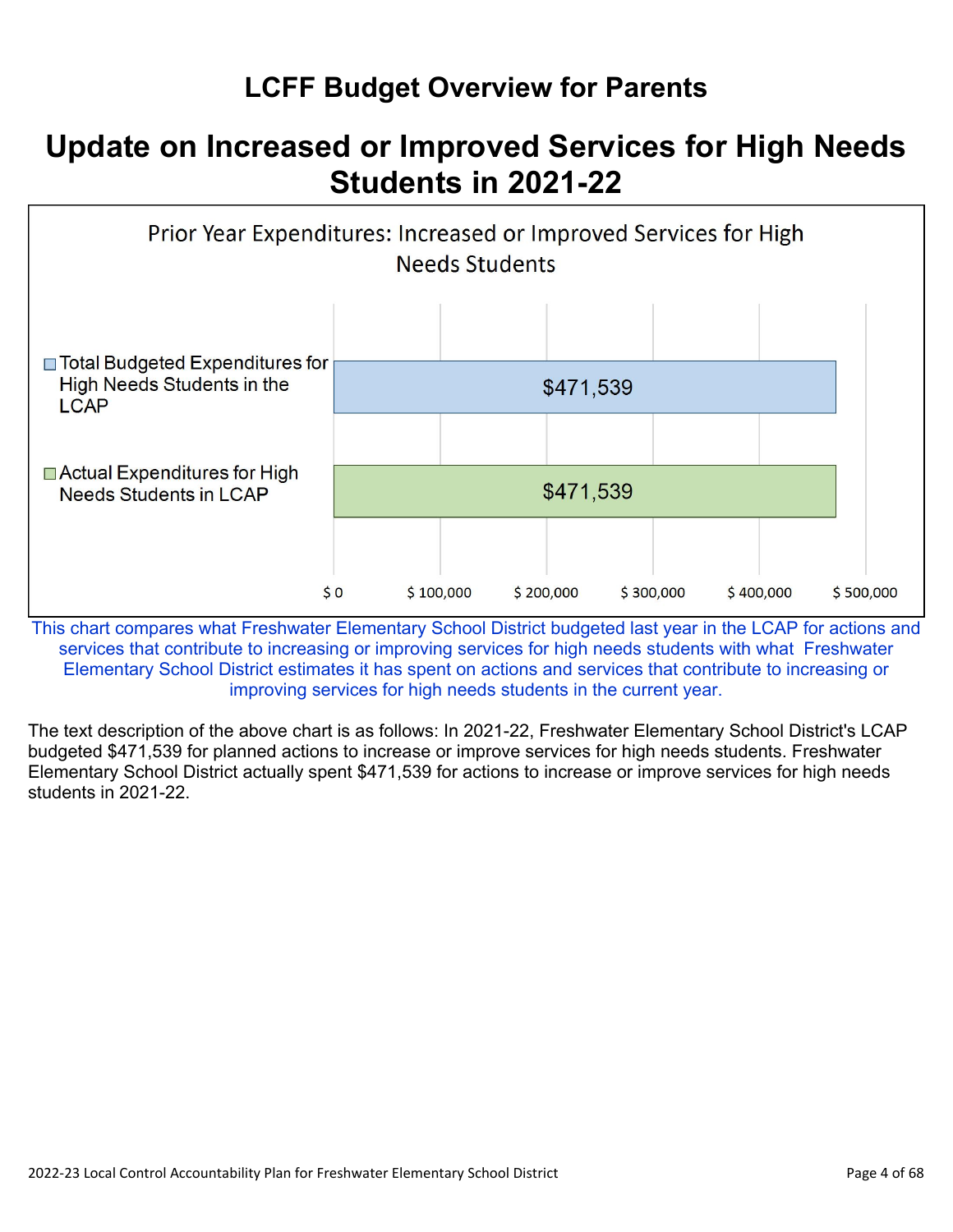# **Supplement to the Annual Update to the 2021–22 Local Control and Accountability Plan**

| <b>Local Educational Agency (LEA) Name</b> | <b>Contact Name and Title</b> | <b>Email and Phone</b>  |
|--------------------------------------------|-------------------------------|-------------------------|
| Freshwater Elementary School District      | Sinon Talty                   | stalty@freshwatersd.org |
|                                            | Superintendent/Principal      | (707) 442-2969          |

California's 2021–22 Budget Act, the federal American Rescue Plan Act of 2021, and other state and federal relief acts have provided local educational agencies (LEAs) with a significant increase in funding to support students, teachers, staff, and their communities in recovering from the COVID-19 pandemic and to address the impacts of distance learning on students. The following is a one-time mid-year report to the local governing board or body and educational partners related to engagement on, and implementation of, these Acts.

A description of how and when the LEA engaged, or plans to engage, its educational partners on the use of funds provided through the Budget Act of 2021 that were not included in the 2020–21 Local Control and Accountability Plan (LCAP).

We engaged our educational partners through the Budget Overview for Parents on the use of funds not included in the 2021-22 LCAP. Through the Budget Overview for Parents we explained that funds that were not included in the LCAP were for services and fees not directly tied to the LCAP goals such as contracted services, inter-lea contracts, supplies, retired teacher benefits, utilities, pupil insurance, copiers, legal and audit fees, insurance fees, STRS and PERS liability, summer school, athletics and Co'op fees.

A description of how the LEA used, or plans to use, the additional concentration grant add-on funding it received to increase the number of staff who provide direct services to students on school campuses with an enrollment of students who are low-income, English learners, and/or foster youth that is greater than 55 percent.

Freshwater School District did not receive a concentration grant since we have less than 55% unduplicated student count.

A description of how and when the LEA engaged its educational partners on the use of one-time federal funds received that are intended to support recovery from the COVID-19 pandemic and the impacts of distance learning on pupils.

Throughout the development of the Expanded Learning Opportunities Grant Plan (ELOGP), the ESSER III plan, and the Annual Update for the 2020-21 Learning Continuity and Attendance Plan, the Freshwater Elementary School District sent surveys and had many meaningful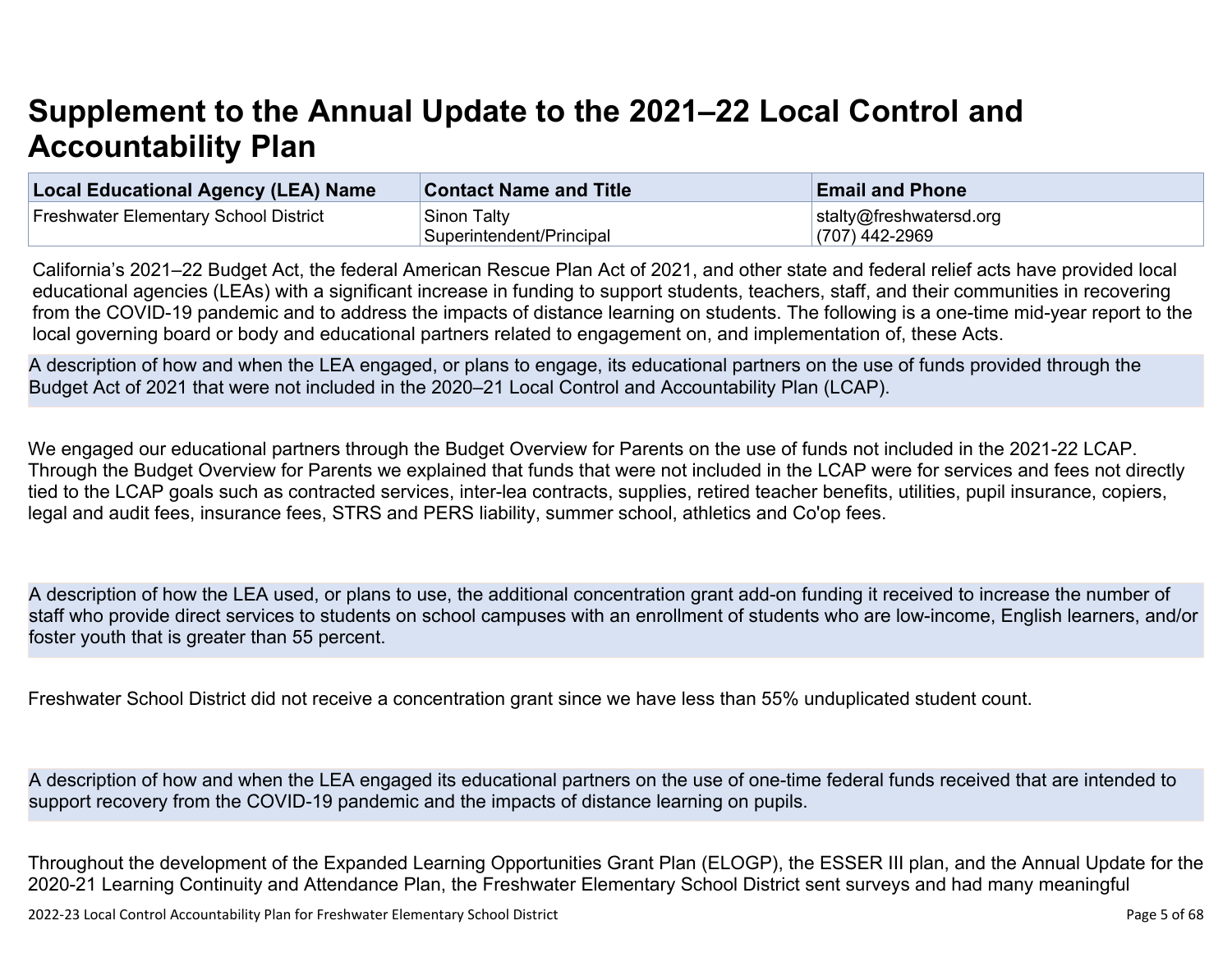conversations with stakeholders which contributed to the development of the use of one-time federal funds received by the District. Engagement groups consisted of: The Freshwater School District Board of Trustees, District Certificated and Classified Staff members, local bargaining unit, administration, parents/guardians, and the Freshwater School Site Council.

Feedback was also gathered via our school website, emails, and phone conversations. This input was gathered and reviewed by district administration.

In these plans, we included all of the actions that we plan to implement with one-time federal funds to help support our District navigate and recover from the COVID-19 pandemic. In these plan we explained using the funds for In-Person Instructional Offerings, for our Distance Learning Program, and to provide additional supports for Pupil Learning Loss and Social Emotional needs.

Our expenditure plans were shared with the educational partners listed below. These groups provided feedback about how to best prioritize the District's actions and services for students during the COVID-19 pandemic on the following dates:

FTA/Certificated Staff: 5/3/21, 8/26/21, 10/4/21

Classified Staff: 5/7/21, 10/8/21, 2/4/22

Board: 5/11/21, 10/12/21, 2/8/22

Freshwater Community Information Night: 1/19/22

School Site Council: 5/4/21, 11/2/21, 2/1/22

A description of how the LEA is implementing the federal American Rescue Plan Act and federal Elementary and Secondary School Emergency Relief expenditure plan, and the successes and challenges experienced during implementation.

We are implementing our ESSER III plan by providing the following:

Continuing in-person instruction safely by implementing policies and procedures to prevent the spread of COVID-19.

Purchased educational technology such as iPads, chromebooks, chrome carts, laptops and connectivity supplies which serve our staff and students that require remote access to work and assignments due to COVID-19, or who are out on independent study. We continue to follow our COVID-19 Prevention Plan (CPP) by employing custodial staff to minimize exposure and have purchased additional personal safety and classroom supplies such as hand sanitizer, masks, N95's, face shields, cleaning wipes, HEPA filters, single desks, picnic tables, and yoga mats for outdoor seating.

We have provided additional social emotional supports for our students by providing a Student Support Provider on campus to support students, parents, and teachers, and also works in collaboration with families and community agencies such as Humboldt Bridges to Success and Humboldt County Office of Education. We also purchased PE equipment to support outside exercise and interaction opportunities for

2022-23 Local Control Accountability Plan for Freshwater Elementary School District **Page 6 of 68** and the state of 68 of 68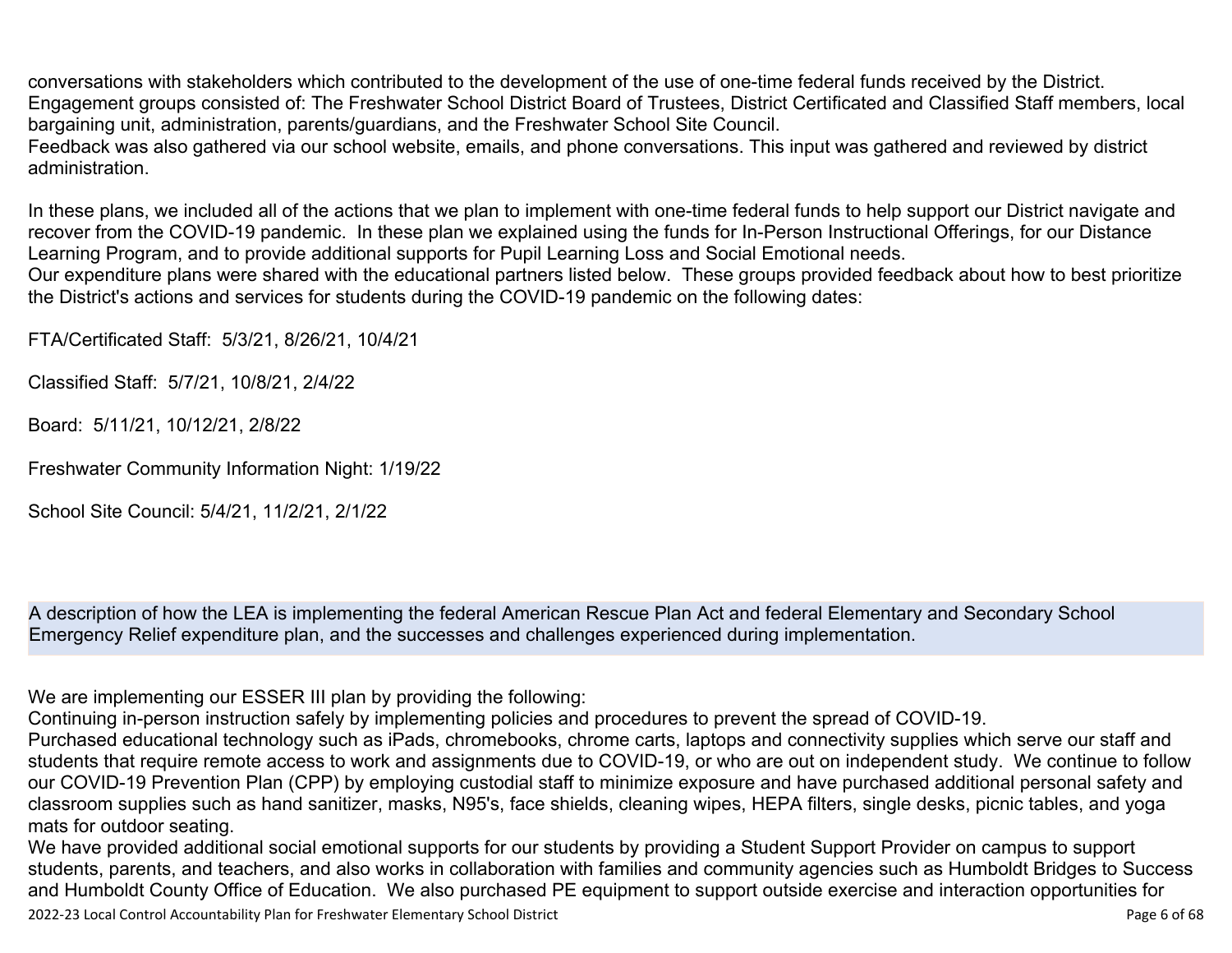students. We implemented a newly updated Second Step Social Emotional curriculum that is accessible for all grade levels. Furthermore, we have extended instructional learning time by offering a Summer School Program as well as Math/Homework Intervention, and have also provided an After School Program to help mitigate learning loss and promote social emotional wellness.

Funds are also being used to increase the support of paraprofessionals in classrooms. Increasing the current support of paraprofessionals in our classrooms has increased student differentiated instruction and support to meet their needs. Unduplicated students, students with disabilities, and disengaged students have received expanded academic and social-emotional intervention supports and differentiated instruction to meet their individual needs.

Digital tools such as IXL, SeeSaw, Zearn, and Zoom were purchased to support staff and students with engagement and assessments. One-time funds have been used to provide a new food services program to provide meals for all students in need.

Funds have also been used for staffing, professional development, and materials that support the implementation of Multi-Tiered Systems of Support (MTSS), Positive Behaviors Interventions and Supports (PBIS), and other programs that fall under the MTSS umbrella to ensure that identified students receive the supports they need.

Freshwater School District has been successful in remaining open for in-person instruction for the 2021-22 school year and providing the necessary supports that students, staff, and families need to navigate and recover from the affects of the COVID-19 pandemic.

A major challenge for the District has been providing additional staffing to provide all of these supports needed to implement our plan. It has been difficult to recruit and maintain the staffing levels necessary to implement our plans. In addition, relying on incremental one-time funding allocations expected by the District has created a challenge to meet the demands of the additional payroll expenses that are required to implement these additional services. Finally, many students and staff have been required to quarantine as a result of COVID-19 exposures, which has created attendance problems that further complicate the implementation of our plan.

A description of how the LEA is using its fiscal resources received for the 2021–22 school year in a manner that is consistent with the applicable plans and is aligned with the LEA's 2021–22 LCAP and Annual Update.

Freshwater School District has aligned our fiscal resources in the 2021-22 Local Control Accountability Plan (LCAP), Safe Return to in-Person Instruction and Continuity of Services Plan, ESSER III Expenditure Plan, and Expanded Learning Opportunities Grant Plan in order to provide students and staff with a safe and supportive learning environment.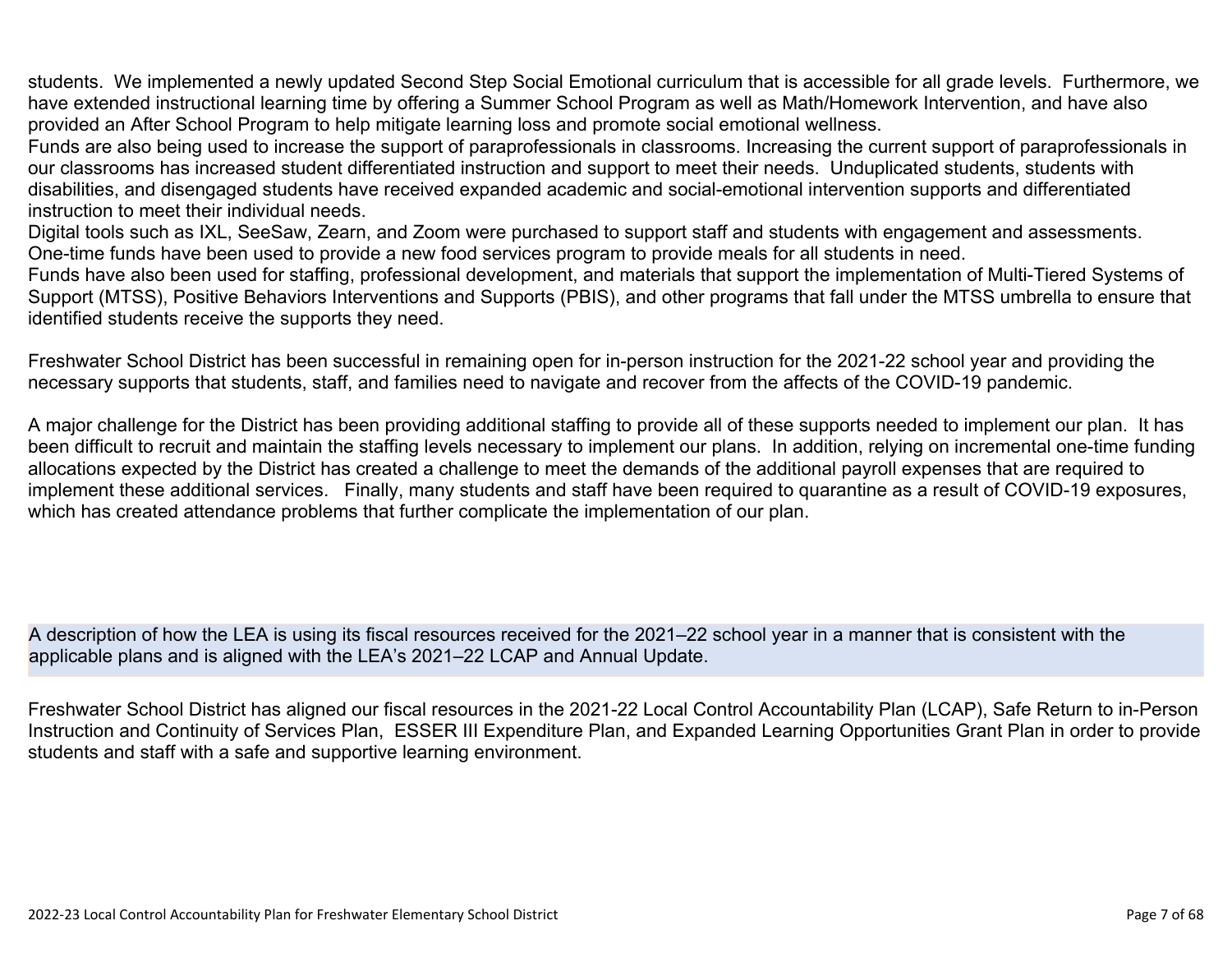## **Instructions for the Supplement to the Annual Update for the 2021–22 Local Control and Accountability Plan Year**

*For additional questions or technical assistance related to the completion of the Supplement to the Annual Update to the 2021–22 Local Control and Accountability Plan (LCAP), please contact the local county office of education (COE), or the California Department of Education's (CDE's)* Local Agency Systems Support Office, by phone at 916-319-0809 or by email at *[lcff@cde.ca.gov](mailto:lcff@cde.ca.gov)*.

### **Introduction**

California's 2021–22 Budget Act, the federal American Rescue Plan Act of 2021, and other state and federal relief acts have provided local educational agencies (LEAs) with a significant increase in funding to support students, teachers, staff, and their communities in recovering from the COVID-19 pandemic and to address the impacts of distance learning on students. Section 124(e) of Assembly Bill 130 requires LEAs to present an update on the Annual Update to the 2021–22 LCAP and Budget Overview for Parents on or before February 28, 2022, at a regularly scheduled meeting of the governing board or body of the LEA. At this meeting, the LEA must include all of the following:

- The Supplement to the Annual Update for the 2021–22 LCAP (2021–22 Supplement);
- All available mid-year outcome data related to metrics identified in the 2021–22 LCAP; and
- Mid-year expenditure and implementation data on all actions identified in the 2021–22 LCAP.

When reporting available mid-year outcome, expenditure, and implementation data, LEAs have flexibility to provide this information as best suits the local context, provided that it is succinct and contains a level of detail that is meaningful and accessible for the LEA's educational partners.

The 2021–22 Supplement is considered part of the 2022–23 LCAP for the purposes of adoption, review, and approval, and must be included with the LCAP as follows:

- The 2022–23 Budget Overview for Parents
- The 2021-22 Supplement
- The 2022-23 LCAP
- The Action Tables for the 2022–23 LCAP
- The Instructions for the LCAP Template

As such, the 2021–22 Supplement will be submitted for review and approval as part of the LEA's 2022–23 LCAP.

### **Instructions**

Respond to the following prompts, as required. In responding to these prompts, LEAs must, to the greatest extent practicable, provide succinct responses that contain a level of detail that will be meaningful and accessible for the LEA's educational partners and the broader public and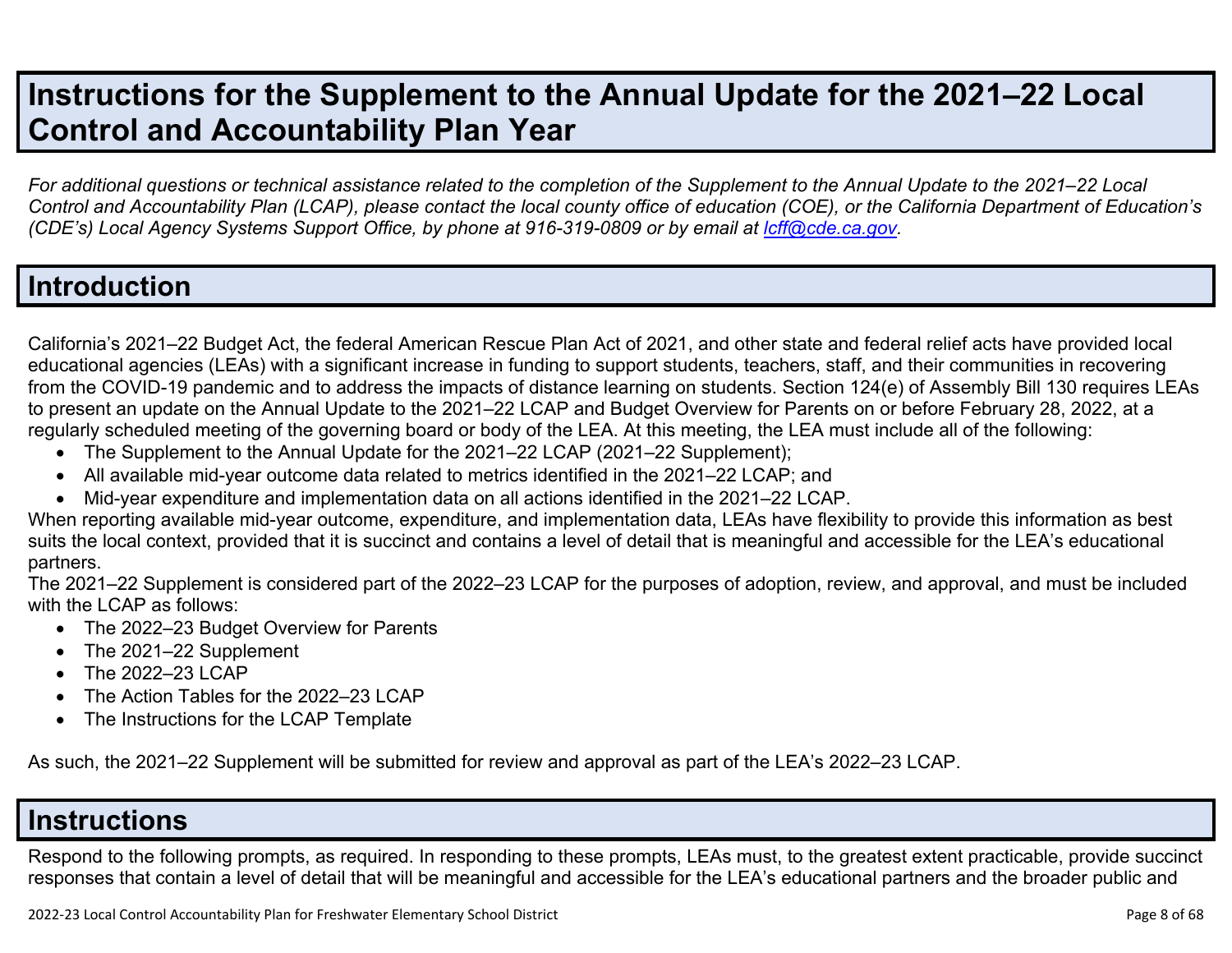must, to the greatest extent practicable, use language that is understandable and accessible to parents.

In responding to these prompts, the LEA has flexibility to reference information provided in other planning documents. An LEA that chooses to reference information provided in other planning documents must identify the plan(s) being referenced, where the plan(s) are located (such as a link to a web page), and where in the plan the information being referenced may be found.

**Prompt 1:** "*A description of how and when the LEA engaged, or plans to engage, its* educational partners *on the use of funds provided through the Budget Act of 2021 that were not included in the 2020–21 Local Control and Accountability Plan (LCAP).*"

In general, LEAs have flexibility in deciding what funds are included in the LCAP and to what extent those funds are included. If the LEA received funding through the Budget Act of 2021 that it would have typically included within its LCAP, identify the funds provided in the Budget Act of 2021 that were not included in the LCAP and provide a description of how the LEA has engaged its educational partners on the use of funds. If an LEA included the applicable funds in its adopted 2021–22 LCAP, provide this explanation.

**Prompt 2:** "*A description of how LEA used, or plans to use, the concentration grant add-on funding it received to increase the number of staff who provide direct services to students on school campuses with an enrollment of students who are low-income, English learners, and/or foster youth that is greater than 55 percent.*"

If LEA does not receive a concentration grant or the concentration grant add-on, provide this explanation.

Describe how the LEA is using, or plans to use, the concentration grant add-on funds received consistent with California *Education Code* Section 42238.02, as amended, to increase the number of certificated staff, classified staff, or both, including custodial staff, who provide direct services to students on school campuses with greater than 55 percent unduplicated pupil enrollment, as compared to schools with an enrollment of unduplicated students that is equal to or less than 55 percent.

In the event that the additional concentration grant add-on is not sufficient to increase the number of staff providing direct services to students at a school with an enrollment of unduplicated students that is greater than 55 percent, describe how the LEA is using the funds to retain staff providing direct services to students at a school with an enrollment of unduplicated students that is greater than 55 percent.

**Prompt 3:** "*A description of how and when the LEA engaged its educational partners on the use of one-time federal funds received that are intended to support recovery from the COVID-19 pandemic and the impacts of distance learning on pupils.*"

If the LEA did not receive one-time federal funding to support recovery from the COVID-19 pandemic and the impacts of distance learning on students, provide this explanation.

Describe how and when the LEA engaged its educational partners on the use of one-time federal funds it received that are intended to support recovery from the COVID-19 pandemic and the impacts of distance learning on students. See the COVID-19 Relief Funding Summary Sheet web page [\(https://www.cde.ca.gov/fg/cr/relieffunds.asp\)](https://www.cde.ca.gov/fg/cr/relieffunds.asp) for a listing of COVID-19 relief funding and the Federal Stimulus Funding web page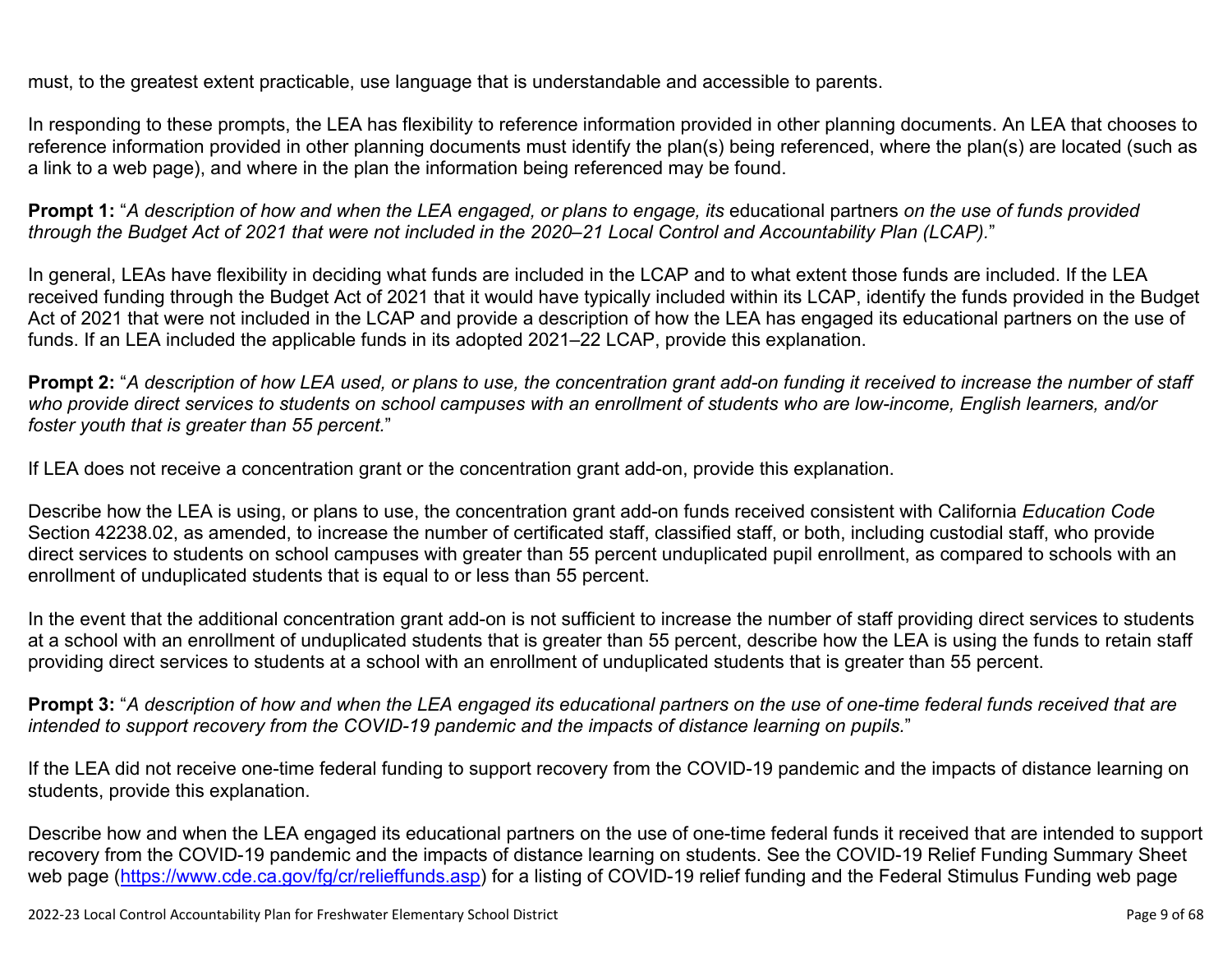(<https://www.cde.ca.gov/fg/cr/>) for additional information on these funds. The LEA is not required to describe engagement that has taken place related to state funds.

**Prompt 4:** "A description of how the LEA is implementing the federal American Rescue Plan Act and federal Elementary and Secondary School Emergency Relief expenditure plan, and the successes and challenges experienced during implementation."

If an LEA does not receive ESSER III funding, provide this explanation.

Describe the LEA's implementation of its efforts to maintain the health and safety of students, educators, and other staff and ensure the continuity of services, as required by the federal American Rescue Plan Act of 2021, and its implementation of the federal Elementary and Secondary School Emergency Relief (ESSER) expenditure plan to date, including successes and challenges.

**Prompt 5:** "A description of how the LEA is using its fiscal resources received for the 2021–22 school year in a manner that is consistent with the applicable plans and is aligned with the LEA's 2021–22 LCAP and Annual Update."

Summarize how the LEA is using its fiscal resources received for the 2021–22 school year to implement the requirements of applicable plans in a manner that is aligned with the LEA's 2021–22 LCAP. For purposes of responding to this prompt, "applicable plans" include the Safe Return to In-Person Instruction and Continuity of Services Plan and the ESSER III Expenditure Plan.

California Department of Education November 2021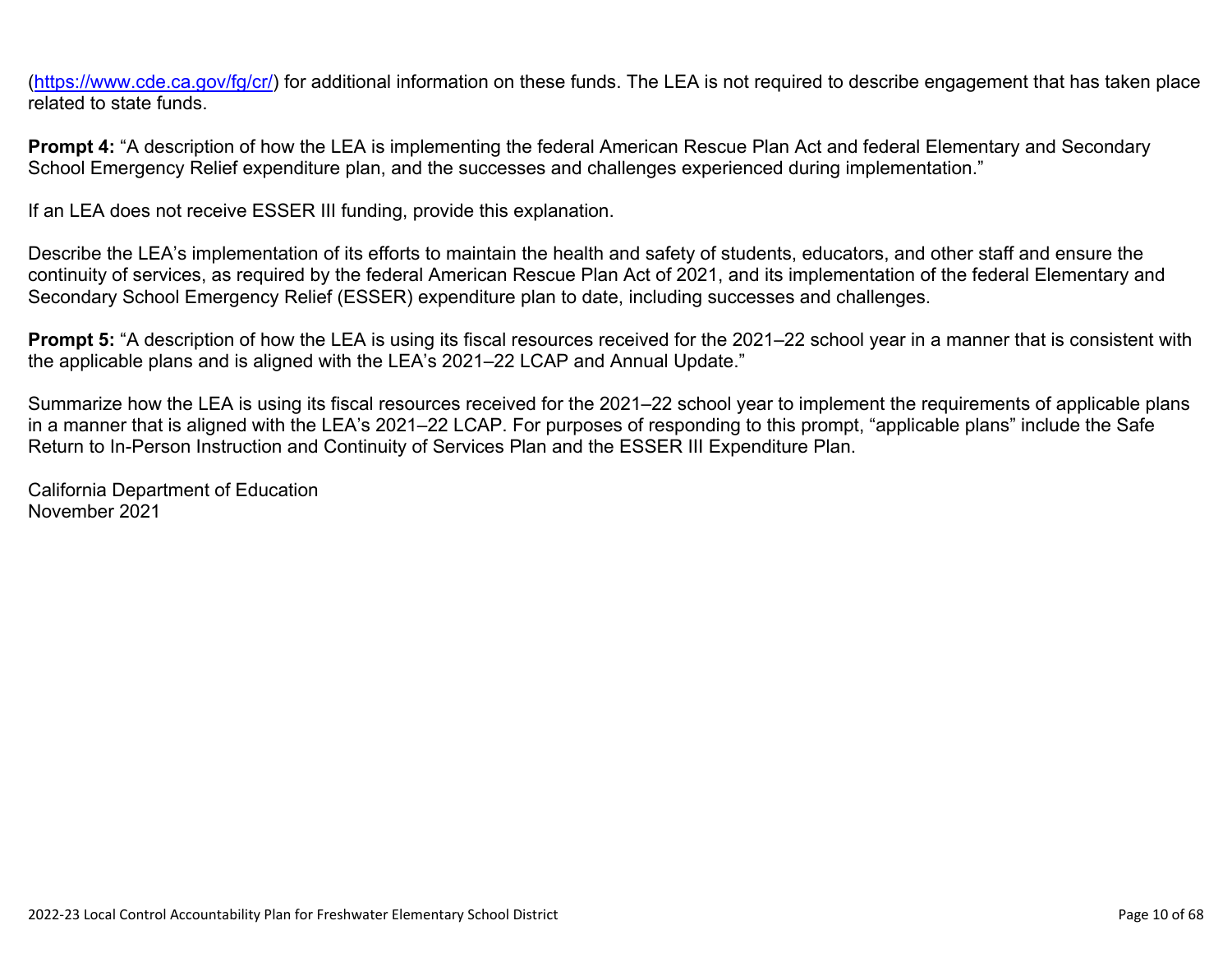# **Local Control Accountability Plan**

**The instructions for completing the Local Control and Accountability Plan (LCAP) follow the template.**

| <b>Local Educational Agency (LEA) Name</b>   | <b>Contact Name and Title</b> | <b>Email and Phone</b>                      |
|----------------------------------------------|-------------------------------|---------------------------------------------|
| <b>Freshwater Elementary School District</b> | Si Talty<br>Superintendent    | stalty@freshwatersd.org<br>$(707)$ 442-2969 |

# **[Plan Summary \[2022-23\]](http://www.doc-tracking.com/screenshots/22LCAP/Instructions/22LCAPInstructions.htm#PlanSummary)**

### **[General Information](http://www.doc-tracking.com/screenshots/22LCAP/Instructions/22LCAPInstructions.htm#generalinformation)**

A description of the LEA, its schools, and its students in grades transitional kindergarten–12, as applicable to the LEA.

Freshwater Elementary School has an enrollment of 250 students and is located in the beautiful Freshwater valley just 5 miles outside of Eureka. Freshwater School prides itself in being one of the top schools in Humboldt County that nurtures the abilities, talents, and interests of every child. Our campus setting promotes a love of nature, and is a natural environment for study. We provide a comprehensive curriculum, enabling all students to excel as they meet the challenges and opportunities of our changing world.

The following metrics do not apply to our LEA:

API, Graduation rates, UC/CSU course completion, AP scores, EAP college preparedness, High School Graduation & Dropout rates

We have fewer than 10 Foster Youth and English Language Learners, and 34% Socioeconomically Disadvantaged Students.

## **[Reflections: Successes](http://www.doc-tracking.com/screenshots/22LCAP/Instructions/22LCAPInstructions.htm#ReflectionsSuccesses)**

A description of successes and/or progress based on a review of the California School Dashboard (Dashboard) and local data.

The Successes of Freshwater School include:

CAASPP participation rates are high and Freshwater Students are performing above state and county averages.

Suspension Rate remains low, indicating a positive school climate.

ELA results on SBAC continue to confirm performance rates of students meeting or exceeding standard and has remained close to the same percent over the past three years indicating programs in place have been effective despite challenges during the pandemic.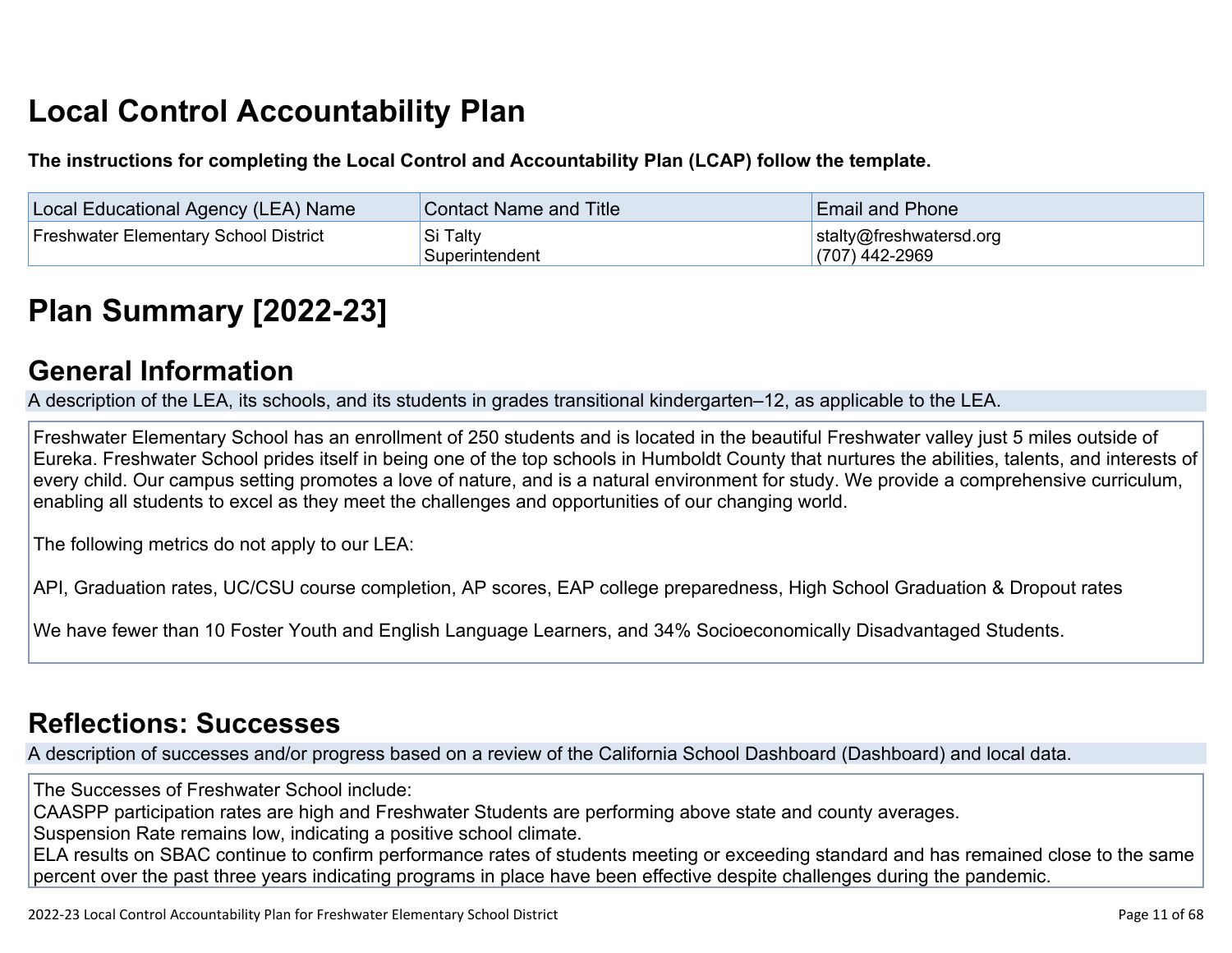Additional supports being provided to Socioeconomically Disadvantaged students reflect scores in ELA are almost identical to ALL students, in fact being slightly higher.

After spending almost an entire year in Distance Learning, Freshwater School District was excited to return to full time in-person instruction this year.

One of our District goals is to rebuild our school community and reestablish a positive school climate and culture where all students attend school and are engaged in high quality learning experiences every day.

Our primary focus was to provide additional social emotional supports for our students due to challenges presented by the pandemic. We provided a Student Support Provider on campus to support students, parents, and staff. Our SSP also works in collaboration with families and community agencies such as Humboldt Bridges to Success and Humboldt County Office of Education to provide necessary supports. We purchased additional PE equipment to support outside exercise and interaction opportunities for students. We also implemented a newly updated Second Step Social Emotional curriculum that is accessible for all grade levels.

Professional development focused on MTSS helped to reduce the need for disciplinary actions. The behavior tracking system SWIS was utilized to track student behavior and identify necessary interventions and support for students.

Further implementation of PBIS Tier I and Tier 2 interventions and support will help decrease negative behaviors and improve school climate. Healthy Play and PBIS/MTSS Training was provided to all school staff to help build and restore a positive and healthy school climate at Freshwater School.

In addition a staff led Equity Team was formed and a BIPOC (Black, Indigenous, People of Color) parent listening session was held with staff to learn more about the experiences of our BIPOC families at Freshwater School.

We plan to continue to engage and support our BIPOC families and work towards more inclusivity in our curriculum and on campus.

Our teachers focused on Learning Loss and we have extended instructional learning time by offering a Summer School Program as well as Math/Homework Intervention, and have also reopened a new After School Program to help mitigate learning loss and promote social emotional wellness.

We increased the support of paraprofessionals in our classrooms to increase student differentiated instruction and support their needs. Unduplicated students, students with disabilities, and disengaged students have received expanded academic and social-emotional intervention supports and differentiated instruction to meet their individual needs.

## **[Reflections: Identified Need](http://www.doc-tracking.com/screenshots/22LCAP/Instructions/22LCAPInstructions.htm#ReflectionsIdentifiedNeed)**

A description of any areas that need significant improvement based on a review of Dashboard and local data, including any areas of low performance and significant performance gaps among student groups on Dashboard indicators, and any steps taken to address those areas.

Our major challenges this year were addressing the Social Emotional Health of our students, Student Learning Loss, Community Engagement, and Chronic absenteeism.

Math scores on SBAC assessments declined in spring 2021, so we are devoting resources and targeted supports to improve student performance in Math.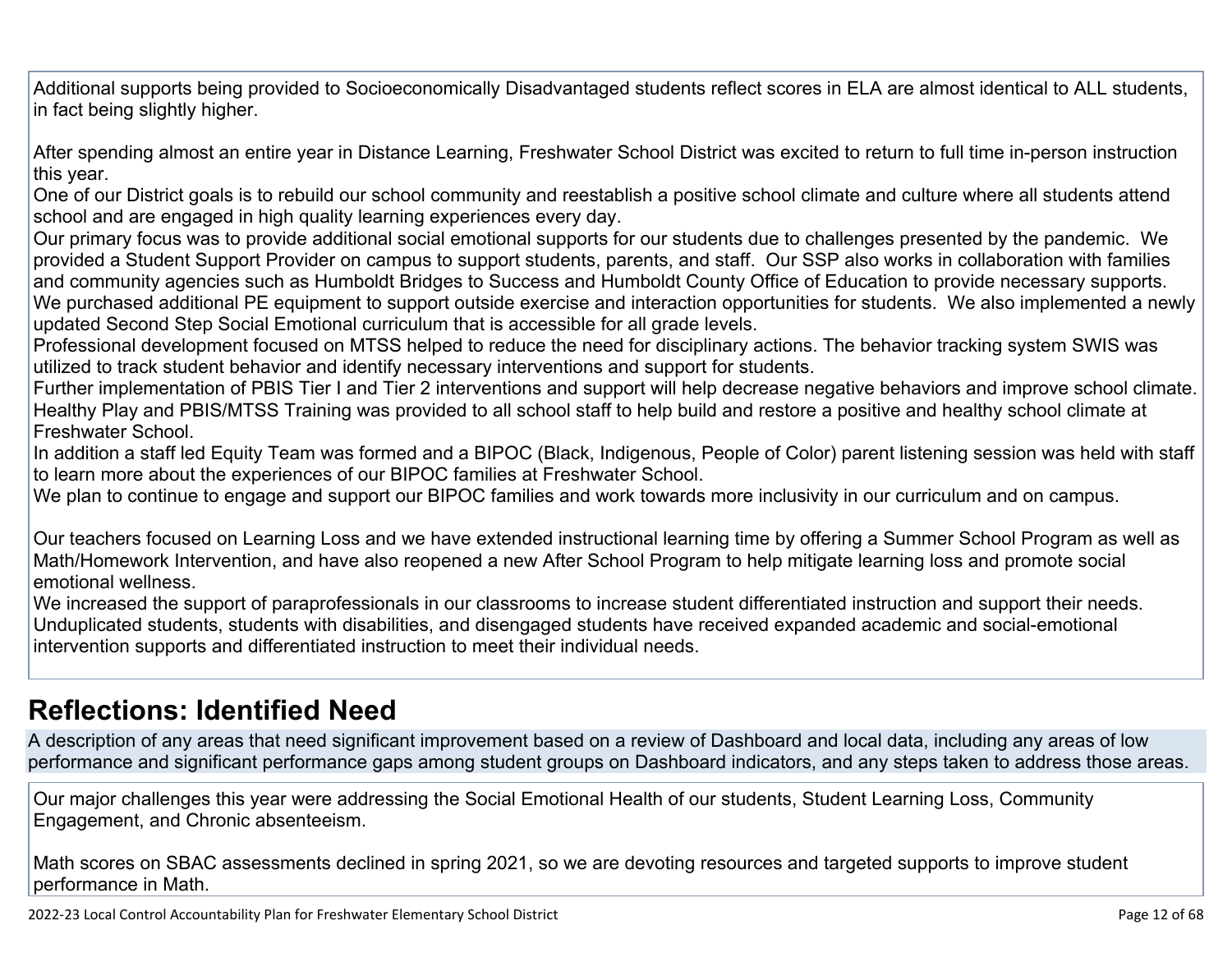An academic intervention based Summer School will be held at Freshwater School again this summer for students identified by classroom teachers as needing additional support and intervention.

Though Freshwater School District prides itself with maintaining a high level of parent and community involvement on campus, due to COVID-19 restrictions we were unable to hold events such as assemblies, concerts, and community events as we normally do for most of the year. Modified concerts, assemblies, and events were held, but many valuable experiences and services such as parent volunteers, field trips, buddies, and community gatherings were not allowed for most of the year. Reopening for In-person instruction allowed us to restore a positive school climate for our staff and students, but due to COVID-19 safety protocols such as restricting gatherings, we were unable to engage our families and community to the level we are accustomed to. With the current relaxing of COVID-19 safety protocols, we are excited to further restore our school community by holding regular school events.

Prior to the pandemic, our district had made great strides with addressing Chronic Absenteeism. However, our attendance rates were much lower his year due to COVID-19 which resulted in a higher than normal chronic absenteeism rate. Efforts to reduce chronic absenteeism have continued with an increased, school-wide emphasis on the critical importance of regular attendance. Families are notified of students "at- risk" of becoming chronically absent and the administration continues to meet with families to strategize solutions to overcoming barriers to regular attendance and create family support plans.

Due to COVID-19, however, many students were required to stay home for an extended number of days due to either having COVID-19 or being exposed to COVID-19. In addition, the changes made to Independent Study by AB 130 led to more students missing In-person instruction due to the flexibility provided by Independent Study. We will continue to strive to increase and improve academic results measured locally and on SBAC, and will continue to message our community about the importance of students attending school for In-person instruction, taking vacations only during our scheduled school breaks, and only utilizing Independent Study when necessary.

In 2018 the District passed a school bond to make necessary improvements to our aging campus, but state funding is still needed to replace our aging portable classroom buildings, which results in a Fair score on our Facility Inspection Tool (FIT).

## **[LCAP Highlights](http://www.doc-tracking.com/screenshots/22LCAP/Instructions/22LCAPInstructions.htm#LCAPHighlights)**

A brief overview of the LCAP, including any key features that should be emphasized.

Freshwater Elementary School's LCAP is designed to meet our District's vision of providing high- quality learning experiences for all students in an effort for them to reach their fullest potential. Our LCAP has two goals: 1) Provide high quality learning experiences for all students including additional supports for low -income pupils, foster youth, and English Learners and other students in need of additional academic support, and 2) Maintain and/or improve high level of student, parent, and community involvement to keep Freshwater School a safe and welcoming learning environment, where students attend and are connected to their school.

Technology: Continue to increase digital access on campus, including updating security, our server, and our WiFi network.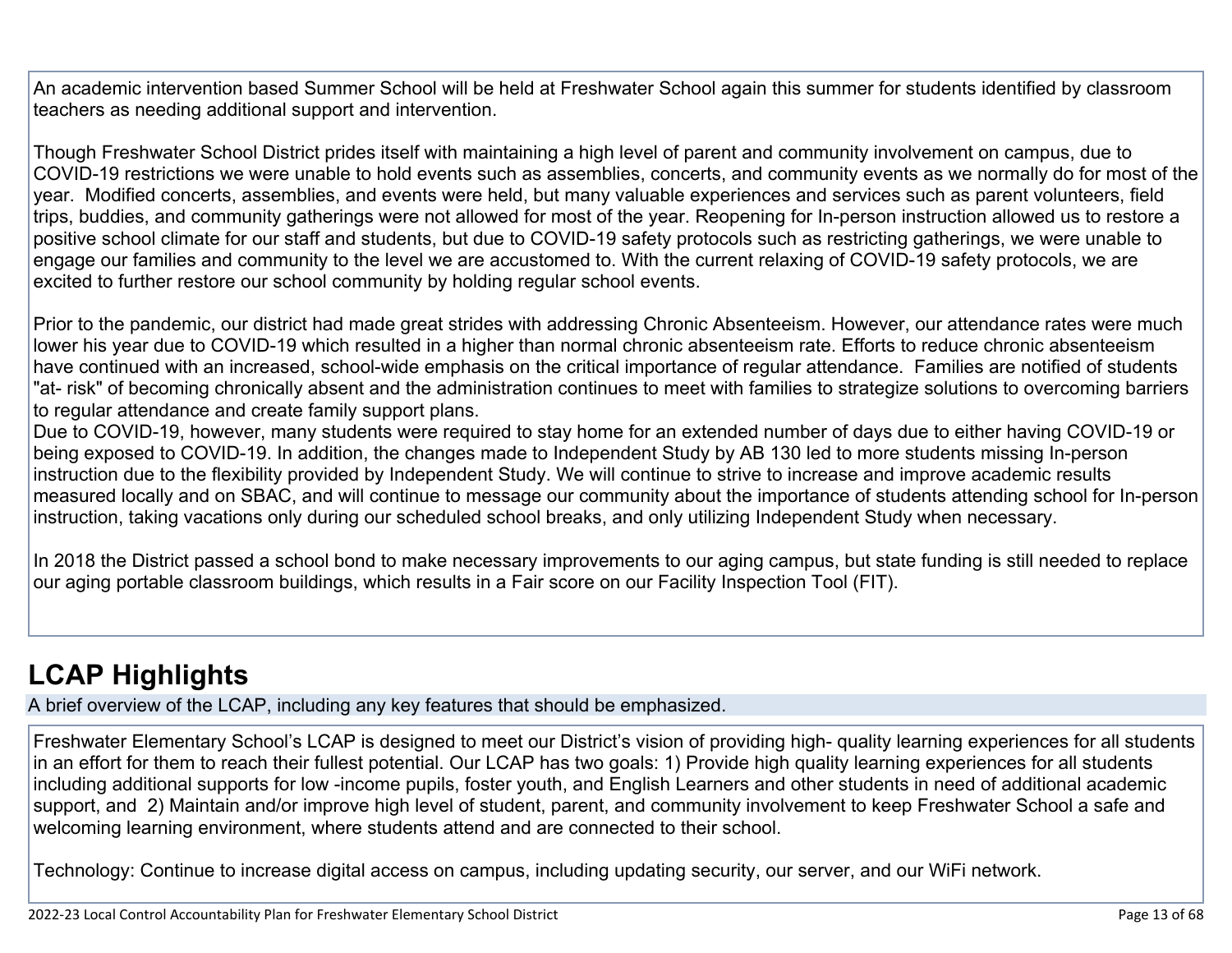Community Involvement: Engage parents and community members in school decision making and school activities and events. Promote participation in Community Club and Freshwater Educational Foundation (FEF).

Character Education: Continue Character Education program, Restorative Practices, and PBIS.

Academic Achievement: Maintain high -quality instructional programs and supports to attain High Status in ELA on the California School Dashboard. Continue to utilize District writing rubrics and SS report cards at data team collaborative meetings. Set benchmarks with new metrics to track progress in- ELA (using Running Records and IXL) and Math (IXL). Support restructured math intervention program with smaller groups, more teachers, and grade- level specific groups. Continue to utilize Beginning, Mid-Year, and End of Year assessments and share and analyze results to guide instruction. Utilize additional staff to differentiate instruction.

MTSS: Participate in Professional Development to increase teacher capacity to improve systems of support for students, including PBIS.

Equity and Inclusion: Expand our Equity Team and set district priorities to engage and support students and families of color.

English Learners: Continue to utilize an ELPAC coordinator to manage ELPAC and other assessments and services for ELs.

Supplemental support: Continue to provide increased/extra aide time to better serve students in need and to accommodate larger classes and combination classrooms.

Provide a summer school program, homework club, and math intervention to address learning loss and provide supplemental support to students in need.

## **Comprehensive Support and Improvement**

An LEA with a school or schools eligible for comprehensive support and improvement must respond to the following prompts.

### *[Schools Identified](http://www.doc-tracking.com/screenshots/22LCAP/Instructions/22LCAPInstructions.htm#SchoolsIdentified)*

A list of the schools in the LEA that are eligible for comprehensive support and improvement.

NA

### *[Support for Identified Schools](http://www.doc-tracking.com/screenshots/22LCAP/Instructions/22LCAPInstructions.htm#SupportforIdentifiedSchools)*

A description of how the LEA has or will support its eligible schools in developing comprehensive support and improvement plans.

**NA**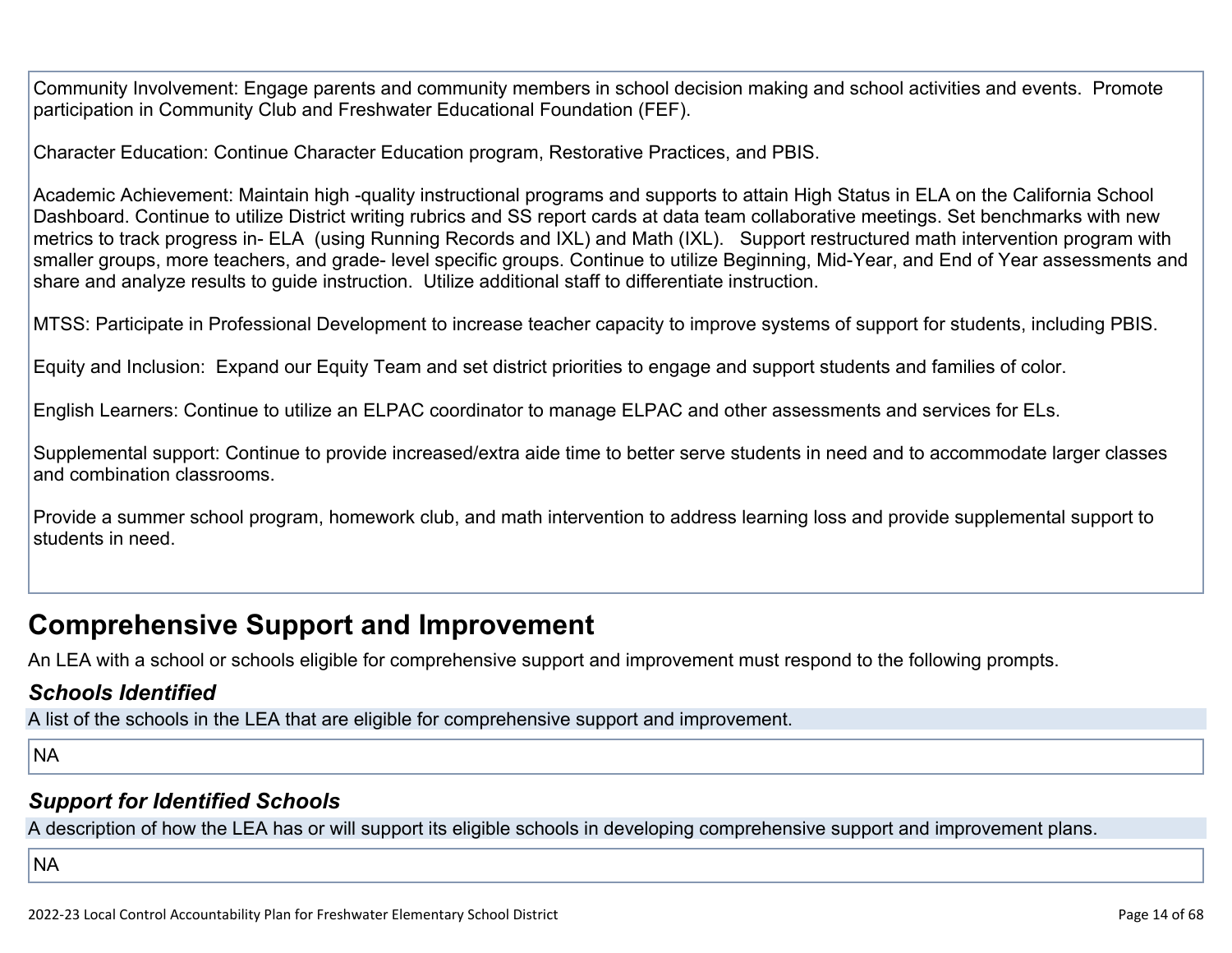### *[Monitoring and Evaluating Effectiveness](http://www.doc-tracking.com/screenshots/22LCAP/Instructions/22LCAPInstructions.htm#MonitoringandEvaluatingEffectiveness)*

A description of how the LEA will monitor and evaluate the plan to support student and school improvement.

NA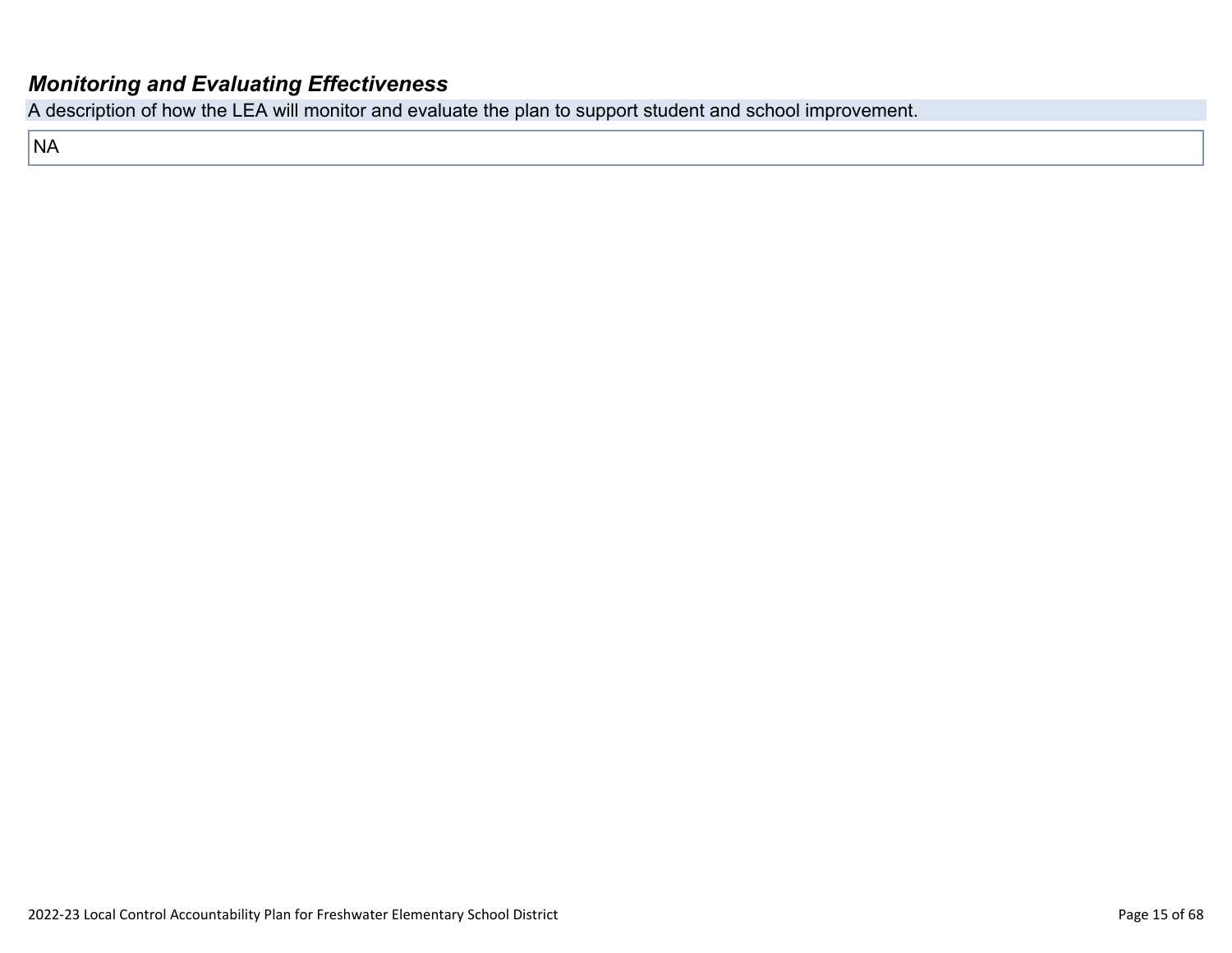# **Engaging Educational Partners**

A summary of the process used to engage educational partners and how this engagement was considered before finalizing the LCAP.

Freshwater School's educational partners were actively involved in meetings on the dates listed below designed to collect input on LCAP development, particularly in light of the impact of the COVID-19 pandemic on our students' social/emotional health and student learning. Meetings were first made accessible to all via Zoom, and then open to the public once Public Health guidance allowed us to conduct Inperson meetings. Families were informed of opportunities to provide input in multiple ways, including surveys, stakeholder meetings, and communication with teachers and administration. Input was recorded and summarized by administration. The District made certain all families had access to devices and connectivity necessary for live Zoom meetings. Those who were unable to participate in Zoom meetings due to time constraints were encouraged to give feedback to administration through surveys, email, or phone calls.

Freshwater School's engagement groups include the School Site Council, School Board, Certificated and Classified Staff, Community Club, FEF, students, and parents. Engagement with educational partners was conducted with the following groups via surveys and also meetings held on the following dates: 5/2/22 California Healthy Kids Survey administered for students, staff, and parents 5/4/21, 11/2/21, 2/1/22, 5/17/22 School Site Council 3/2/21, 5/7/21, 10/8/21, 2/4/22, 5/20/22 Classified Staff 5/11/21, 10/12/21, 2/8/22, 5/10/22 School Board 5/3/21, 8/26/21, 10/4/21, 4/18/22, 5/2/22, 5/16/22 Certificated Staff and Bargaining Unit 4/5/21, 3/7/22 Community Club 4/27/22 Freshwater Educational Foundation 1/19/22 Freshwater Community Information Night

Many of the goals and topics developed during these sessions will be continued and will be evident in 2022-24 LCAP Actions.

A summary of the feedback provided by specific educational partners.

Similar concerns surfaced with all educational partners. The feedback gathered from all educational partners centered around these main concerns: the social-emotional health of our students, learning loss, community engagement, and chronic absenteeism.

Social Emotional Concerns identified by parents and staff included:

Behavioral and Social issues; especially after our school closure and subsequent distance and hybrid learning models.

Direct instruction is needed by our students to reteach and reinforce social skills such as social etiquette, kindness, playground rules and respect.

Need to hold Expectation Stations to teach students school rules and reinforce school safety rules, including health and safety protocols. Teachers will need to dedicate time to introduce and re-teach skills such as pencil grip after conducting class online last year.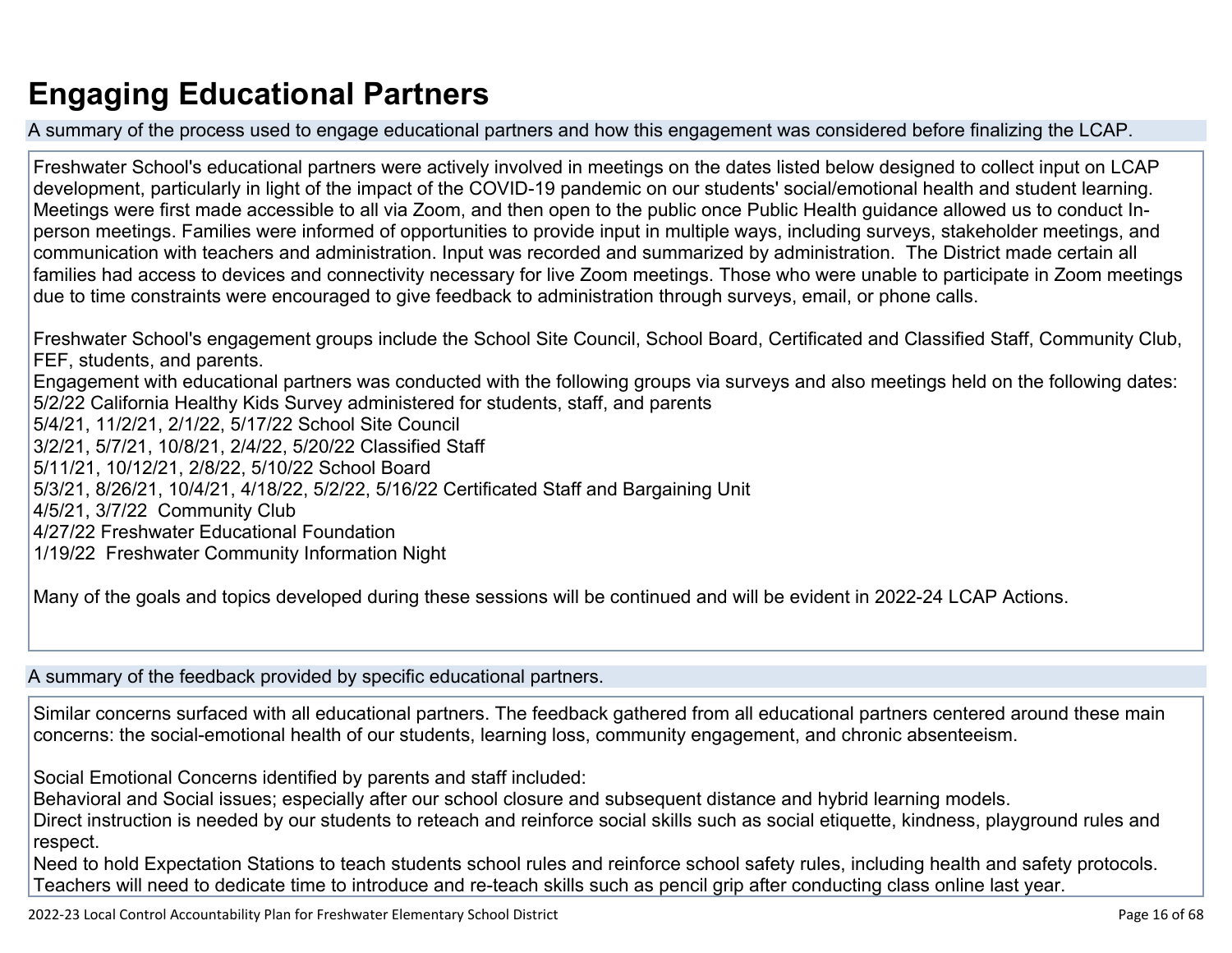Physical Education and physical activities should be emphasized this year.

Gather more student input in the future: can be done through student surveys, focus groups, listening groups, and recess clubs.

Identify students that could benefit from Student Support Provider services and assist with connecting students to private counseling through Humboldt Bridges to Success.

Consider providing monthly support groups for parents held by Student Support Provider.

Hold Listening Sessions for BIPOC (Black, Indigenous, People of Color) families (students and parents) to better understand needs. Expand Equity Team to include Freshwater parents.

Academic Concerns identified by parents and staff included:

Learning Loss is a huge concern after a full year of distance learning for all students.

District should provide additional learning opportunities such as: Summer school, Homework Club, Math intervention, Title 1 Reading Program, and extra academic supports for students in need.

Begin assessments early on to gather additional student achievement data and to inform instruction.

Diagnostic skills need to be assessed more often than just at the beginning and end of year to assess learning and provide timely interventions.

There are fewer students performing on grade level in Math and ELA than in the past due to students not receiving In-person instruction during the pandemic.

Many students are utilizing Independent Study (both for travel and due to COVID-19) and are not learning as much as those students that remain in school.

Increase messaging to families regarding attendance and concerns about excessive Independent Study use.

Community Engagement:

Our community needs to rebuild our school climate and culture after not being able to have community events on campus for two years. Need to restore sense of connectedness for students, staff, and community.

Create strategies and opportunities to welcome and engage new families and provide opportunities for participation.

Team building needed for staff and students after being off campus for a year.

Conduct a Community Input Meeting to promote our school and programs, and gather parent input.

Participation in Community Club has decreased and Freshwater Educational Foundation (FEF) has not met during the pandemic.

Community Club and FEF will plan to increase outreach efforts in the fall to promote more parent involvement on our campus.

Due to COVID-19 restrictions our school climate was negatively affected because we were unable to hold events such as assemblies, concerts, and community events as we normally do for most of the year.

Provide a TK/Kindergarten Orientation during Open Enrollment window

Consider holding additional Community Information Nights earlier in the year next year, and a fall Open House.

Promote Social Emotional Learning opportunities that we offer on our school website.

Provide Digital Citizenship training and information for families and students.

Start enrollment recruitment efforts earlier in the year and advertise more.

Consider a new school app to streamline parent communications.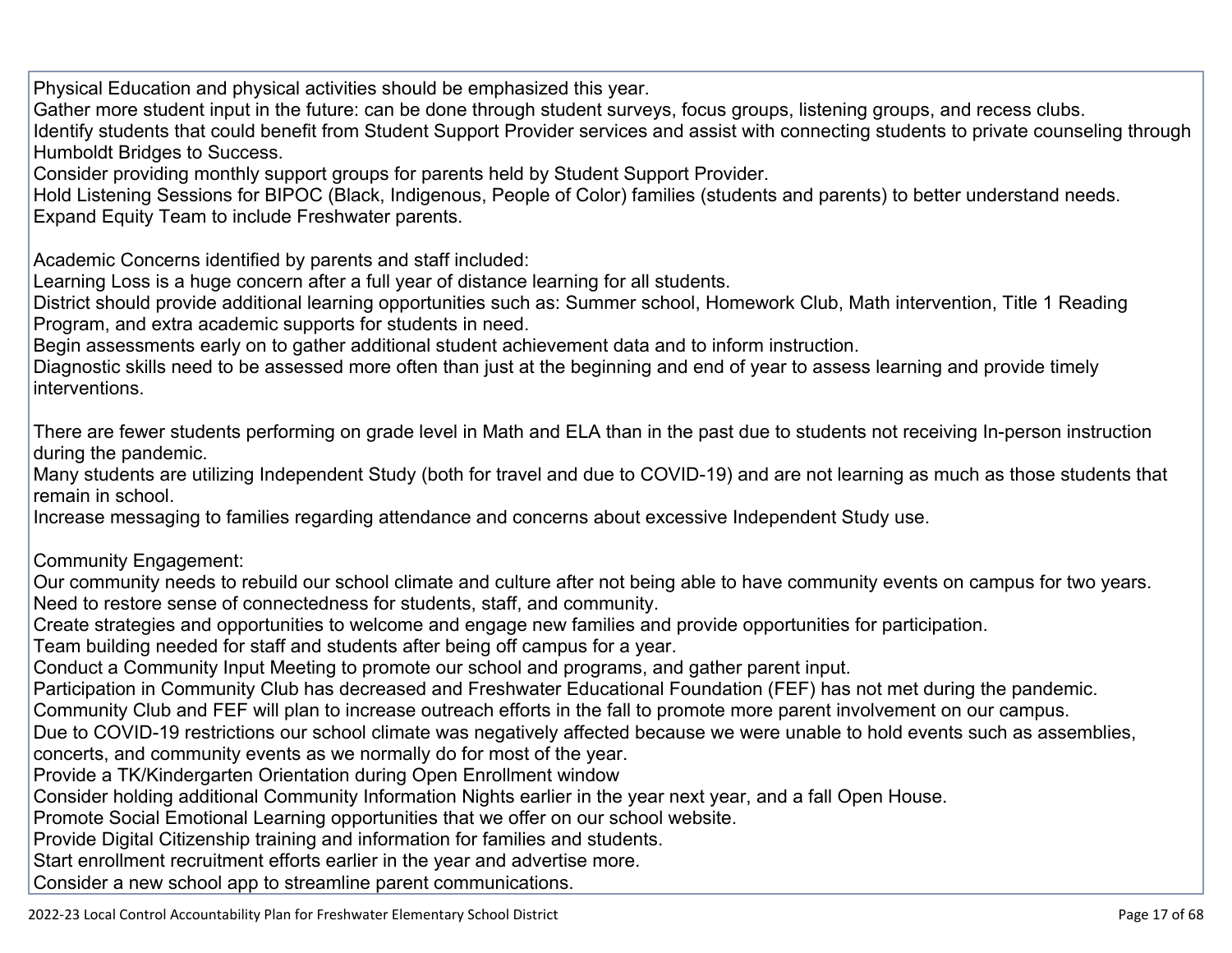Consider going digital with Back to School information, Permission Slips, Independent Study. Revisit drop off and pick up protocols and message families prior to the start of school to increase safety. Provide After School Program for families in need. Have teachers message families in their weekly bulletins to increase participation in school groups; Community Club, FEF, School Site Council.

Chronic Absenteeism:

Due to COVID-19, attendance rates are much lower his year which resulted in a higher than normal chronic absenteeism rate We have issued a record number of independent studies this year which has a negative impact on student learning.

A description of the aspects of the LCAP that were influenced by specific input from educational partners.

Summer School Homework Club Math Intervention Title 1 Reading Program After School Program PBIS/MTSS: Update Expectation Stations to address most concerning behaviors Provide socio-emotional support services by Student Support Provider. Provide referrals to Humboldt Bridges to Success for student counseling. PD for PBIS/MTSS/Healthy Play Continue to utilize paraprofessional's time to support students in need and differentiate learning. Conduct diagnostic assessments 3 times a year instead of just administering pre/post tests to provide intervention and support to students as soon as possible. Upgrade Wifi network and server. Expand Equity Team Hold Digital Citizenship Night Increase attendance messaging to parents Hold fall community information night, TK/Kindergarten Orientation, increase advertising, and open house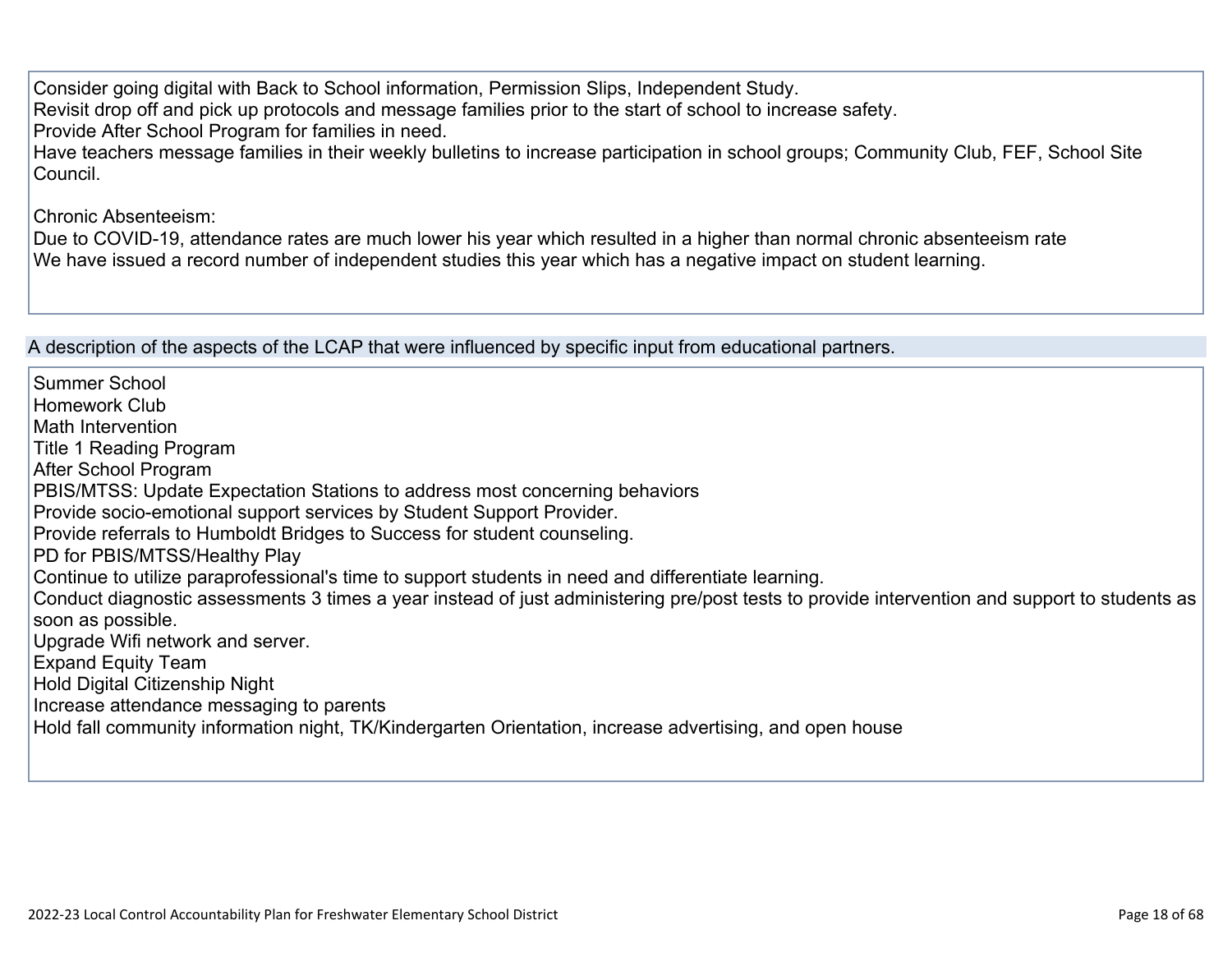# **[Goals and Actions](http://www.doc-tracking.com/screenshots/22LCAP/Instructions/22LCAPInstructions.htm#GoalsandActions)**

## **[Goal](http://www.doc-tracking.com/screenshots/22LCAP/Instructions/22LCAPInstructions.htm#goalDescription)**

| Goal # | <b>Description</b>                                                                                                                                                                                               |
|--------|------------------------------------------------------------------------------------------------------------------------------------------------------------------------------------------------------------------|
|        | Provide high quality learning experiences for all students including additional supports for low-income pupils, foster youth,<br>and English Learners and other students in need of additional academic support. |

An explanation of why the LEA has developed this goal.

Overall student results on past CAASPP assessments were reported as high on the California Dashboard demonstrating our instructional practices in place were effective and should be continued. The district noted however that not all student groups performed as well as the total group. The district will provide increased support services for Socioeconomically Disadvantaged students to address learning gaps between groups. Student performance in Math was also lower than in ELA, so additional interventions in math will continue in order to improve student scores in this subject area. Unduplicated students will receive additional interventions and support to meet their socioemotional and academic needs.

## **[Measuring and Reporting Results](http://www.doc-tracking.com/screenshots/22LCAP/Instructions/22LCAPInstructions.htm#MeasuringandReportingResults)**

| <b>Metric</b>                                                            | <b>Baseline</b>                                                                   | Year 1 Outcome                                                                                                               | <b>Year 2 Outcome</b> | <b>Year 3 Outcome</b> | Desired Outcome for<br>$2023 - 24$                                 |
|--------------------------------------------------------------------------|-----------------------------------------------------------------------------------|------------------------------------------------------------------------------------------------------------------------------|-----------------------|-----------------------|--------------------------------------------------------------------|
| 1. SBAC results as<br>reported on the<br>California Dashboard            | ELA are reported<br>Green, 22.9 points<br>above standard.                         | 51.43% of students<br>met or exceeded<br>standard in ELA<br>Spring 2021.No<br>Dashboard colors<br>were assigned for<br>2021. |                       |                       | Maintain Green or<br>better status on CA<br>Dashboard.             |
| 2. SBAC results in<br>Math as reported on<br>the California<br>Dashboard | Math scores are<br>reported Yellow, 8.8<br>points below standard. in Math, Spring | 32.6% of students met<br>or exceeded standard<br>2021. No Dashboard<br>colors were assigned<br>for 2021                      |                       |                       | Achieve and Maintain<br>Green or better status<br>on CA Dashboard. |
| 3. SBAC results in<br>ELA for                                            | ELA scores in 2019<br>were reported as                                            | 51.61% of SED<br>students met or                                                                                             |                       |                       | <b>Maintain Green status</b><br>on CA Dashboard.                   |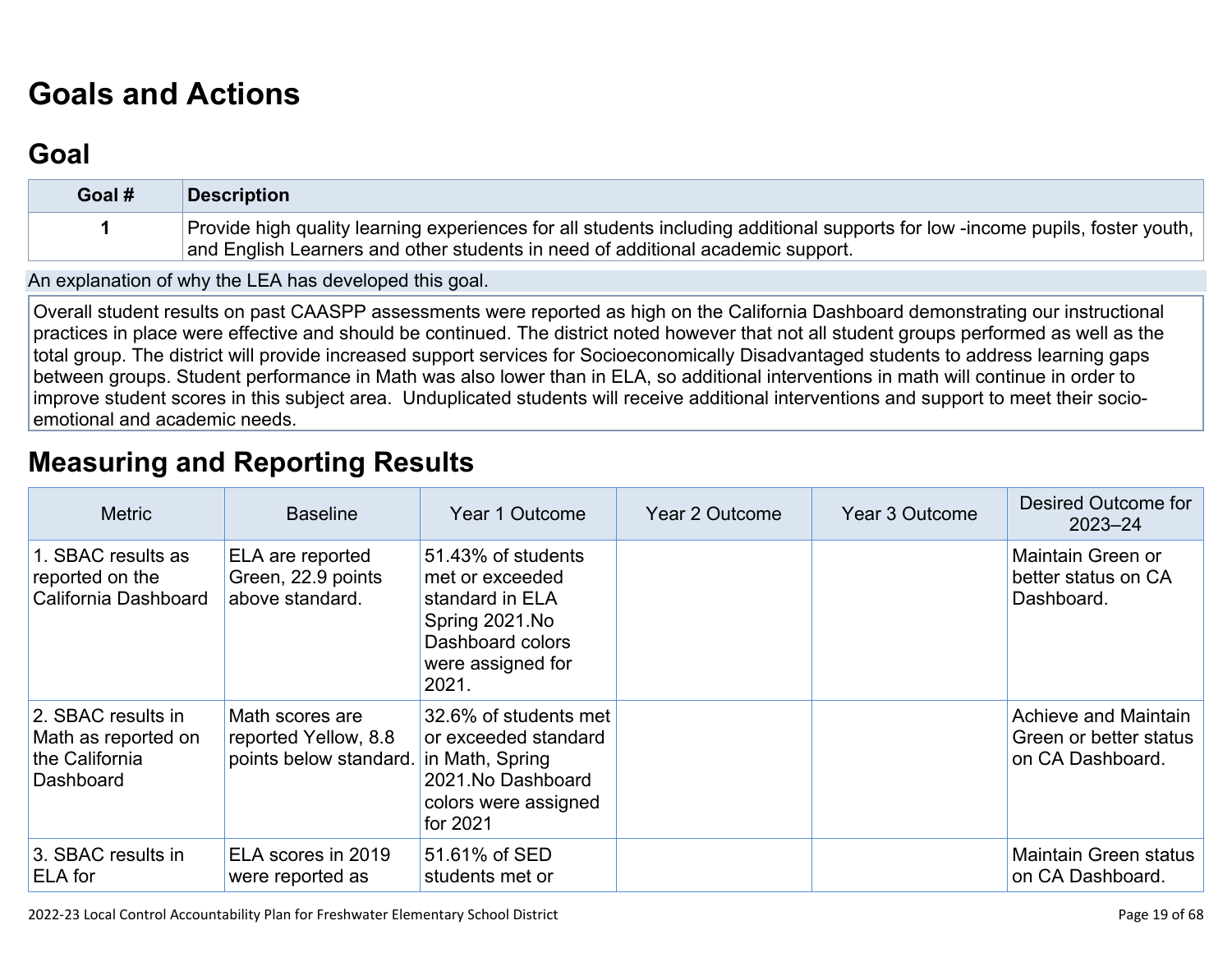| <b>Metric</b>                                                                                                                  | <b>Baseline</b>                                                                                                 | Year 1 Outcome                                                                                                                                        | Year 2 Outcome | Year 3 Outcome | <b>Desired Outcome for</b><br>$2023 - 24$                                 |
|--------------------------------------------------------------------------------------------------------------------------------|-----------------------------------------------------------------------------------------------------------------|-------------------------------------------------------------------------------------------------------------------------------------------------------|----------------|----------------|---------------------------------------------------------------------------|
| Socioeconomically<br>Disadvantaged<br>Students as reported<br>on the California<br>Dashboard                                   | Green, there was no<br>learning performance<br>gap                                                              | exceeded standard in<br>ELA Spring 2021. No<br>learning gap. No<br>Dashboard colors<br>were assigned for<br>2021.                                     |                |                |                                                                           |
| 4. SBAC results in<br>Math for<br>Socioeconomically<br>Disadvantaged<br>Students as reported<br>on the California<br>Dashboard | Math scores are<br>reported as Yellow,<br>23.7 points below<br>standard, a 6.4 point<br>decline                 | 26.66% of SED<br>students met or<br>exceeded standard in<br>Math, Spring 2021.6<br>pt difference. No<br>Dashboard colors<br>were assigned for<br>2021 |                |                | Achieve and maintain<br><b>Green or better Status</b><br>on CA Dashboard. |
| 5. Running Records<br>for TK-3 classroom<br>program                                                                            | In 2019-20 61% of<br>students in grades<br>TK-3 were reading on<br>grade level by Spring.                       | 55% at grade level<br>using local measures<br>as of P2                                                                                                |                |                | 65% proficient by end<br>of year.                                         |
| 6. Running Records<br>for reading<br>intervention for grades<br>$1 - 5$                                                        | 1. Reading Specialist<br>Program - Average<br>growth was .84 years<br>for reading proficiency<br>in grades 1-5. | Average growth .85<br>years as of P2.                                                                                                                 |                |                | Maintain average<br>growth of .75 or higher<br>each year.                 |
| 7. CORE Growth Math 87% on Spring Post<br>$TK-2$                                                                               | Test, indicating a 24%<br>increase from fall<br>scores.                                                         | 85% as of P2                                                                                                                                          |                |                | Maintain 85% or<br>better on Spring Post<br>Test.                         |
| 8. Grade 3 - Common<br>Core Math<br>assessment                                                                                 | <b>Common Core Math</b><br>Assessment;<br>established a new<br>baseline score only.                             | 75% as of P2                                                                                                                                          |                |                | Maintain 85% or<br>better on Spring Post<br>Test.                         |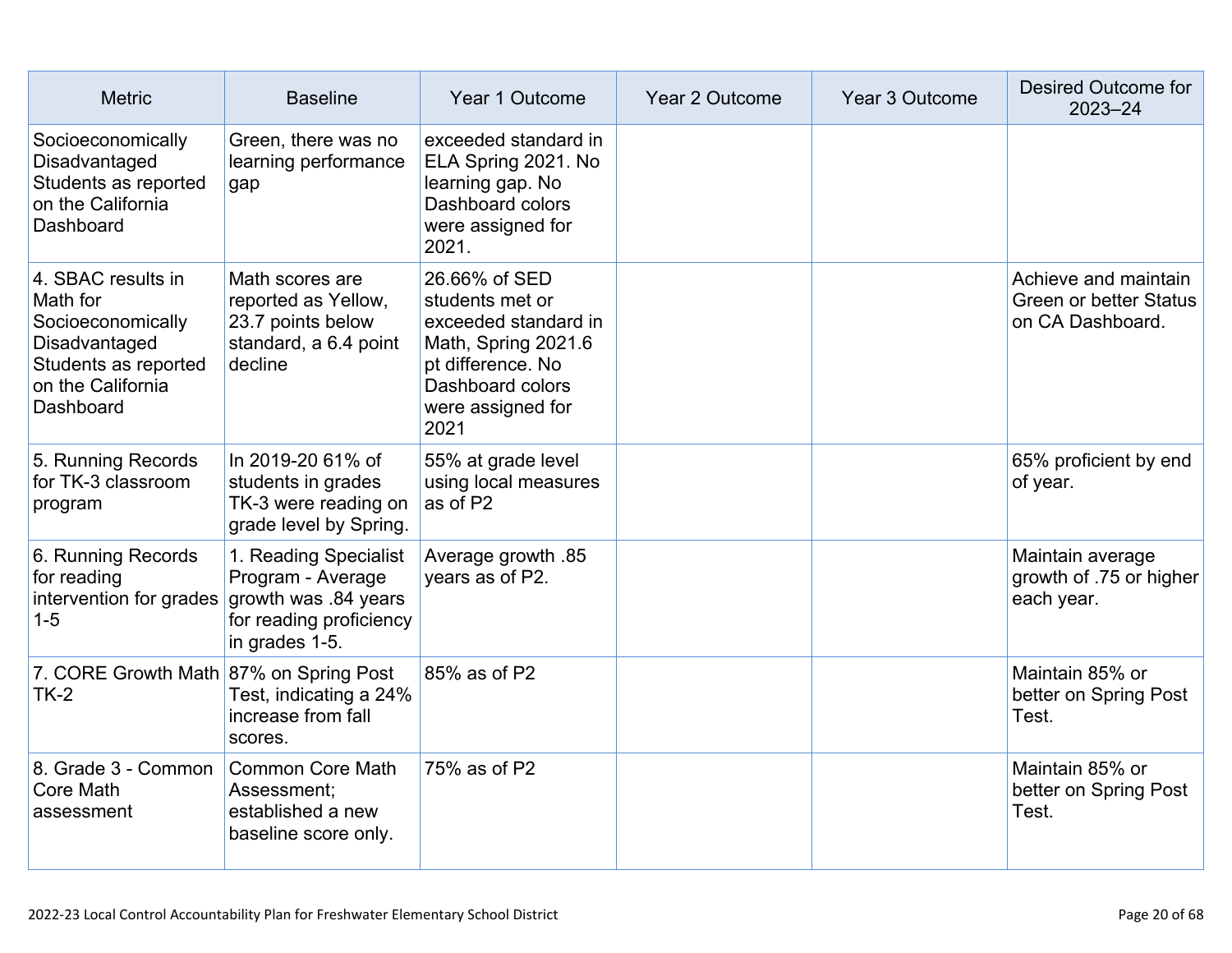| <b>Metric</b>                                                                                                                                | <b>Baseline</b>                                                                                      | Year 1 Outcome                                               | Year 2 Outcome | Year 3 Outcome | Desired Outcome for<br>$2023 - 24$                                                |
|----------------------------------------------------------------------------------------------------------------------------------------------|------------------------------------------------------------------------------------------------------|--------------------------------------------------------------|----------------|----------------|-----------------------------------------------------------------------------------|
| 9. IXL ELA reading<br>score 4-6th (new<br>assessment program)                                                                                | New Metric, no<br>baseline<br>% at grade level or<br>above                                           | 47% as of P2                                                 |                |                | 2021 results<br>(Baseline) + 5% each<br>year                                      |
| 10. IXL Math score 4-<br>6th (new assessment<br>program)                                                                                     | New Metric, no<br>baseline<br>% at grade level or<br>above                                           | 12% as of P2                                                 |                |                | 2021 results<br>(Baseline) + 5% each<br>year                                      |
| 11. EL Development<br>based on ELPAC<br>scores                                                                                               | Out of the 5 EL<br>students that have<br>been in our program,<br>60% moved up at<br>least one level. | Not available until<br>year-end                              |                |                | All ELs will increase<br>ELPAC performance<br>by one level from the<br>prior year |
| 12. EL<br><b>Reclassification Rate</b>                                                                                                       | No EL students were<br>eligible for<br>reclassification this<br>year as per ELPAC<br>guidelines.     | Not available until<br>year-end                              |                |                | 30% of ELs at FES for<br>3 or more years will<br>be reclassified<br>annually      |
| 13 EL reports to<br>parents with detail on<br>English Language<br>Development<br>progress and progress<br>on other Calif State<br>Standards. | All ELs have access<br>to ELD and CSS.                                                               | All have access                                              |                |                | 100%                                                                              |
| 14. Personnel<br>records, SARC                                                                                                               | 100% of teachers are 100% properly<br>properly credentialed<br>and assigned                          | credentialed and<br>assigned                                 |                |                | 100%                                                                              |
| 15. Broad course of<br>study evidenced in<br>teacher lesson plans,                                                                           | All students, including<br>students with<br>disabilities, have                                       | All including SWD<br>have access to Broad<br>Course of Study |                |                | 100%                                                                              |

2022-23 Local Control Accountability Plan for Freshwater Elementary School District Page 21 of 68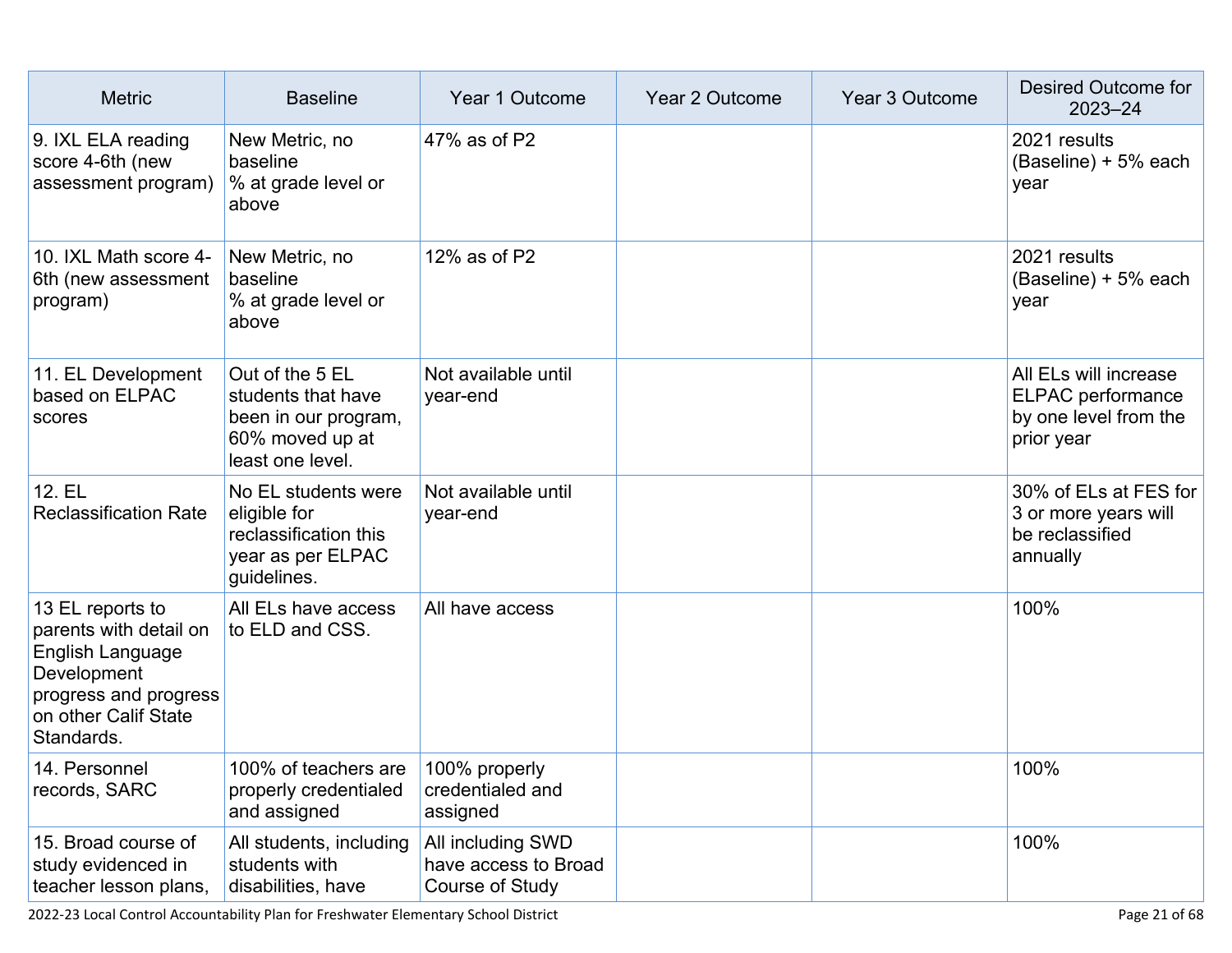| <b>Metric</b>                                                                                                                                                                                                                                                                                                        | <b>Baseline</b>                                                                                                                                   | Year 1 Outcome                                                                                                                             | Year 2 Outcome | Year 3 Outcome | Desired Outcome for<br>$2023 - 24$  |
|----------------------------------------------------------------------------------------------------------------------------------------------------------------------------------------------------------------------------------------------------------------------------------------------------------------------|---------------------------------------------------------------------------------------------------------------------------------------------------|--------------------------------------------------------------------------------------------------------------------------------------------|----------------|----------------|-------------------------------------|
| class schedules and<br>report cards                                                                                                                                                                                                                                                                                  | access to a broad<br>course of study which<br>included all required<br>academic subjects<br>PE, art, music, and<br>other enrichment<br>activities |                                                                                                                                            |                |                |                                     |
| 16. Board Resolution<br>of Sufficiency of IM,<br><b>SARC</b>                                                                                                                                                                                                                                                         | 100% of students,<br>including SWD, have<br>access to CSS<br>aligned instructional<br>materials                                                   | All including SWD<br>have access to CSS<br>aligned IM                                                                                      |                |                | 100%                                |
| <b>17. CSS</b><br>Implementation<br>evidenced in CSS-<br>aligned materials,<br>curriculum adoptions,<br>teacher lesson plans,<br>classroom<br>observations, writing<br>rubrics, student<br>portfolios, and review<br>of student work in<br><b>PLC</b> collaboration<br>meetings and the CSS<br>implementation survey | <b>CSS were</b><br>implemented in all<br>classrooms                                                                                               | CSS implemented in<br>all classrooms<br>Met on Local<br>Indicators in CA<br>School Dashboard.                                              |                |                | 100%                                |
| 18. CAASPP Science<br><b>Test results</b>                                                                                                                                                                                                                                                                            | 55.22% of students<br>met or exceeded<br>standard                                                                                                 | 42.23% of students<br>met or exceeded<br>standard in Math,<br>Spring 2021. 12.99<br>drop. No Dashboard<br>colors were assigned<br>for 2021 |                |                | 75% will meet or<br>exceed standard |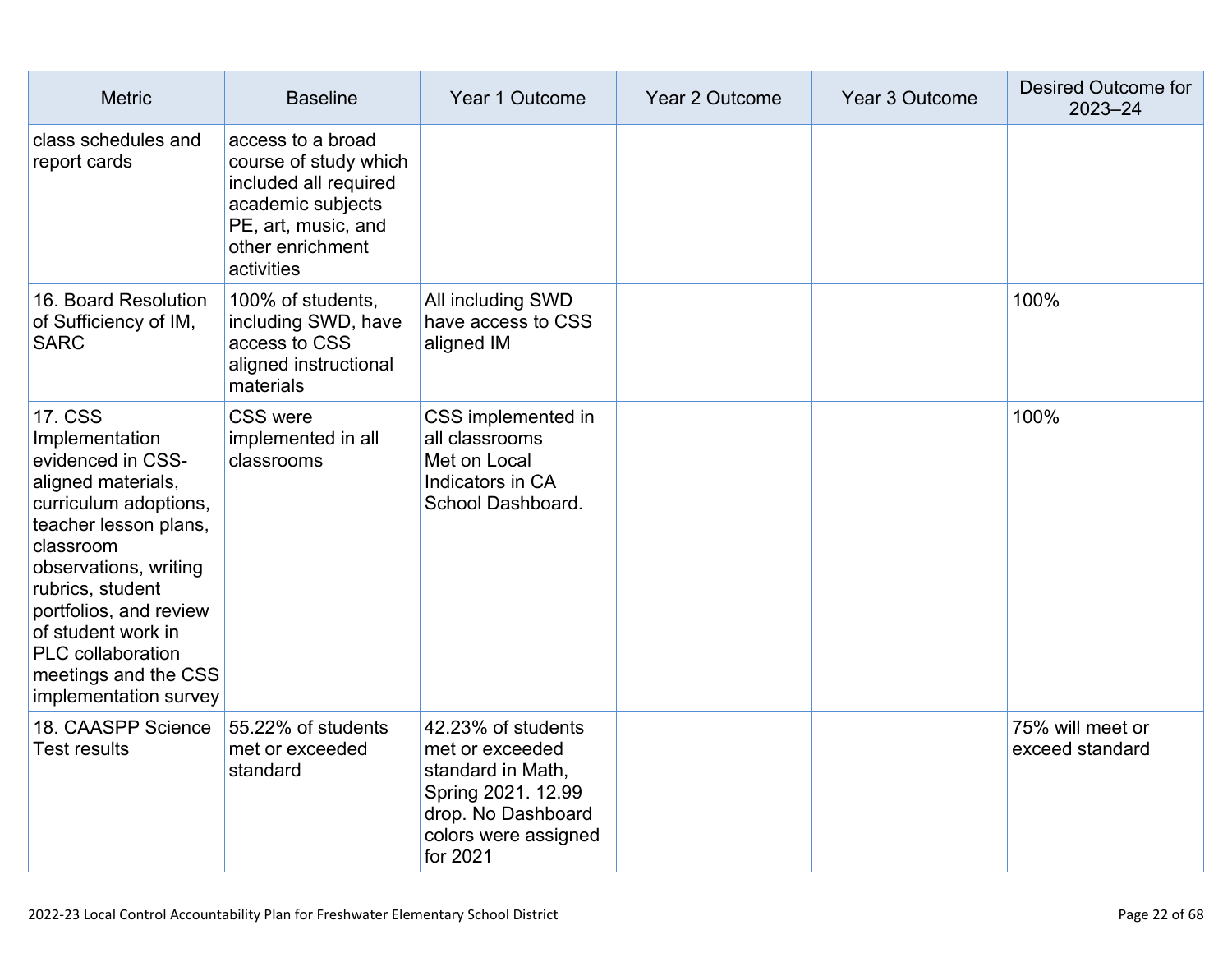| <b>Metric</b>                                       | <b>Baseline</b>                                 | Year 1 Outcome                      | Year 2 Outcome | Year 3 Outcome | Desired Outcome for<br>$2023 - 24$  |
|-----------------------------------------------------|-------------------------------------------------|-------------------------------------|----------------|----------------|-------------------------------------|
| District Writing<br>Rubrics<br>Genre: Informational | 78 % Proficient/Nearly<br>Proficient in 2020-21 | 84% Proficient/Nearly<br>Proficient |                |                | 70% Proficient/Nearly<br>Proficient |

## **[Actions](http://www.doc-tracking.com/screenshots/22LCAP/Instructions/22LCAPInstructions.htm#actions)**

| Action # | <b>Title</b>                 | Description                                                                                                                                                                                                                                                                                                                                                                                                                                                                                                | <b>Total Funds</b> | Contributing |
|----------|------------------------------|------------------------------------------------------------------------------------------------------------------------------------------------------------------------------------------------------------------------------------------------------------------------------------------------------------------------------------------------------------------------------------------------------------------------------------------------------------------------------------------------------------|--------------------|--------------|
| 1.1      | After school<br>intervention | After school intervention classes will be provided by certificated staff to<br>further support students with scores lower than school average in<br>Math on CAASPP from the previous year. Local diagnostic<br>assessments will also be used to identify students in need of support.                                                                                                                                                                                                                      | \$15,550.00        | <b>Yes</b>   |
| 1.2      | <b>Classroom Aides</b>       | To support classroom instruction, Classroom Aides will be employed<br>to increase the student/adult ration in the classroom and provide<br>individualized assistance to identified students. Additional Aide time<br>will be provided to increase student differentiated instruction to support<br>their learning needs. Targeted support will be provided in reading,<br>math, and homework assistance. Additional support will be provided<br>to teachers and students during our Summer School program. | \$245,148.00       | <b>Yes</b>   |
| 1.3      | <b>Writing Rubrics</b>       | Utilize district-wide CCSS aligned writing rubrics to benchmark and<br>assess writing and compare to baseline scores from past years. Fall<br>and Spring writing samples will be reviewed using rubrics and<br>tabulated with a goal of 70% reaching proficiency or moving up a level<br>by the end of the year. No additional funds will be needed to<br>implement this action.                                                                                                                           |                    | <b>No</b>    |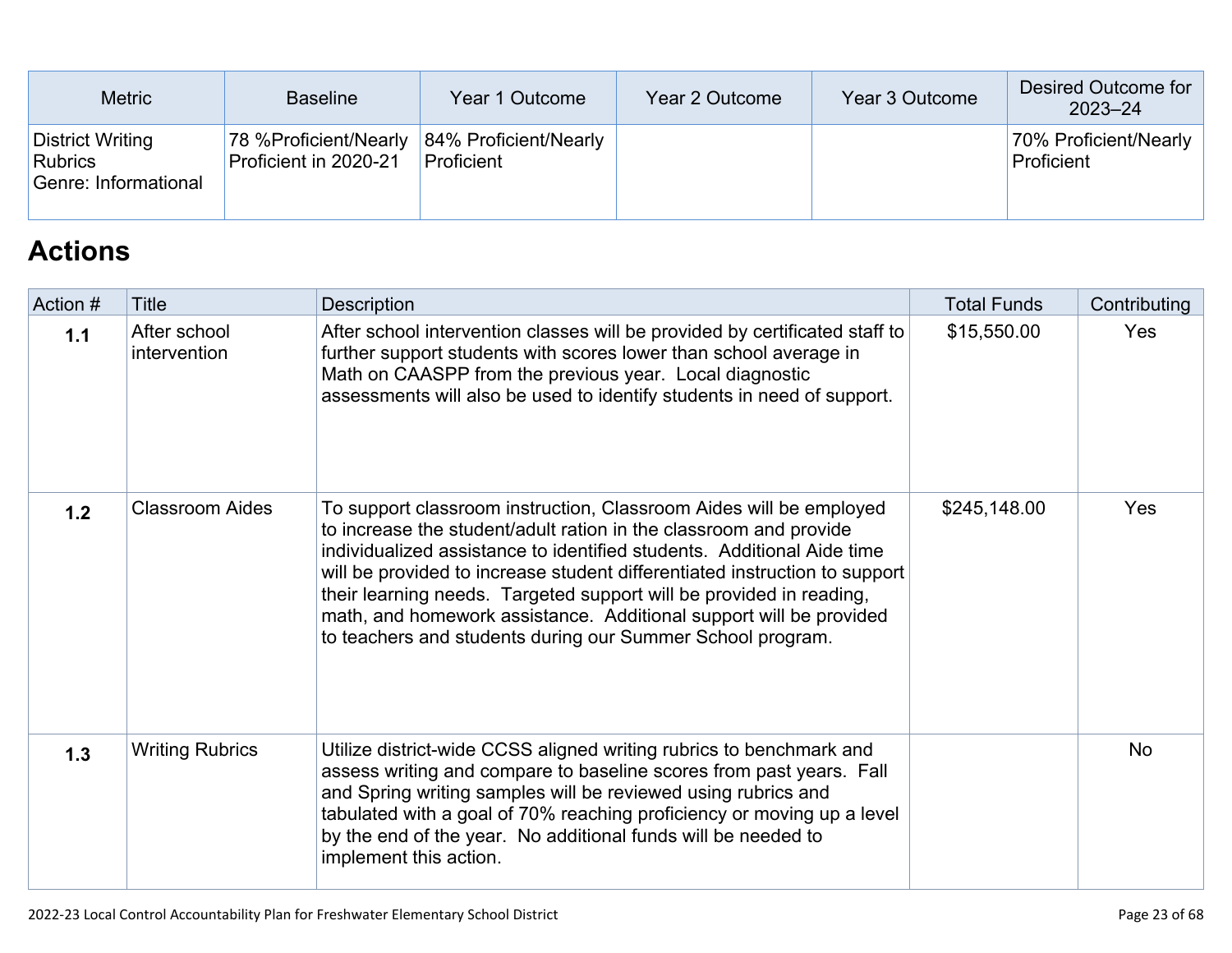| Action # | <b>Title</b>                                | <b>Description</b>                                                                                                                                                                                                                                                                                                                                                                                         | <b>Total Funds</b> | Contributing |
|----------|---------------------------------------------|------------------------------------------------------------------------------------------------------------------------------------------------------------------------------------------------------------------------------------------------------------------------------------------------------------------------------------------------------------------------------------------------------------|--------------------|--------------|
|          |                                             |                                                                                                                                                                                                                                                                                                                                                                                                            |                    |              |
| 1.4      | <b>Technology (devices</b><br>and software) | Continue to implement new technologies in the classroom to enhance<br>teaching practices and improve student learning. Additional Chrome<br>Books and Ipads will be purchased to increase student access to<br>technology-based learning as our older models become outdated.<br>Digital assessment tools such as IXL and Mystery Science will be<br>purchased. Wifi network and servers will be upgraded. | \$18,572.00        | <b>No</b>    |
| 1.5      | <b>Math Intervention</b>                    | Certificated and Classified staff will provide additional instruction and<br>intervention services to accommodate students in need and will be a<br>particular benefit to unduplicated students.                                                                                                                                                                                                           | \$14,225.00        | <b>No</b>    |
| 1.6      | Homework Help                               | Before/After school Homework Help will be provided by certificated<br>staff to provide additional supports for students in need.                                                                                                                                                                                                                                                                           |                    | <b>No</b>    |
| 1.7      | ELD and EL Support                          | ELPAC coordinator will manage ELPAC and other assessments, ELD,<br>and other services for EL students. No additional funds will be needed<br>to implement this action.                                                                                                                                                                                                                                     |                    | Yes          |
| 1.8      | <b>Digital Assessments</b>                  | Teachers will track student growth in Math and ELA using digital<br>assessment tools such as IXL and CoreGrowth. No additional funds<br>will be needed to implement this action.                                                                                                                                                                                                                           |                    | <b>No</b>    |
| 1.9      | Curriculum/Assessm<br>ent Coordinator       | Prepare District for CAASPP Testing and monitor and review SBAC<br>scores. Collect local assessment data from teachers and compile<br>LCAP data reports. Share CAASPP data with staff, board, and<br>parents.                                                                                                                                                                                              | \$3,200.00         | <b>No</b>    |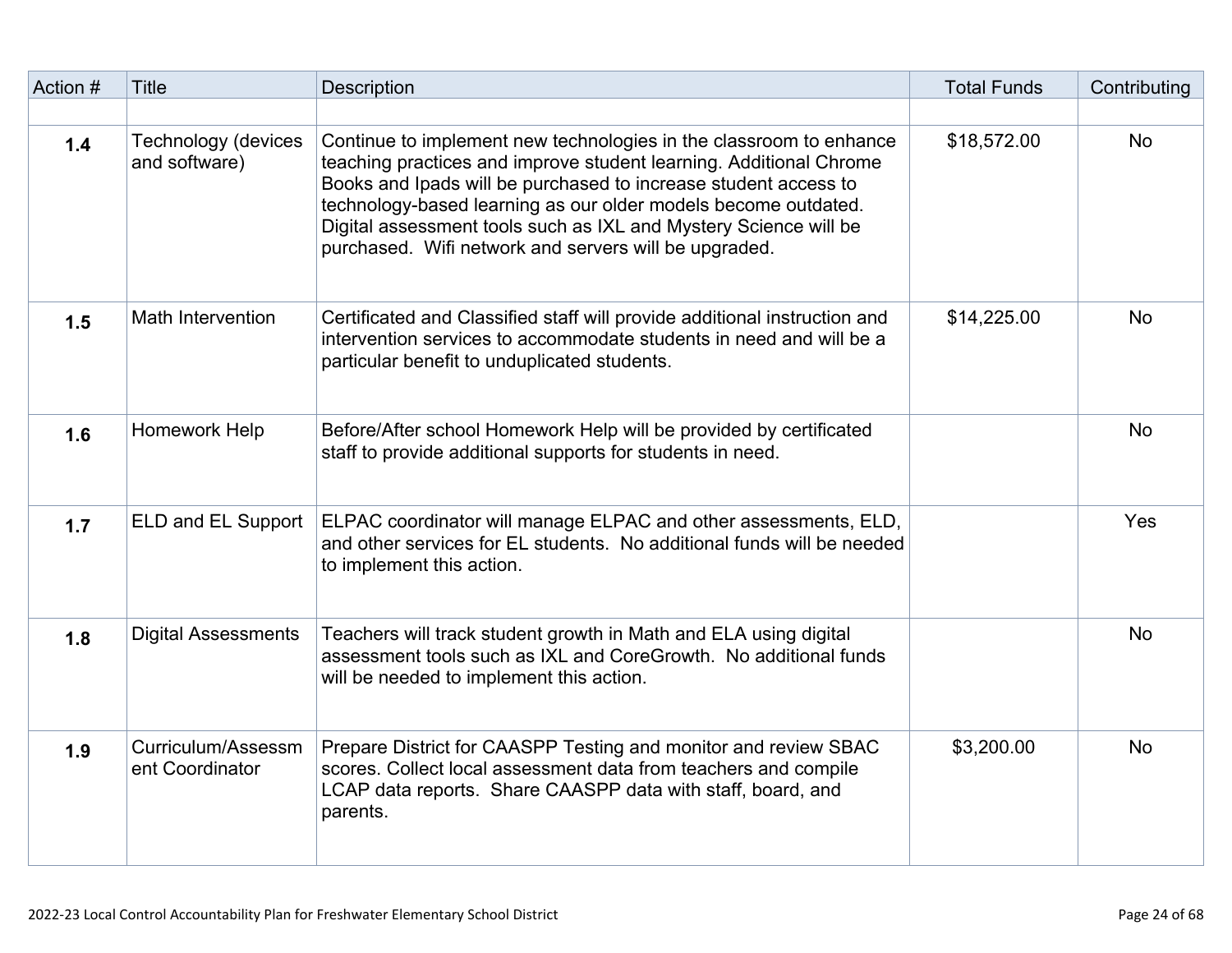| Action # | <b>Title</b>                                               | <b>Description</b>                                                                                                                                                                                                                                                                                                                                                                                                                                                                                                                                                               | <b>Total Funds</b> | Contributing |
|----------|------------------------------------------------------------|----------------------------------------------------------------------------------------------------------------------------------------------------------------------------------------------------------------------------------------------------------------------------------------------------------------------------------------------------------------------------------------------------------------------------------------------------------------------------------------------------------------------------------------------------------------------------------|--------------------|--------------|
| 1.10     | <b>Reading Specialist</b>                                  | Reading Specialist will utilize Running Records and provide reading<br>intervention to students in need.                                                                                                                                                                                                                                                                                                                                                                                                                                                                         | \$114,027.00       | Yes          |
| 1.11     | <b>Certificated Staff</b>                                  | High Quality teachers will continue to be employed to provide CSS<br>aligned instruction in all subjects and to address the social/emotional<br>needs of all students, as well as to:<br>• Utilize best practices for effective instruction in Math and ELA<br>Monitor reading proficiency scores<br>Utilize district--wide CSS aligned writing rubrics to assess<br>each writing genre<br><b>Utilize Summative Math Assessments</b><br>Continue to administer digital assessments<br>Integrate art, music, library, and other enrichment activities in<br>the classroom program | \$1,142,948.00     | <b>No</b>    |
| 1.12     | Integrated<br>Technology                                   | Teachers will continue to integrate new technologies into the<br>classroom, including conducting beginning, mid-year, and end of year<br>diagnostic assessments using digital platforms such as IXL and<br>CoreGrowth.                                                                                                                                                                                                                                                                                                                                                           |                    | <b>No</b>    |
| 1.13     | <b>Special Education</b><br>Program and<br><b>Services</b> | Resource Specialist Program (teachers and aides) provides support<br>and assistance to students with disabilities per IEP and 504 plans.                                                                                                                                                                                                                                                                                                                                                                                                                                         | \$208,873.00       | <b>No</b>    |
| 1.14     | Administrative<br>Leadership                               | Administration provides instructional leadership for staff and supports<br>implementation of SS aligned materials.                                                                                                                                                                                                                                                                                                                                                                                                                                                               | \$141,957.00       | <b>No</b>    |
| 1.15     | and Assessment                                             | Classroom Instruction Teachers will continue to implement best practices for effective<br>instruction in Math and ELA including:                                                                                                                                                                                                                                                                                                                                                                                                                                                 | \$50,828.00        | <b>No</b>    |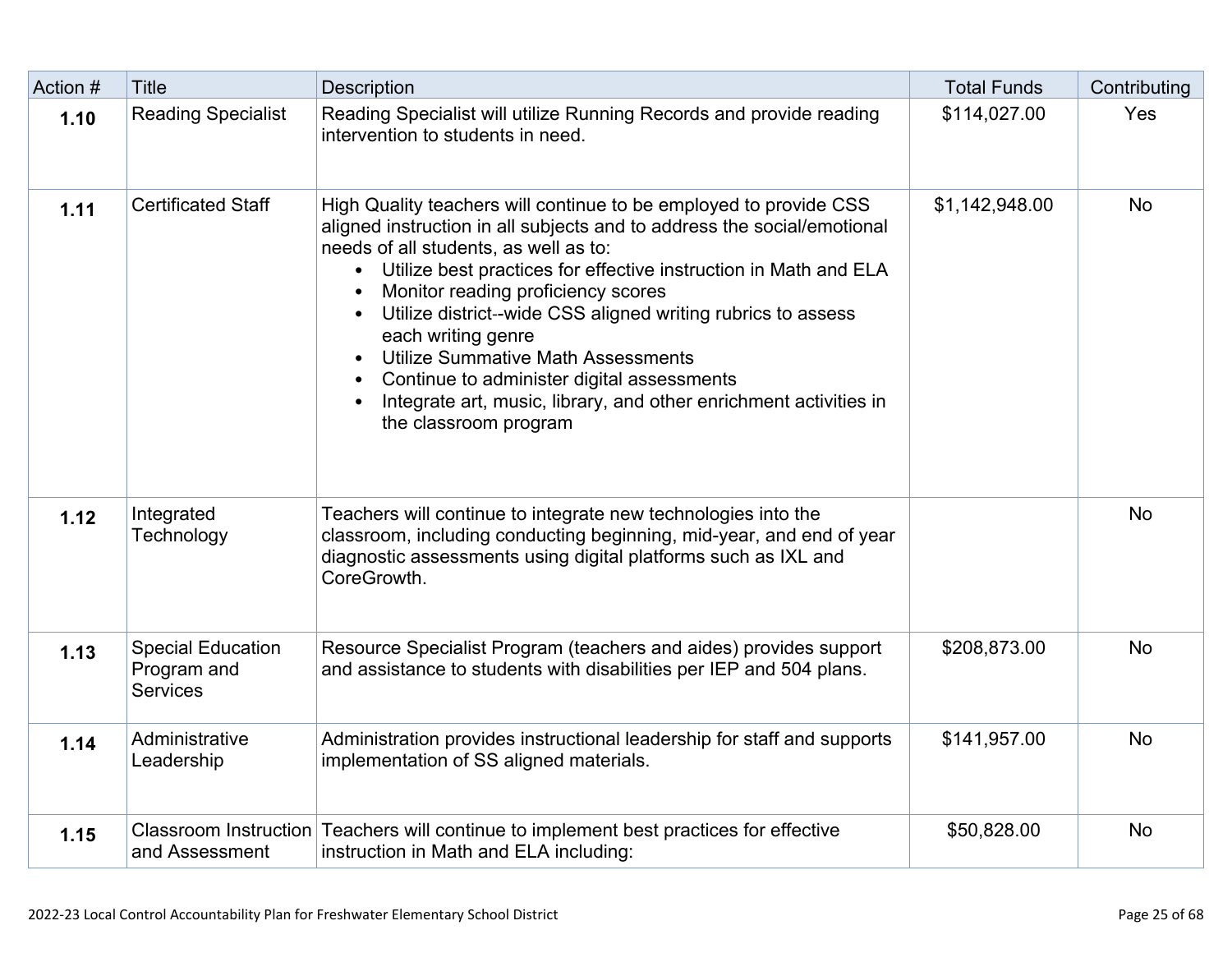| Action # | Title                     | <b>Description</b>                                                                                                                                                                                                                                                                                                                                                                                                                                                                                                                                                                 | <b>Total Funds</b> | Contributing |
|----------|---------------------------|------------------------------------------------------------------------------------------------------------------------------------------------------------------------------------------------------------------------------------------------------------------------------------------------------------------------------------------------------------------------------------------------------------------------------------------------------------------------------------------------------------------------------------------------------------------------------------|--------------------|--------------|
|          |                           | • Use District-wide assessment data and SBAC scores to<br>identify students for Learning Loss<br>• Provide Summer School program to offer additional<br>interventions and supports to students in need.<br>• Provide effective instruction in reading and monitoring of<br>reading proficiency scores<br>• Use summative Math Assessments to measure student<br>growth<br>• Use of district-wide CCSS aligned writing rubrics to assess<br>writing genres<br>• Administer Digital Assessments<br>• Offer intervention and support to students through our<br>Summer School Program |                    |              |
| 1.17     | Visual/Performing<br>arts | Provide art, music, and other enrichment activities for all grades.                                                                                                                                                                                                                                                                                                                                                                                                                                                                                                                | \$89,279.00        | <b>No</b>    |
| 1.18     | Library services          | Provide library services and other reading enrichment activities for all<br>grades.                                                                                                                                                                                                                                                                                                                                                                                                                                                                                                | \$56,460.00        | <b>No</b>    |

## **[Goal Analysis \[2021-22\]](http://www.doc-tracking.com/screenshots/22LCAP/Instructions/22LCAPInstructions.htm#GoalAnalysis)**

An analysis of how this goal was carried out in the previous year.

A description of any substantive differences in planned actions and actual implementation of these actions.

All actions were implemented as planned although some were modified as a result of COVID-19 restrictions that were in place in Fall, 2021. For example, due to COVID-19 Safety Plan cohorting policies designed not to mix cohort groups, we served fewer students in afterschool intervention and did not provide Homework Help due to staffing.

An explanation of material differences between Budgeted Expenditures and Estimated Actual Expenditures and/or Planned Percentages of Improved Services and Estimated Actual Percentages of Improved Services.

Budgeted expenditures changed slightly due to the following actions: a decrease in hours lowered our expenditures for after school/math intervention; a decrease in purchasing equipment lowered our expenditures for technology; updated projections to the curriculum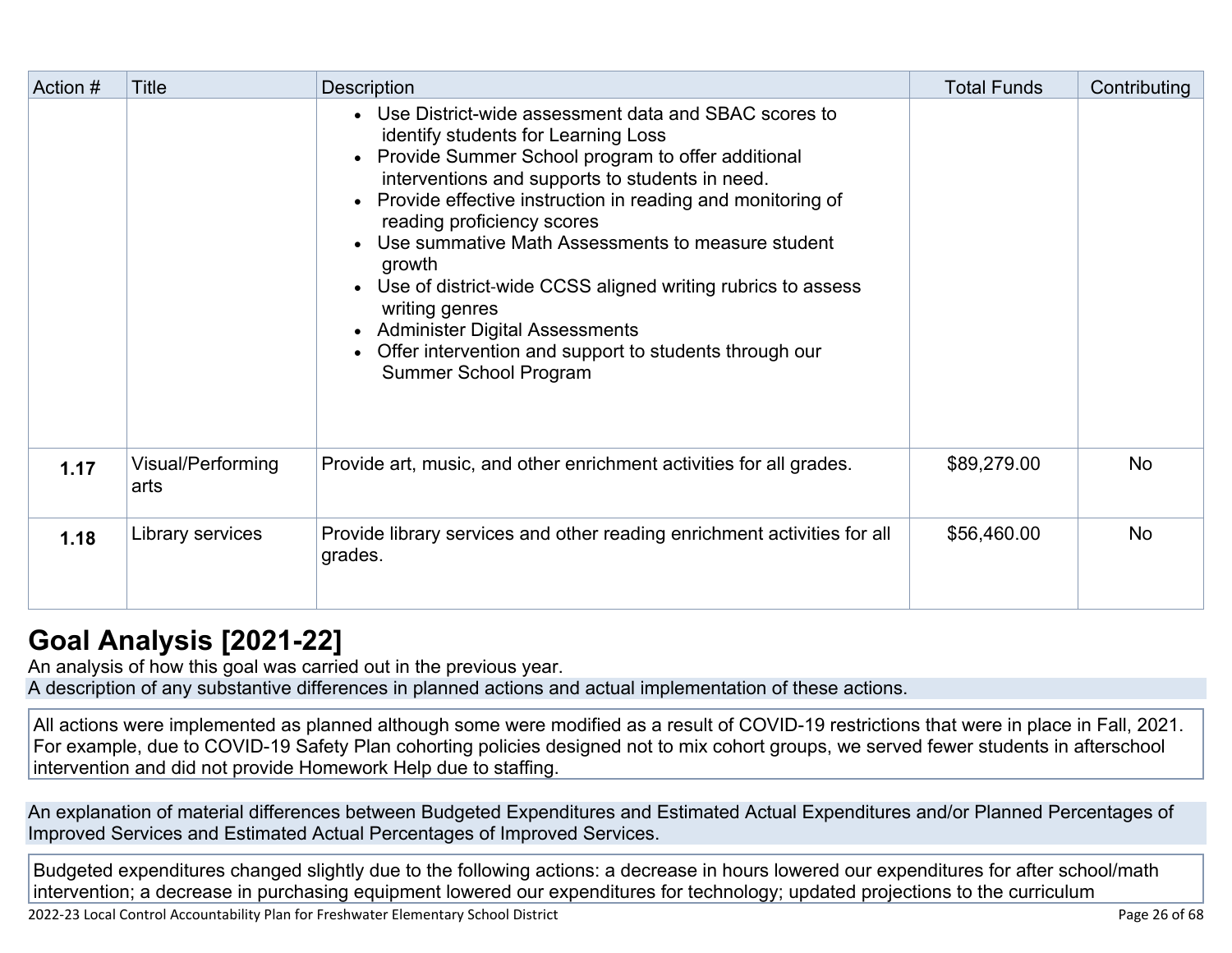coordinator's stipend lowered the anticipated expenses for curriculum; and updated projections increased the anticipated expenses for our library services.

An explanation of how effective the specific actions were in making progress toward the goal.

All actions were effective in making progress toward this goal. SBAC results from Spring 2021 indicate the ELA program and actions supporting it have been positive and are effective, placing our students above other non-charter schools in the county. Math results continue to indicate this area is a higher need, and confirms the need to continue to fund intervention programs and additional support in this subject. Local data supports that providing classroom aides and a reading specialist to support student achievement have been effective. Year 1 outcomes for several metrics represent baseline data as this was the first year of implementation of those assessments. Therefore, there is no prior year comparison data to show growth. Other metrics are as of April P2. It is anticipated year-end results will be higher.

A description of any changes made to the planned goal, metrics, desired outcomes, or actions for the coming year that resulted from reflections on prior practice.

Due to the COVID-19 pandemic we experienced a school closure in 2020 followed by subsequent distance and hybrid learning schedules that resulted in learning loss for many students. This has affected the number of students that are performing at or above grade level on district assessments. In addition, we had a record number of independent studies and absences this year due to COVID-19 that has continued to have a negative impact on student learning. For this reason district assessments were redesigned to measure progress and growth for students who are not at or above grade level in ELA or Math.

Now that we have returned to full time In-person instruction, there will be less reliance on instruction using digital platforms such as Zoom or SeeSaw.

Action 1.5 - Math intervention services will be modified in 2022-23.

**A report of the Total Estimated Actual Expenditures for last year's actions may be found in the Annual Update Table. A report of the Estimated Actual Percentages of Improved Services for last year's actions may be found in the Contributing Actions Annual Update Table.**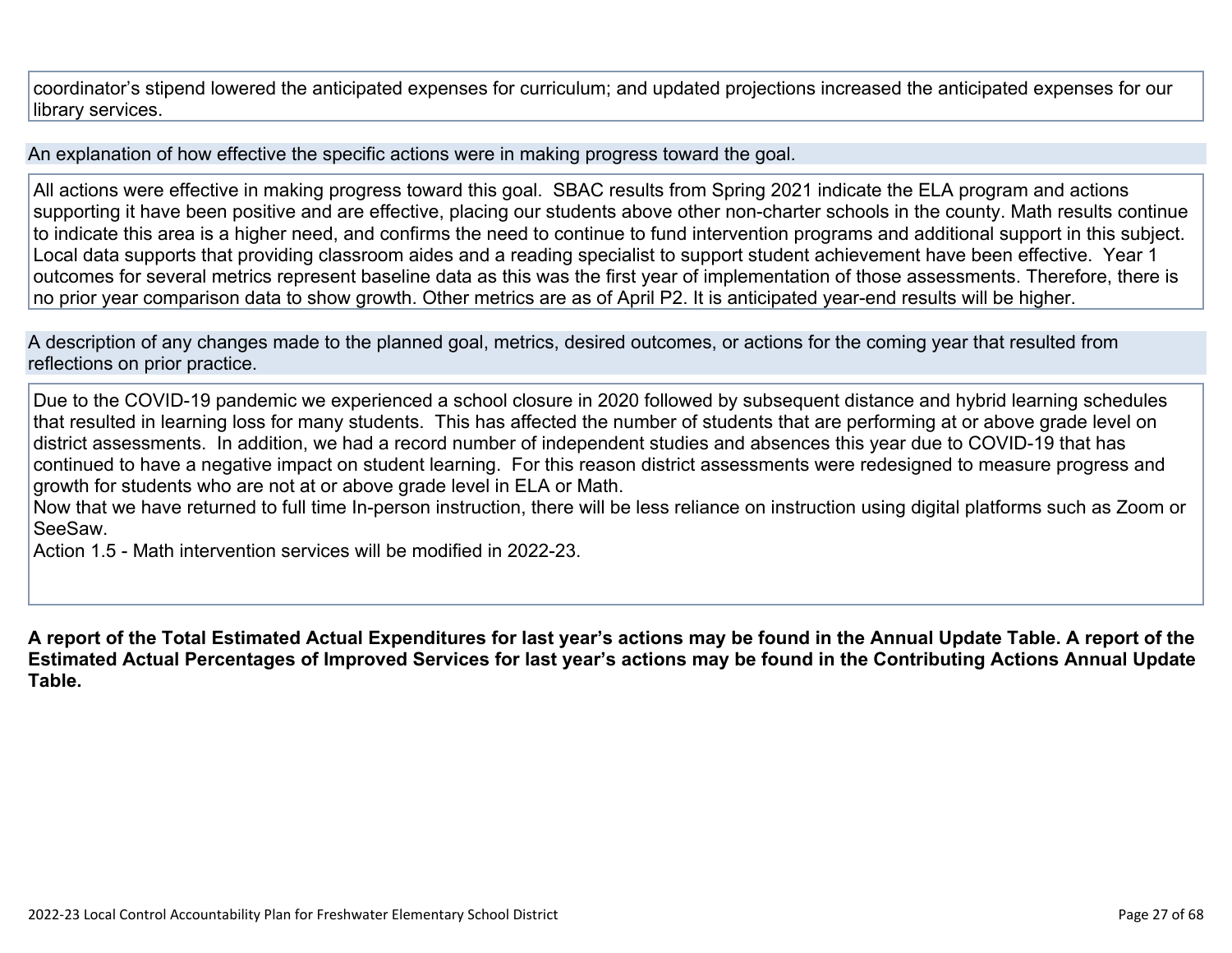# **[Goals and Actions](http://www.doc-tracking.com/screenshots/22LCAP/Instructions/22LCAPInstructions.htm#GoalsandActions)**

## **[Goal](http://www.doc-tracking.com/screenshots/22LCAP/Instructions/22LCAPInstructions.htm#goalDescription)**

| Goal # | <b>Description</b>                                                                                                                                                                                                |
|--------|-------------------------------------------------------------------------------------------------------------------------------------------------------------------------------------------------------------------|
|        | Maintain and/or improve high level of student, parent, and community involvement to keep Freshwater School a safe and<br>welcoming learning environment, where students attend and are connected to their school. |

An explanation of why the LEA has developed this goal.

Past climate surveys, including both local district surveys and the California Healthy Kids Survey, indicate a high level of satisfaction with school safety and connectedness. PBIS and other positive behavior programs have resulted in reduced suspension and referral rates. Communication practices in place prior to the pandemic and many which were developed as a result of it are needed to continue positive feelings about the school from students, parents, and staff.

## **[Measuring and Reporting Results](http://www.doc-tracking.com/screenshots/22LCAP/Instructions/22LCAPInstructions.htm#MeasuringandReportingResults)**

| <b>Metric</b>                                                                                                                                      | <b>Baseline</b>                                                                                                                          | Year 1 Outcome                  | Year 2 Outcome | Year 3 Outcome | Desired Outcome for<br>$2023 - 24$     |
|----------------------------------------------------------------------------------------------------------------------------------------------------|------------------------------------------------------------------------------------------------------------------------------------------|---------------------------------|----------------|----------------|----------------------------------------|
| 1. CHK Survey Parent   2020-21 CHKS<br><b>Involvement Items</b>                                                                                    | <b>Results</b><br>% agree/strongly<br>agree<br>1 - encourages parent<br>partners = $93%$<br>2 - seeks input before<br>decisions = $64\%$ | Not available until<br>year-end |                |                | 90%                                    |
| 2. CHK survey item on 2020-21 CHKS<br>school<br>safety/connectedness<br>1 - students<br>2 - parents<br>$3 - start$<br>CHK survey item on<br>school | <b>Results</b><br>% agree/strongly<br>agree<br>1 - agree school is<br>safe $=$ NA due to<br>Distance Learning<br>Model                   | Not available until<br>year-end |                |                | 90% all groups agree<br>school is safe |

2022-23 Local Control Accountability Plan for Freshwater Elementary School District **Page 28 of 68** and the state of 68 of 68 of 68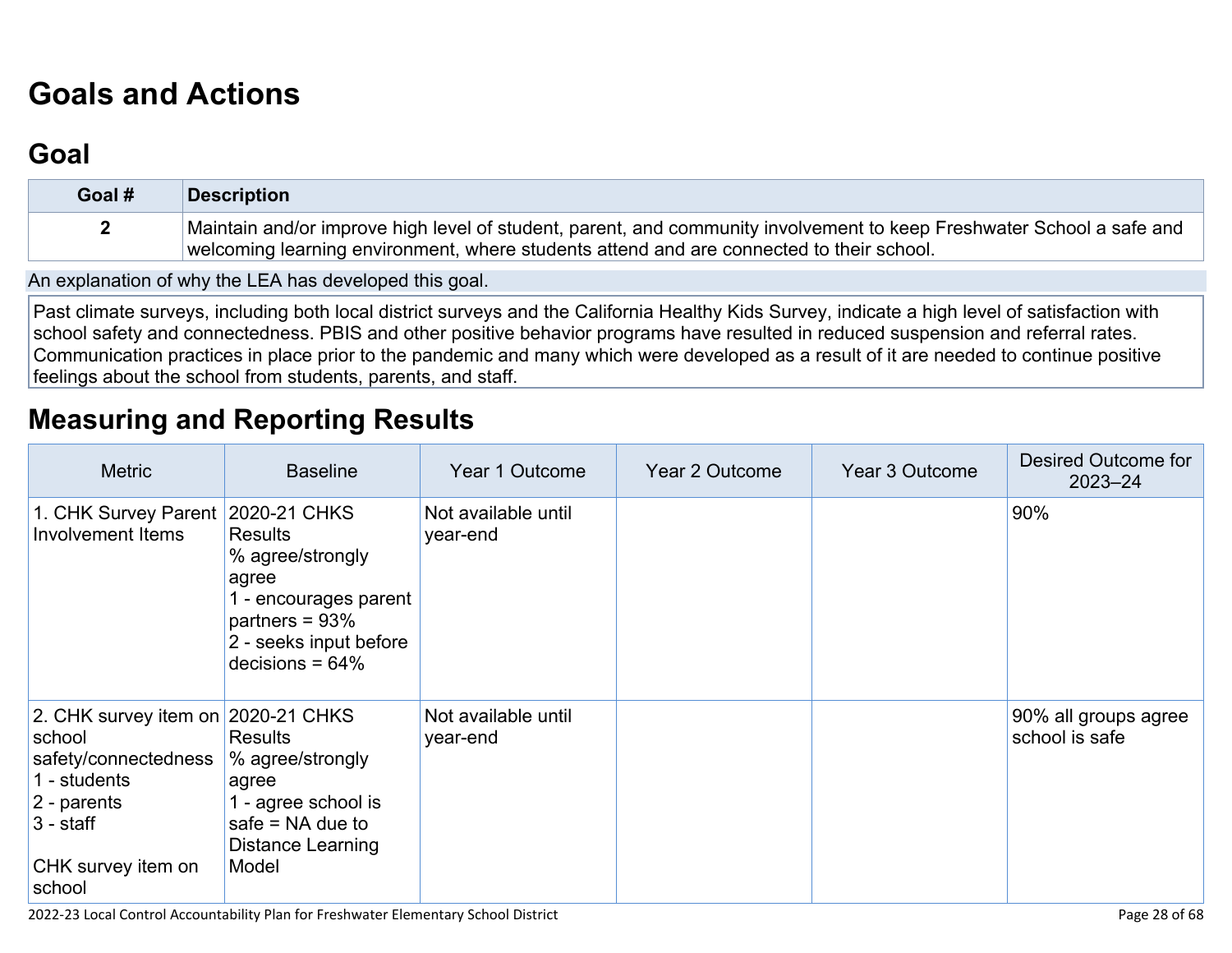| <b>Metric</b>                                                                   | <b>Baseline</b>                                                                                                                                                                                                                                                                                                                                                                   | Year 1 Outcome | Year 2 Outcome | Year 3 Outcome | Desired Outcome for<br>2023-24           |
|---------------------------------------------------------------------------------|-----------------------------------------------------------------------------------------------------------------------------------------------------------------------------------------------------------------------------------------------------------------------------------------------------------------------------------------------------------------------------------|----------------|----------------|----------------|------------------------------------------|
| connnectedness from<br>2021:<br>1 - students<br>2 - parents<br>$3 - start$      | 2 - agree school is<br>safe $=$ NA due to<br><b>Distance Learning</b><br>Model<br>3 - supportive and<br>inviting place to work<br>$= 96%$<br>2020-21 CHK Results<br>on school<br>connnectedness:<br>1. agree that an adult<br>at school cares about<br>them = $85%$<br>2. -feel welcome to<br>participate at school =<br>77%<br>3. supportive/inviting<br>place to work = $100\%$ |                |                |                |                                          |
| 3. Participation at<br>parent conferences                                       | 99% of families,<br>including families of<br>students with<br>disabilities, attended<br>parent conferences                                                                                                                                                                                                                                                                        | 97% as of P2   |                |                | 95%                                      |
| 4. Attendance data in<br>Schoolwise SIS and<br>as reported on<br><b>CALPADS</b> | 95%                                                                                                                                                                                                                                                                                                                                                                               | 97% as of P2   |                |                | 95%                                      |
| 5. Chronic<br>absenteeism rate as<br>reported in Dashboard                      | 2019<br>Dashboard, chronic<br>absentee rate is 3.6%                                                                                                                                                                                                                                                                                                                               | 7% as of P2    |                |                | Maintain under 5%                        |
| 6. Physical Fitness<br><b>Test Results</b>                                      | 2019 - 77% of<br>students in HFZ on                                                                                                                                                                                                                                                                                                                                               | 74% as of P2   |                |                | 70% or higher in HFZ<br>on 4/5 standards |

2022-23 Local Control Accountability Plan for Freshwater Elementary School District Page 29 of 68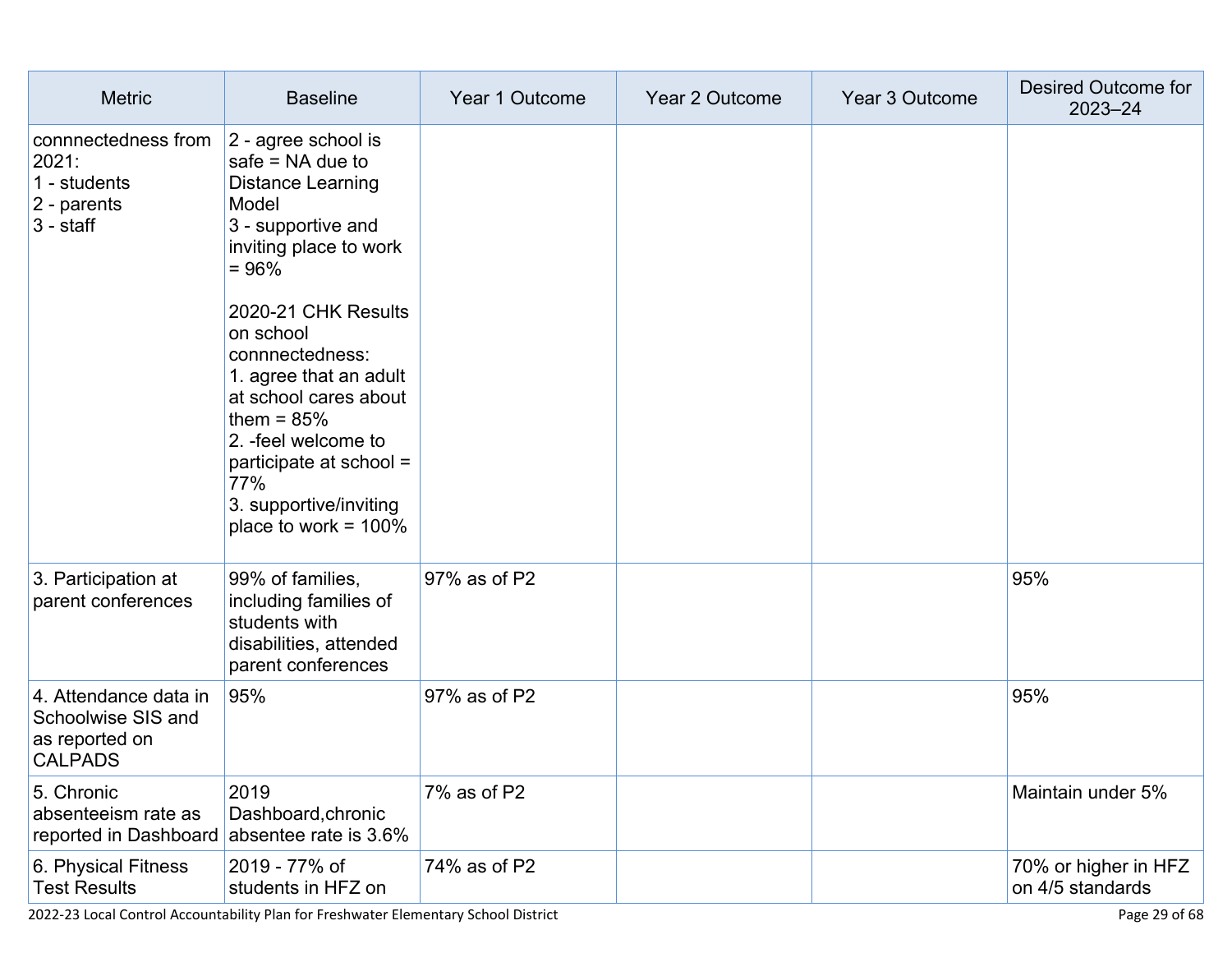| <b>Metric</b>                                                                                                                                             | <b>Baseline</b>                                                                  | Year 1 Outcome                                                                                      | Year 2 Outcome | Year 3 Outcome | <b>Desired Outcome for</b><br>2023-24                  |
|-----------------------------------------------------------------------------------------------------------------------------------------------------------|----------------------------------------------------------------------------------|-----------------------------------------------------------------------------------------------------|----------------|----------------|--------------------------------------------------------|
|                                                                                                                                                           | 4/5 standards on<br><b>CDE's Physical</b><br><b>Fitness Test</b>                 |                                                                                                     |                |                |                                                        |
| 7. Maintain low<br>suspension rate below<br>the state average,<br>which is currently<br>3.8%                                                              | 2019 Dashboard<br>suspension rate was<br>reported as 0.6%                        | 0% as of P2                                                                                         |                |                | Green status or better                                 |
| 8. Maintain low<br>expulsion rate below<br>the state average,<br>which is currently<br>.09%                                                               | Expulsion rate was<br>reported as 0 on the<br>California Dashboard.              | $0\%$ as of P2                                                                                      |                |                | $0\%$                                                  |
| 9. William's FIT<br>Report                                                                                                                                | 2020-21<br>Fair rating reported on of P2<br>the FIT for our annual<br>inspection | <b>Overall Fair Rating as</b>                                                                       |                |                | <b>Overall Good rating</b>                             |
| 10. IEP Records                                                                                                                                           | 100% of families<br>participated in IEP<br>Meetings                              | 100% participated in<br><b>IEP mtgs</b>                                                             |                |                | Maintain 100%                                          |
| 11. Records of<br>communications to<br>parents detailing<br>programs for<br>unduplicated students<br>and outlining<br>opportunities for<br>parental input | No tracking in prior<br>year                                                     | 12 notifications to<br>parents of<br>unduplicated students<br>were provided as of<br>P <sub>2</sub> |                |                | Quarterly<br>communications will<br>be sent to parents |

## **[Actions](http://www.doc-tracking.com/screenshots/22LCAP/Instructions/22LCAPInstructions.htm#actions)**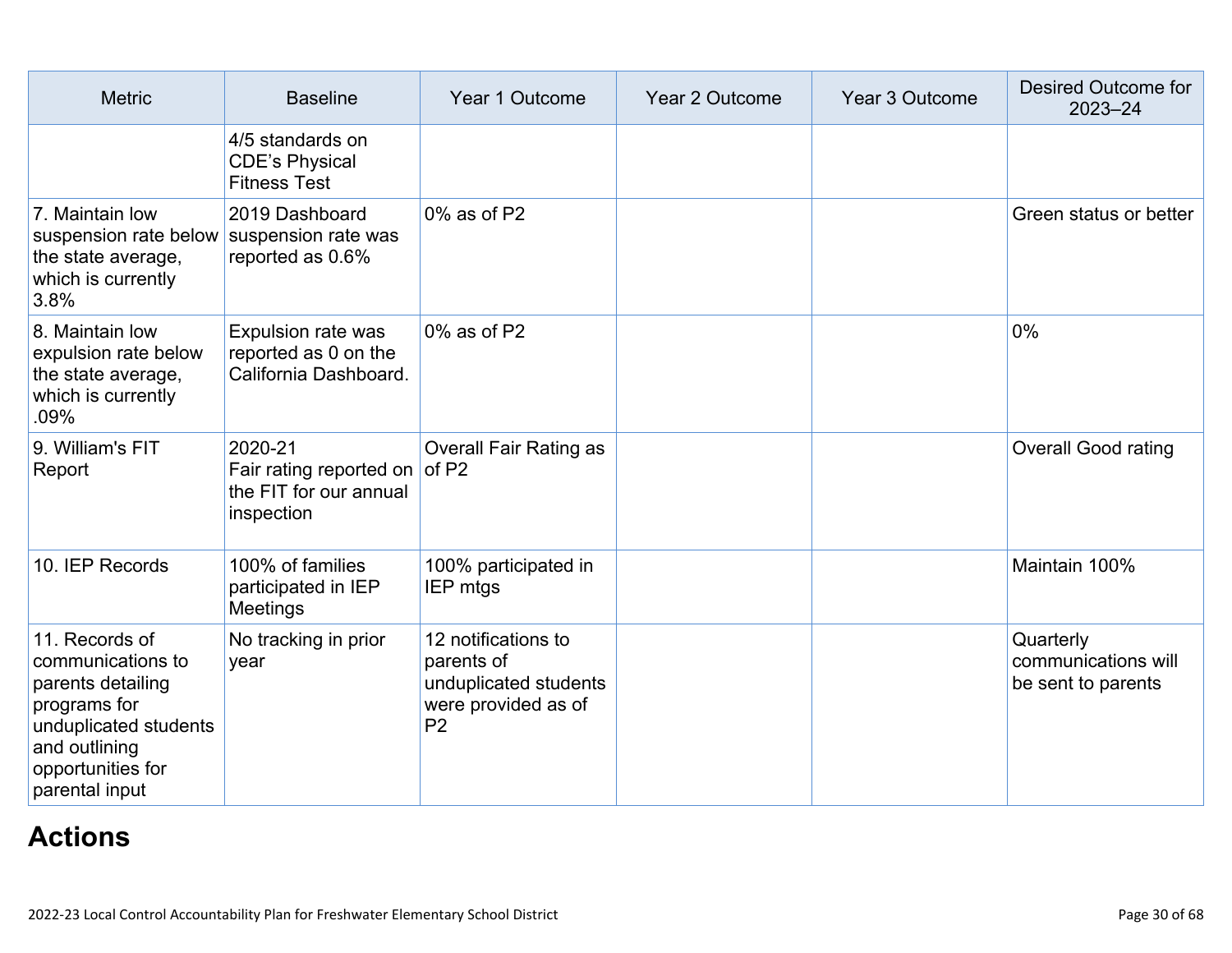| Action # | <b>Title</b>                                          | <b>Description</b>                                                                                                                                                                                                                                                                                                                                                                                                                                                                                                                                                                                                                                                                                                                                                       | <b>Total Funds</b> | Contributing |
|----------|-------------------------------------------------------|--------------------------------------------------------------------------------------------------------------------------------------------------------------------------------------------------------------------------------------------------------------------------------------------------------------------------------------------------------------------------------------------------------------------------------------------------------------------------------------------------------------------------------------------------------------------------------------------------------------------------------------------------------------------------------------------------------------------------------------------------------------------------|--------------------|--------------|
| 2.1      | Home/School<br>Communication<br>Programs              | Utilize a variety of communication strategies including Alert Now<br>notifications, Weekly Bulletin, Jupiter Grades, School Wise SIS,<br>School Website, and classroom newsletters to inform parents of<br>school programs, promote regular attendance, and to encourage<br>participation in school events.                                                                                                                                                                                                                                                                                                                                                                                                                                                              | \$26,247.00        | <b>No</b>    |
| 2.2      | Transportation                                        | Provide transportation for students in need.                                                                                                                                                                                                                                                                                                                                                                                                                                                                                                                                                                                                                                                                                                                             | \$75,046.00        | Yes          |
| 2.3      | <b>FEF</b><br>Foundation/Communi<br>ty Club           | Promote Freshwater Educational Foundation and the Community Club<br>to further enhance educational programs and our campus. No<br>additional funds will be needed to implement this action.                                                                                                                                                                                                                                                                                                                                                                                                                                                                                                                                                                              |                    | <b>No</b>    |
| 2.4      | Improving<br>Attendance<br>Communication/Outr<br>each | Share information with families on the importance of regular<br>attendance at Back to School Night, other school events and in written<br>communications. Identify students at risk of becoming chronically<br>absent at end of each quarter. District will message families regarding<br>limiting the use of Independent Study, as it contributes to learning loss<br>for students. Administrator will expand outreach efforts to inform<br>families of importance of regular attendance and will meet with<br>families to identify challenges to regular attendance and strategize<br>solutions to overcome barriers. Individual incentive plans will be<br>developed to encourage regular attendance. No additional funds will<br>be needed to implement this action. |                    | Yes          |
| 2.5      | <b>Positive Behavior</b><br>Programs                  | Provide ongoing support for positive behavior programs, to include:<br>1. PBIS, beginning with Tier 1 interventions and support. Use SWIS to<br>track student behavior and identify interventions needed and to<br>maintain a positive and healthy school climate and ensure that<br>identified students receive the supports they need when they need<br>them.<br>2. Continue to utilize Healty Play philosophy with staff and students to<br>ensure safe and positive interactions on campus.                                                                                                                                                                                                                                                                          | \$3,700.00         | <b>No</b>    |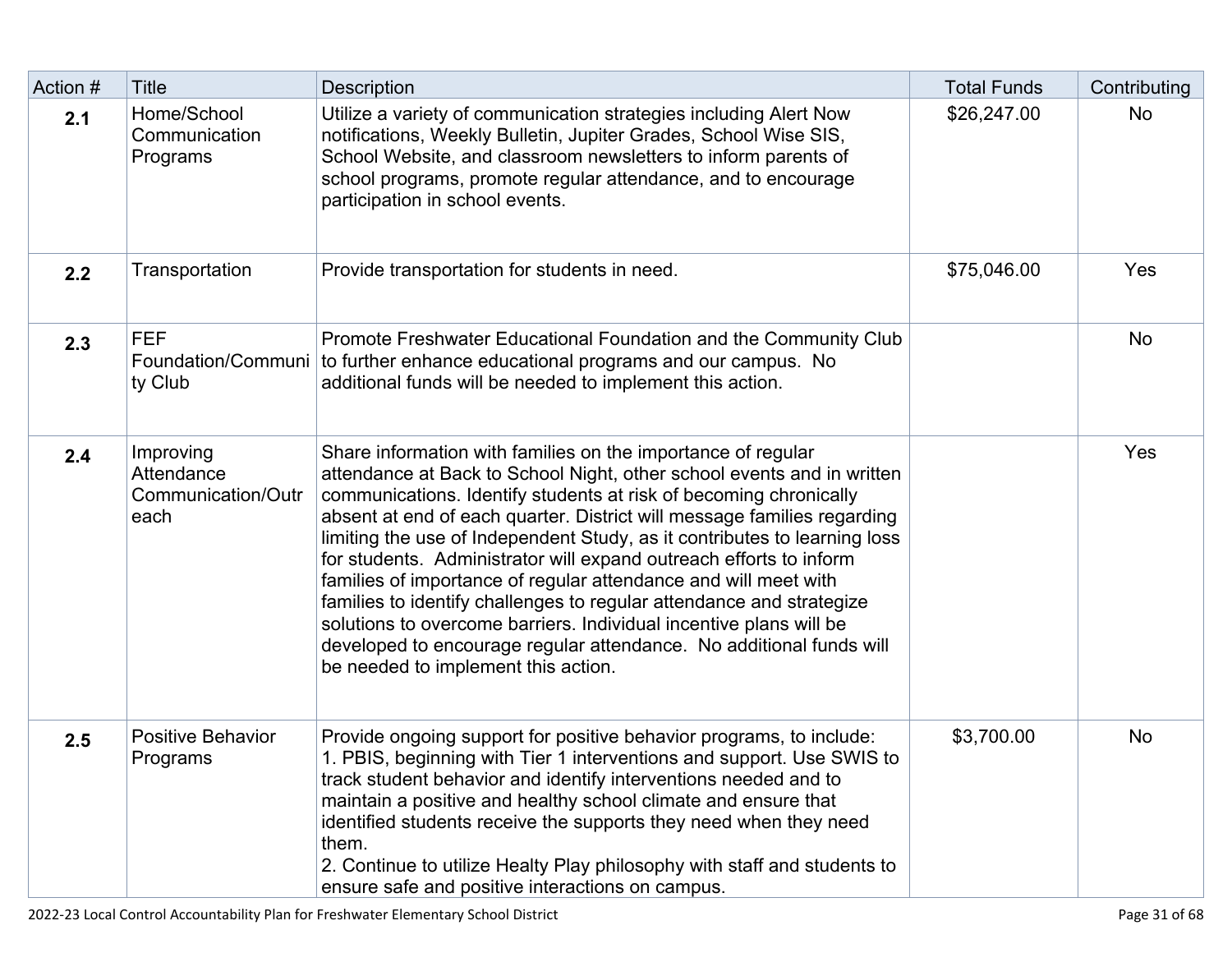| Action # | <b>Title</b>                                   | Description                                                                                                                                                                                                                                                                                                                                                                                                                                                                                                                                                                        | <b>Total Funds</b> | Contributing |
|----------|------------------------------------------------|------------------------------------------------------------------------------------------------------------------------------------------------------------------------------------------------------------------------------------------------------------------------------------------------------------------------------------------------------------------------------------------------------------------------------------------------------------------------------------------------------------------------------------------------------------------------------------|--------------------|--------------|
|          |                                                | 3. Continue using Connect the Dots as a Staff to Student mentorship<br>program<br>4. Continue utilizing a Student Support Provider to teach Second Step<br>and Steps to Respect program to help create and maintain a safe<br>school climate.<br>5. Continue implementing schoolwide Character Strengths program<br>6. Continue implementing MTSS practices and Restorative Practices.<br>7. Implementation of Tier 2 PBIS Supports for students.                                                                                                                                  |                    |              |
| 2.6      | <b>Promoting Parent</b><br>Involvement         | Promote participation options available to parents such as Community<br>Club, School Site Council, FEF, and Board meetings. Set up<br>informational displays at Concerts, and Sports Events with information<br>about opportunities for parent input and involvement in both classroom<br>and school committees. Honor volunteers with annual breakfast<br>celebration. No additional funds will be needed to implement this<br>action.                                                                                                                                            |                    | <b>No</b>    |
| 2.7      | School/Community<br>Events                     | Continue to offer activities such as: open house, back to school night,<br>parent volunteer orientation, all school picnic, holiday craft fairs,<br>invention convention science fair, character education assemblies, fall<br>festival, lego/game nights, school spirit days, movie nights, enrichment<br>classes, musical performances, community service elective and sports<br>events. Provide Digital Citizenship Educational Night, Community<br>Information Night, TK/Kindergarten Orientation in the Fall. No<br>additional funds will be needed to implement this action. |                    | No           |
| 2.8      | PD on climate and<br>social/emotional<br>needs | Provide Professional Development for staff to address socio--<br>emotional needs of students, including training for Healthy Play, PBIS,<br>MTSS, Restorative Practices, and understanding equity and racial<br>dynamics to create and maintain a safe school climate. Expand Equity<br>Team to include parents and prioritize next steps for the District.<br>Share resources with our families. Student Support Provider to                                                                                                                                                      | \$54,220.00        | No.          |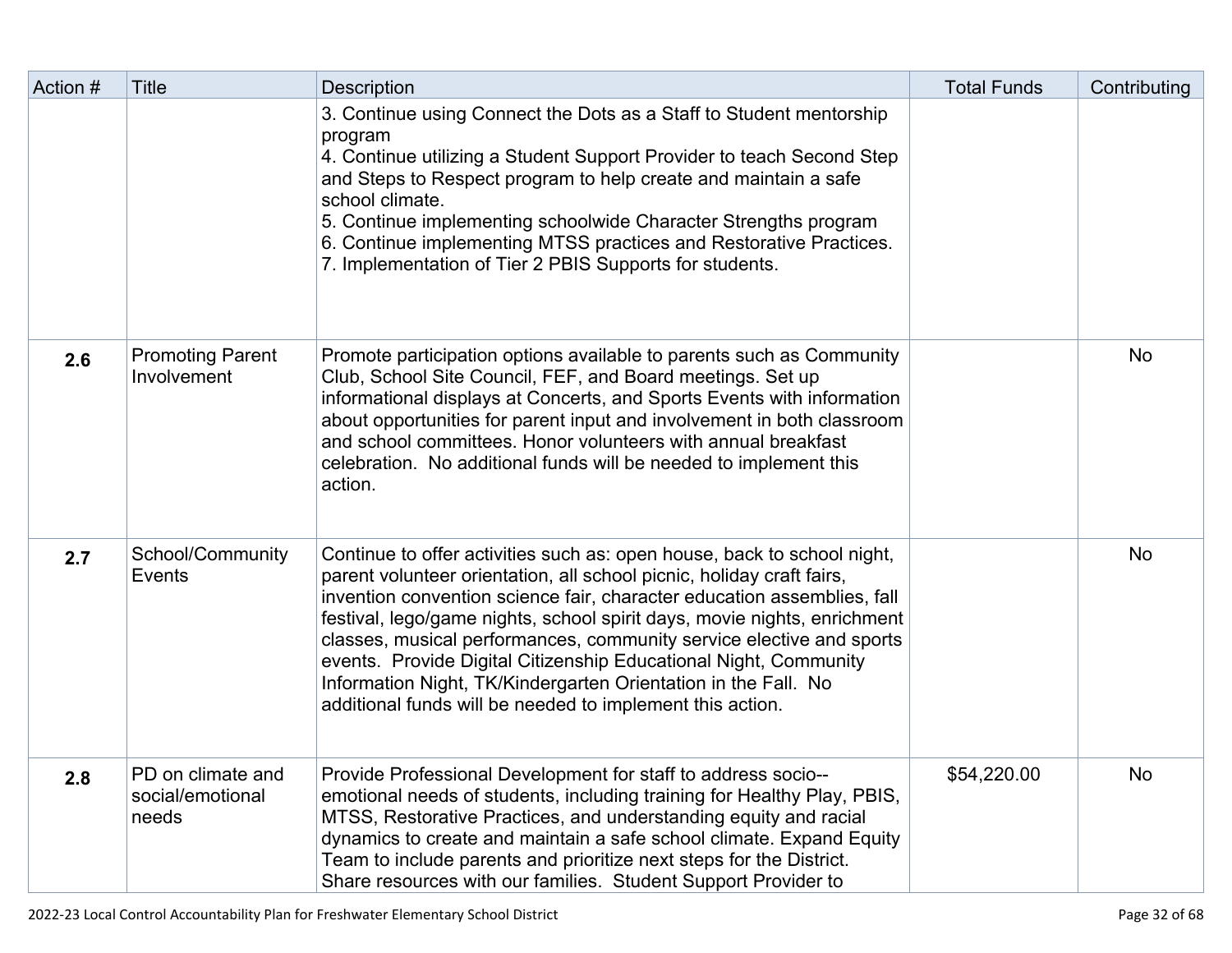| Action # | <b>Title</b>                                       | Description                                                                                                                                                                                                                                | <b>Total Funds</b> | Contributing |
|----------|----------------------------------------------------|--------------------------------------------------------------------------------------------------------------------------------------------------------------------------------------------------------------------------------------------|--------------------|--------------|
|          |                                                    | provide additional socio-emotional supports to students and families in<br>need.                                                                                                                                                           |                    |              |
| 2.9      | Student extra-<br>curricular<br>opportunities      | Continue engaging students with community events and experiences,<br>such as fieldtrip opportunities and swimming each year, sports and<br>music programs, community service, and cross-age interactions in the<br>Little Buddies program. | \$10,000.00        | Yes          |
| 2.10     | <b>Facilities</b><br>Maintenance and<br>operations | Maintenance staff will repair and maintain the facility to achieve good<br>score on FIT.                                                                                                                                                   | \$266,465.00       | <b>No</b>    |
| 2.11     | Child Care and<br><b>Referrals</b>                 | Continue to provide child care at our daycare facility and work with<br>Changing Tides to accommodate our low income families.                                                                                                             | \$187,241.00       | <b>No</b>    |
| 2.12     | <b>Office Staff</b>                                | Office staff tracks and reports school attendance and communicates<br>with families. Business manager provides administrative support for<br>personnel and fiscal oversight for the District.                                              | \$92,007.00        | <b>No</b>    |
| 2.13     | <b>Food Services: Meal</b><br>Program              | Nutritious meals are provided to all students.                                                                                                                                                                                             | \$136,396.00       | <b>No</b>    |

## **[Goal Analysis \[2021-22\]](http://www.doc-tracking.com/screenshots/22LCAP/Instructions/22LCAPInstructions.htm#GoalAnalysis)**

An analysis of how this goal was carried out in the previous year. A description of any substantive differences in planned actions and actual implementation of these actions.

Due to COVID-19 restrictions our school climate was adversely affected because we were unable to hold events such as assemblies, concerts, and community events as we normally do for most of the year. Modified concerts, assemblies, and events were held, but many valuable experiences and services such as parent volunteers, field trips, buddies, and community gatherings were not allowed for most of the year. In addition, attendance rates were much lower his year which resulted in a higher than normal chronic absenteeism rate due to COVID-19.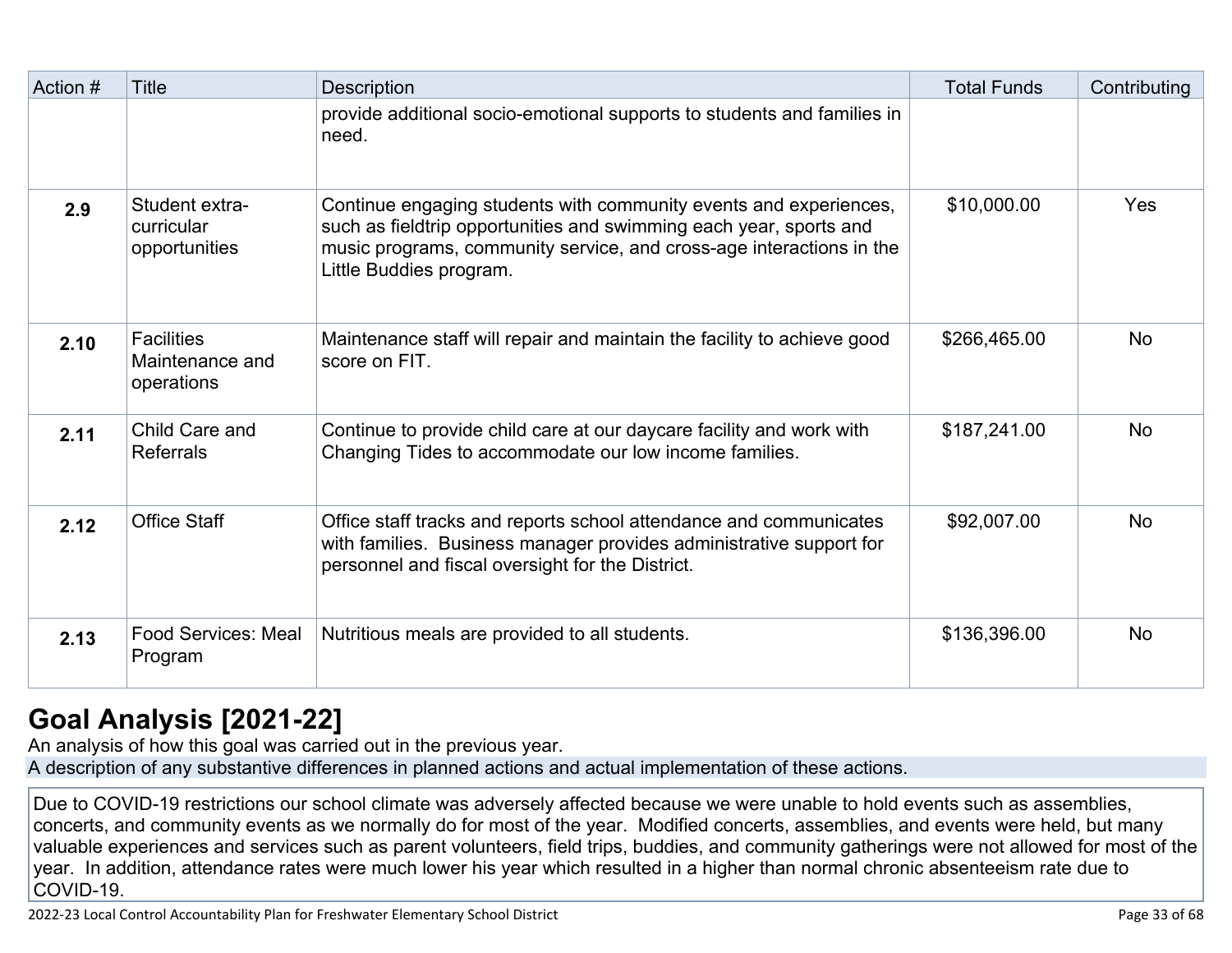An explanation of material differences between Budgeted Expenditures and Estimated Actual Expenditures and/or Planned Percentages of Improved Services and Estimated Actual Percentages of Improved Services.

A rise in COVID-19 cases limited the amount of field trips taken; and lastly Aide hours increased due to professional development offered through the Educator Effectiveness Block Grant.

An explanation of how effective the specific actions were in making progress toward the goal.

Due to COVID-19, actions involving gathering were not as effective in making progress toward the goal this year. It is believed the actions are appropriate and are considered essential by our educational partners and that they will be effective generating the anticipated outcomes next year when social gatherings are not as restricted. Providing transportation to students in need has helped with our attendance goal and providing field trip opportunities for students has allowed students to positively engage with our community. Freshwater Educational Foundation (FEF) did not meet this year and there was less parent involvement in Community Club during the pandemic. Both of these groups will increase outreach efforts in the fall to promote more parent involvement on our campus.

A description of any changes made to the planned goal, metrics, desired outcomes, or actions for the coming year that resulted from reflections on prior practice.

PD on equity and diversity to create a safer, more welcoming and inclusive environment will continue (Included in Action 2.8). No other changes to this Goal are planned for 2022-23.

**A report of the Total Estimated Actual Expenditures for last year's actions may be found in the Annual Update Table. A report of the Estimated Actual Percentages of Improved Services for last year's actions may be found in the Contributing Actions Annual Update Table.**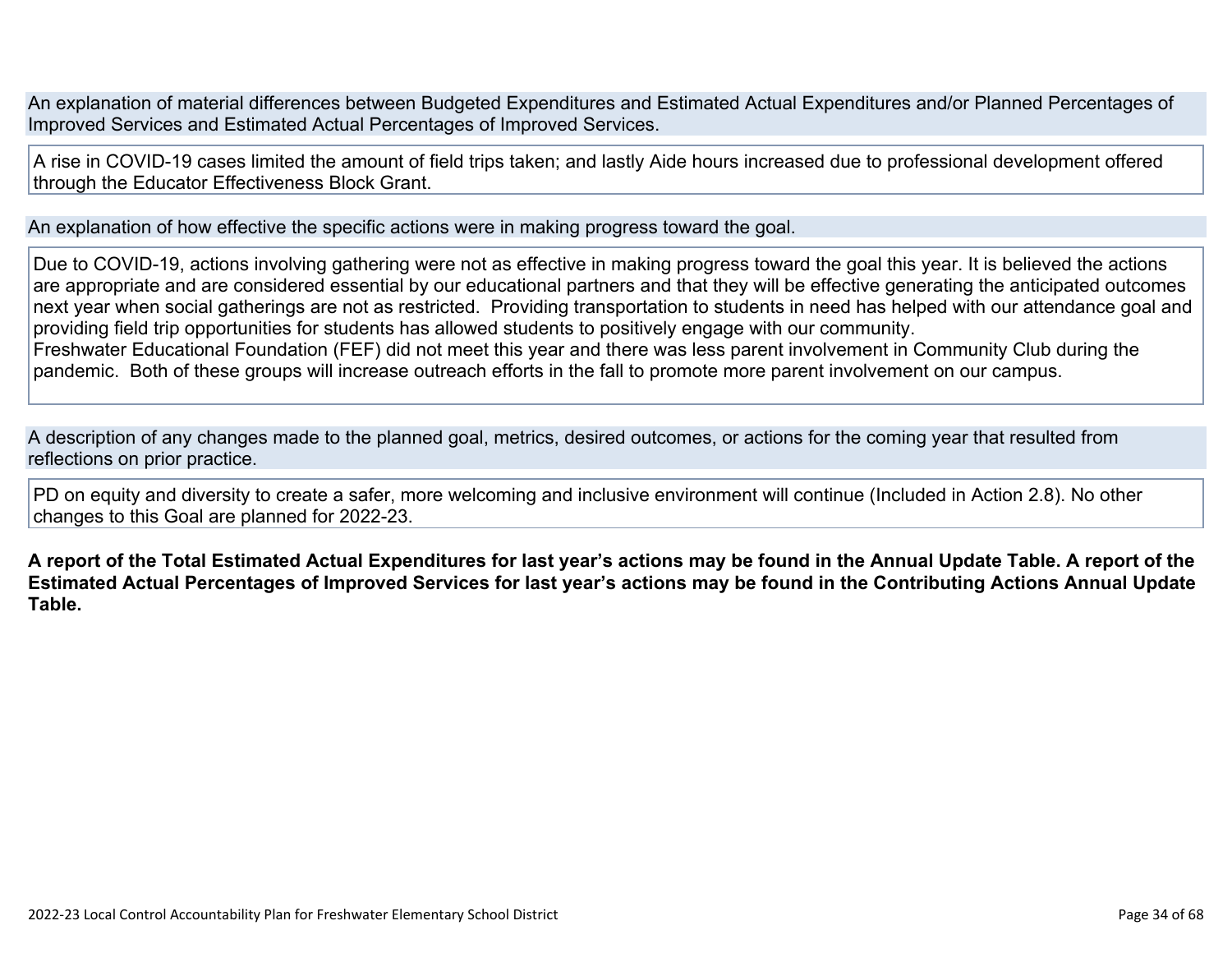## **[Increased or Improved Services for Foster Youth, English Learners, and Low-](http://www.doc-tracking.com/screenshots/22LCAP/Instructions/22LCAPInstructions.htm#IncreasedImprovedServices)[Income Students \[2022-23\]](http://www.doc-tracking.com/screenshots/22LCAP/Instructions/22LCAPInstructions.htm#IncreasedImprovedServices)**

| Projected LCFF Supplemental and/or Concentration Grants | Projected Additional LCFF Concentration Grant (15 percent) |  |  |  |
|---------------------------------------------------------|------------------------------------------------------------|--|--|--|
| \$161,192                                               | \$C                                                        |  |  |  |

#### **Required Percentage to Increase or Improve Services for the LCAP Year**

| Projected Percentage to Increase<br>or Improve Services for the<br>Coming School Year | <b>LCFF Carryover — Percentage</b> | <b>ILCFF Carryover — Dollar</b> | Total Percentage to Increase or<br>Improve Services for the Coming<br>School Year |
|---------------------------------------------------------------------------------------|------------------------------------|---------------------------------|-----------------------------------------------------------------------------------|
| 6.69%                                                                                 | $0.00\%$                           | \$0.00                          | 6.69%                                                                             |

#### **The Budgeted Expenditures for Actions identified as Contributing may be found in the Contributing Actions Table.**

### **[Required Descriptions](http://www.doc-tracking.com/screenshots/22LCAP/Instructions/22LCAPInstructions.htm#RequiredDescriptions)**

For each action being provided to an entire school, or across the entire school district or county office of education (COE), an explanation of (1) how the needs of foster youth, English learners, and low-income students were considered first, and (2) how these actions are effective in meeting the goals for these students.

The needs of foster youth, English Learners, and low-income students were considered first when drafting the LCAP. The actions Freshwater School will deliver schoolwide were determined to be effective in meeting the needs of our unduplicated students via surveys, meetings with educational partners, phone calls, and assessment data. These include: increasing the student:adult ratio in the classroom to provide targeted and differentiated support, providing targeted interventions in math intervention and homework club after school to address learning gaps, offering additional reading support from our Reading Specialist Teacher, providing summer school to address learning loss, providing support and assistance from our Resource Specialist Program (RSP) and Student Support Provider, meeting with families to provide individualized attendance support plans. In addition, unduplicated students will benefit from having access to transportation, childcare, and field trip opportunities that provide community engagement. These actions and strategies will continue to be measured and reassessed through the 2021-24 LCAP stakeholder engagement process. The actions that are being continued in our LCAP have proven to be effective for our students and is reflected in our high CAASPP scores and our reduced suspension rates.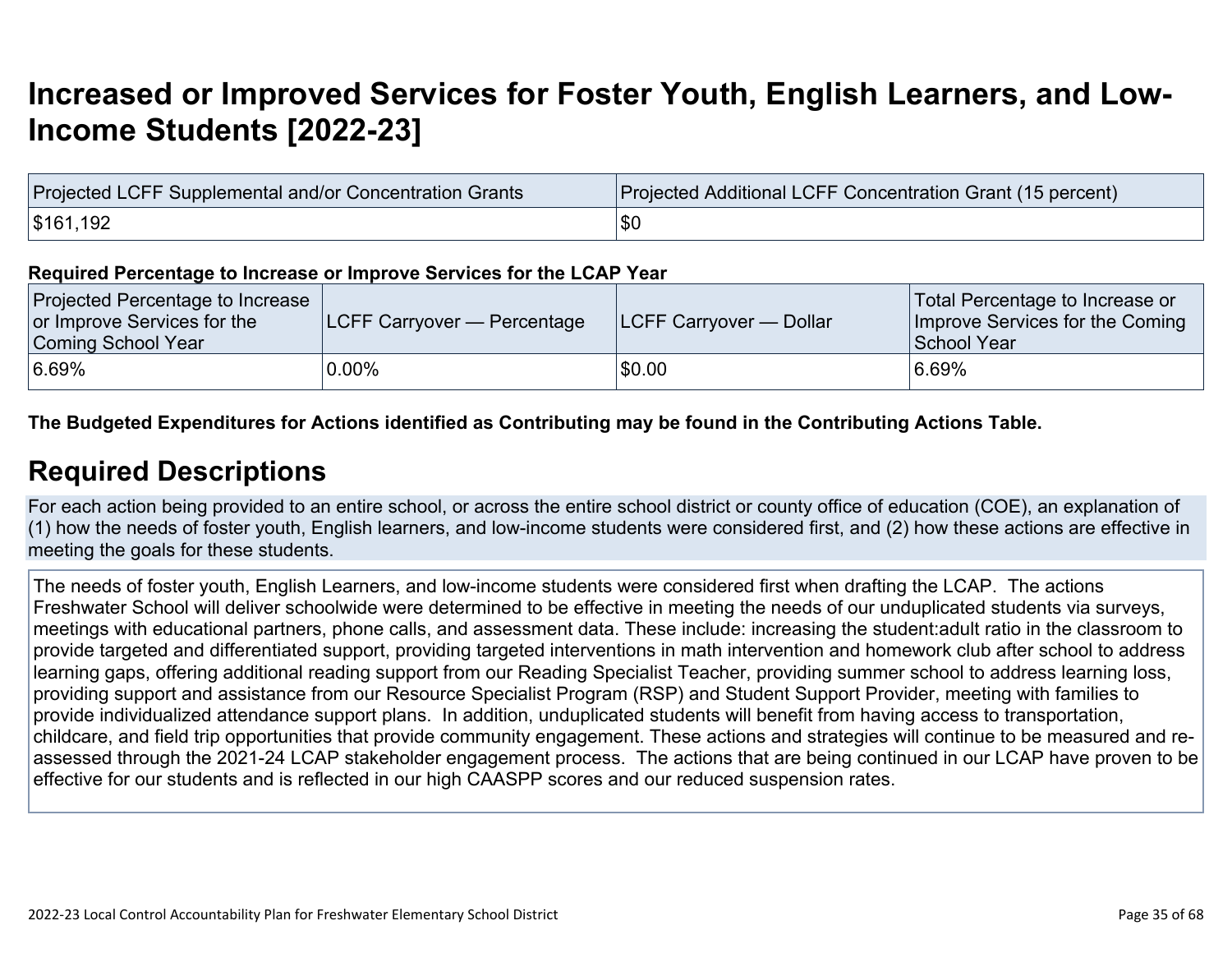A description of how services for foster youth, English learners, and low-income students are being increased or improved by the percentage required.

Freshwater Elementary School will demonstrate that our planned actions and services will increase or improve services for high needs students (foster youth, English learners, and low- income students) compared to the services all students receive by significantly more than \$161,192. Unduplicated students, students with disabilities, and disengaged students will receive expanded academic and social-emotional intervention and supports. Increasing the current support of paraprofessionals in our classrooms will increase differentiated instruction and support to meet the specific needs of individual students from aides and will enable teachers to spend additional time with their students. Other actions which are an increase but are limited to a specific group include meals for households in need, providing targeted EL supports and interventions through our EL director, and providing no cost extra curricular opportunities for community engagement via sports, band, enrichment clubs, and field trips for SED students. Freshwater School District will again offer a summer school program in Summer 2022 for students identified by their classroom teachers using classroom assessments and engagement data. This will be an increase in instructional time for students served. It is anticipated many of our high needs students will participate in this extended learning opportunity. Title 1 Reading support, math intervention, and homework club will be offered to students in need of additional support. The Food Service program clearly addresses needs of low-income families. An After School Daycare Program will also be provided and is designed primarily to support working families and those without private daycare options.

A description of the plan for how the additional concentration grant add-on funding identified above will be used to increase the number of staff providing direct services to students at schools that have a high concentration (above 55 percent) of foster youth, English learners, and lowincome students, as applicable.

**NA** 

| <b>Staff-to-student ratios by</b><br>type of school and<br><b>concentration of</b><br>unduplicated students | Schools with a student concentration of 55 percent or<br>less | Schools with a student concentration of greater than 55<br>percent |
|-------------------------------------------------------------------------------------------------------------|---------------------------------------------------------------|--------------------------------------------------------------------|
| Staff-to-student ratio of<br>classified staff providing<br>direct services to students                      | <b>NA</b>                                                     | <b>NA</b>                                                          |
| Staff-to-student ratio of<br>certificated staff providing<br>direct services to students                    | <b>NA</b>                                                     | <b>NA</b>                                                          |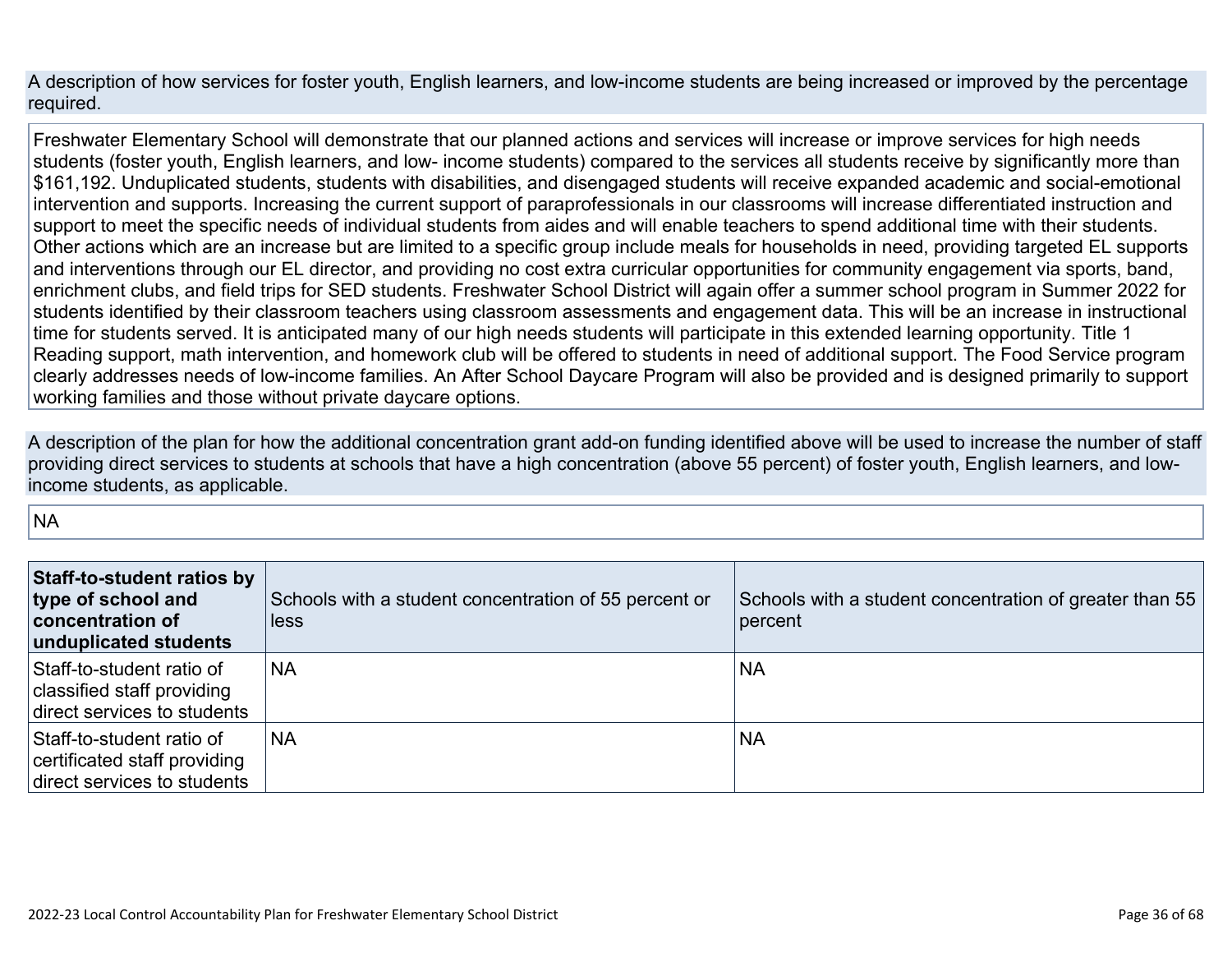### **2022-23 Total Expenditures Table**

| <b>Totals</b>           | <b>Other State</b><br><b>LCFF Funds</b><br><b>Funds</b> |  | <b>Local Funds</b>                    |              | <b>Federal Funds</b>                                         | <b>Total Funds</b>                                 | <b>Total Personnel</b> | <b>Total Non-</b><br>personnel   |                          |                    |                      |                                   |             |              |
|-------------------------|---------------------------------------------------------|--|---------------------------------------|--------------|--------------------------------------------------------------|----------------------------------------------------|------------------------|----------------------------------|--------------------------|--------------------|----------------------|-----------------------------------|-------------|--------------|
| <b>Totals</b>           |                                                         |  | \$2,292,014.00                        | \$387,076.00 |                                                              | \$132,984.00                                       |                        | \$140,315.00                     | \$2,952,389.00           | \$2,646,525.00     | \$305,864.00         |                                   |             |              |
|                         |                                                         |  |                                       |              |                                                              |                                                    |                        |                                  |                          |                    |                      |                                   |             |              |
| Goal<br>$\mathbf{1}$    | <b>Action#</b><br>$1.1$                                 |  | <b>Action Title</b><br>After school   |              |                                                              | <b>Student Group(s)</b><br><b>English Learners</b> |                        | <b>LCFF Funds</b><br>\$15,550.00 | <b>Other State Funds</b> | <b>Local Funds</b> | <b>Federal Funds</b> | <b>Total Funds</b><br>\$15,550.00 |             |              |
|                         |                                                         |  | intervention                          |              | <b>Foster Youth</b><br>Low Income                            |                                                    |                        |                                  |                          |                    |                      |                                   |             |              |
| $\mathbf 1$             | $1.2$                                                   |  | <b>Classroom Aides</b>                |              | <b>English Learners</b><br><b>Foster Youth</b><br>Low Income |                                                    |                        |                                  |                          | \$148,943.00       | \$53,978.00          |                                   | \$42,227.00 | \$245,148.00 |
| $\mathbf{1}$            | 1.3                                                     |  | <b>Writing Rubrics</b>                |              | All                                                          |                                                    |                        |                                  |                          |                    |                      |                                   |             |              |
| $\mathbf 1$             | $1.4$                                                   |  | Technology (devices<br>and software)  |              | All                                                          |                                                    |                        | \$18,572.00                      |                          |                    |                      | \$18,572.00                       |             |              |
| $\mathbf{1}$            | 1.5                                                     |  | Math Intervention                     |              | All                                                          |                                                    |                        | \$14,225.00                      |                          |                    |                      | \$14,225.00                       |             |              |
| $\mathbf{1}$            | 1.6                                                     |  | Homework Help                         |              | All                                                          |                                                    |                        |                                  |                          |                    |                      |                                   |             |              |
| $\overline{\mathbf{1}}$ | $1.7$                                                   |  | ELD and EL Support                    |              |                                                              | <b>English Learners</b>                            |                        |                                  |                          |                    |                      |                                   |             |              |
| $\mathbf{1}$            | 1.8                                                     |  | <b>Digital Assessments</b>            |              | All                                                          |                                                    |                        |                                  |                          |                    |                      |                                   |             |              |
| $\mathbf{1}$            | 1.9                                                     |  | Curriculum/Assessme<br>nt Coordinator |              | All                                                          |                                                    |                        | \$3,200.00                       |                          |                    |                      | \$3,200.00                        |             |              |
| $\mathbf 1$             | 1.10                                                    |  | <b>Reading Specialist</b>             |              | <b>English Learners</b><br><b>Foster Youth</b><br>Low Income |                                                    |                        | \$104,460.00                     |                          |                    | \$9,567.00           | \$114,027.00                      |             |              |
| $\mathbf{1}$            | 1.11                                                    |  | <b>Certificated Staff</b>             |              | All                                                          |                                                    |                        | \$1,110,331.00                   |                          |                    | \$32,617.00          | \$1,142,948.00                    |             |              |
| $\mathbf 1$             | 1.12                                                    |  | Integrated<br>Technology              |              | All                                                          |                                                    |                        |                                  |                          |                    |                      |                                   |             |              |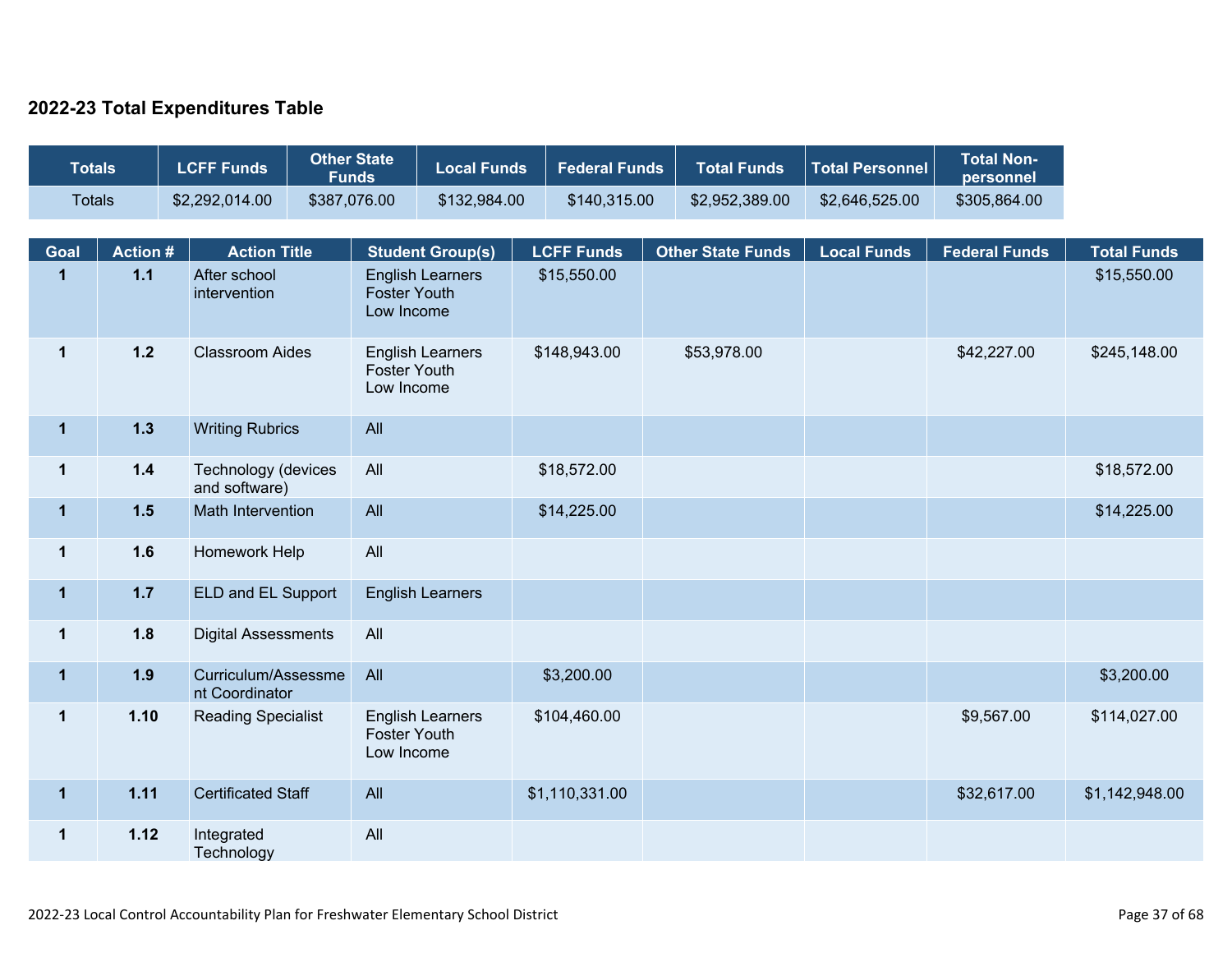| Goal                    | <b>Action #</b> | <b>Action Title</b>                                       | <b>Student Group(s)</b>                                      | <b>LCFF Funds</b> | <b>Other State Funds</b> | <b>Local Funds</b> | <b>Federal Funds</b> | <b>Total Funds</b> |
|-------------------------|-----------------|-----------------------------------------------------------|--------------------------------------------------------------|-------------------|--------------------------|--------------------|----------------------|--------------------|
| $\mathbf{1}$            | 1.13            | <b>Special Education</b><br>Program and<br>Services       | Students with<br><b>Disabilities</b>                         |                   | \$208,873.00             |                    |                      | \$208,873.00       |
| $\mathbf{1}$            | 1.14            | Administrative<br>Leadership                              | All                                                          | \$137,707.00      | \$4,250.00               |                    |                      | \$141,957.00       |
| $\mathbf 1$             | 1.15            | <b>Classroom Instruction</b><br>and Assessment            | All                                                          |                   |                          |                    | \$50,828.00          | \$50,828.00        |
| $\mathbf 1$             | 1.17            | Visual/Performing<br>arts                                 | All                                                          | \$89,279.00       |                          |                    |                      | \$89,279.00        |
| $\mathbf{1}$            | 1.18            | Library services                                          | All                                                          | \$56,460.00       |                          |                    |                      | \$56,460.00        |
| $\overline{2}$          | 2.1             | Home/School<br>Communication<br>Programs                  | All                                                          | \$26,247.00       |                          |                    |                      | \$26,247.00        |
| $\mathbf{2}$            | 2.2             | Transportation                                            | <b>English Learners</b><br><b>Foster Youth</b><br>Low Income | \$75,046.00       |                          |                    |                      | \$75,046.00        |
| 2 <sub>2</sub>          | 2.3             | <b>FEF</b><br>Foundation/Communi<br>ty Club               | All                                                          |                   |                          |                    |                      |                    |
| $\overline{\mathbf{2}}$ | 2.4             | <b>Improving Attendance</b><br>Communication/Outre<br>ach | <b>English Learners</b><br><b>Foster Youth</b><br>Low Income |                   |                          |                    |                      |                    |
| $\overline{2}$          | 2.5             | Positive Behavior<br>Programs                             | All                                                          | \$3,700.00        |                          |                    |                      | \$3,700.00         |
| 2 <sup>2</sup>          | 2.6             | <b>Promoting Parent</b><br>Involvement                    | All                                                          |                   |                          |                    |                      |                    |
| $\overline{2}$          | 2.7             | School/Community<br>Events                                | All                                                          |                   |                          |                    |                      |                    |
| $\overline{2}$          | 2.8             | PD on climate and<br>social/emotional<br>needs            | All                                                          | \$45,468.00       | \$3,676.00               |                    | \$5,076.00           | \$54,220.00        |
| $\overline{2}$          | 2.9             | Student extra-<br>curricular<br>opportunities             | <b>English Learners</b><br><b>Foster Youth</b><br>Low Income | \$10,000.00       |                          |                    |                      | \$10,000.00        |
| $\overline{\mathbf{2}}$ | 2.10            | <b>Facilities</b><br>Maintenance and<br>operations        | All                                                          | \$150,166.00      | \$116,299.00             |                    |                      | \$266,465.00       |
| $\mathbf{2}$            | 2.11            | Child Care and<br>Referrals                               | All                                                          | \$54,257.00       |                          | \$132,984.00       |                      | \$187,241.00       |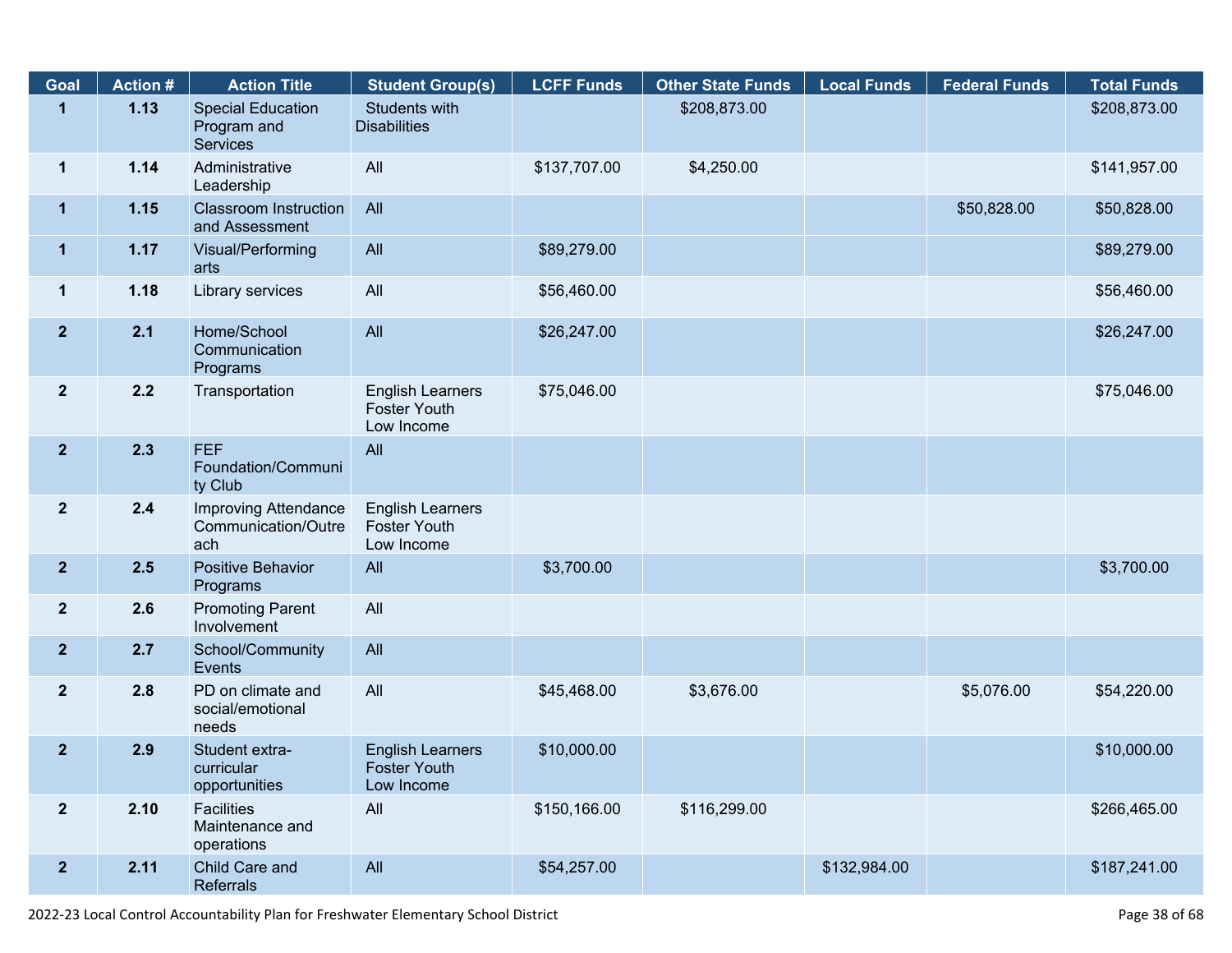| Goal | <b>Action #</b> | <b>Action Title</b>            | <b>Student Group(s)</b> | <b>LCFF Funds</b> | <b>Other State Funds</b> | Local Funds | <b>Federal Funds</b> | <b>Total Funds</b> |
|------|-----------------|--------------------------------|-------------------------|-------------------|--------------------------|-------------|----------------------|--------------------|
|      | 2.12            | Office Staff                   | All                     | \$92,007.00       |                          |             |                      | \$92,007.00        |
|      | 2.13            | Food Services: Meal<br>Program | All                     | \$136,396.00      |                          |             |                      | \$136,396.00       |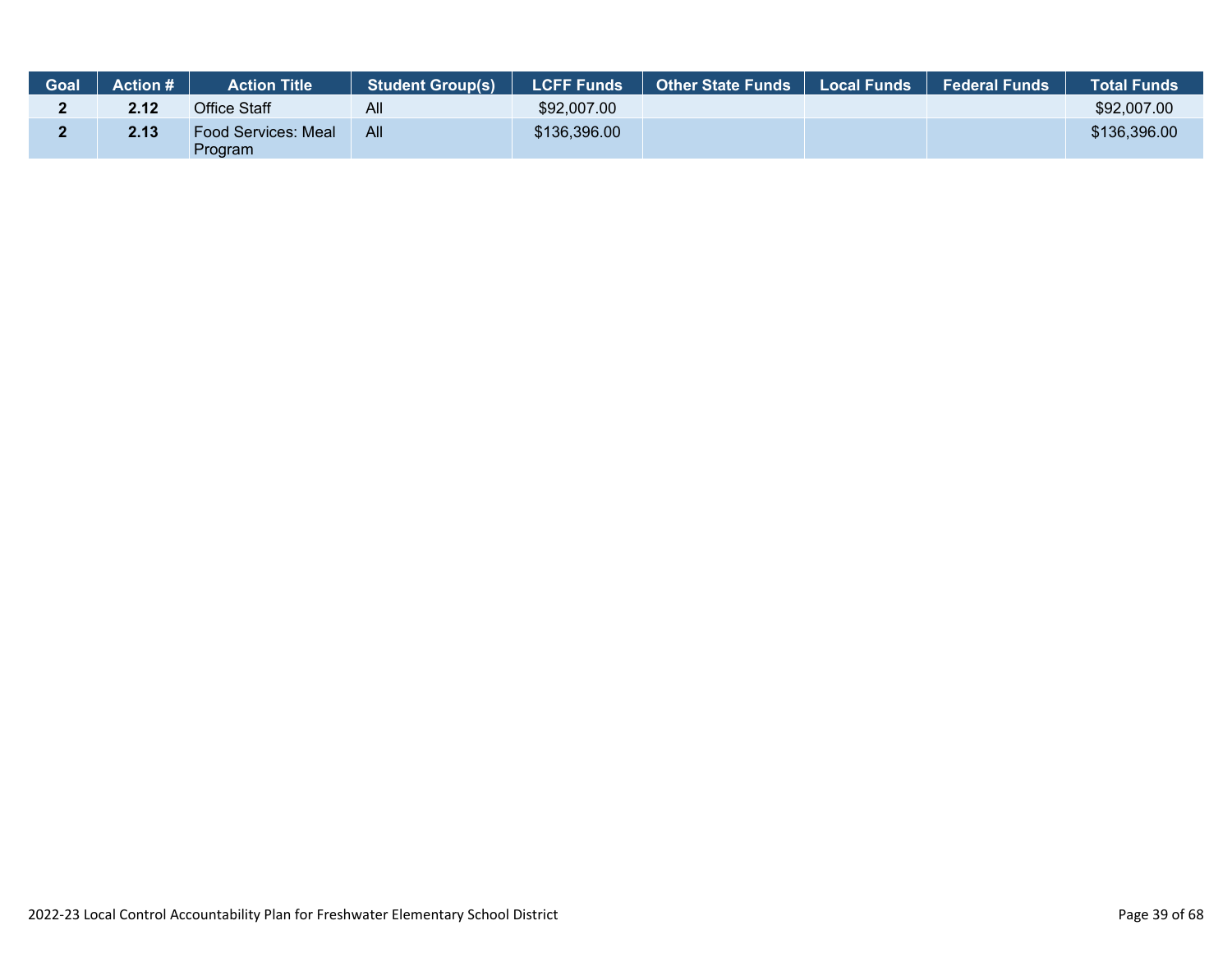### **2022-23 Contributing Actions Table**

| 1. Projected<br><b>LCFF Base</b><br>Grant | 2. Projected<br><b>LCFF</b><br>Supplemental<br>and/or<br><b>Concentration</b><br><b>Grants</b> | 3. Projected<br><b>Percentage to</b><br>Increase or<br>Improve<br><b>Services for</b><br>the Coming<br><b>School Year</b><br>(2 divided by | <b>LCFF</b><br>Carryover -<br><b>Percentage</b><br>(Percentage<br>from Prior<br>Year) | <b>Total</b><br><b>Percentage to</b><br>Increase or<br><b>Improve</b><br><b>Services for</b><br>the Coming<br><b>School Year</b><br>(3 + Carryover  <br>%) | 4. Total<br><b>Planned</b><br><b>Contributing</b><br><b>Expenditures</b><br>(LCFF Funds) | 5. Total<br><b>Planned</b><br><b>Percentage of</b><br><b>Improved</b><br><b>Services</b><br>(%) | <b>Planned</b><br><b>Percentage to</b><br>Increase or<br><b>Improve</b><br><b>Services for</b><br>the Coming<br><b>School Year</b><br>(4 divided by<br>$1$ , plus $5$ ) | <b>Totals by</b><br>Type    | <b>Total LCFF</b><br><b>Funds</b> |
|-------------------------------------------|------------------------------------------------------------------------------------------------|--------------------------------------------------------------------------------------------------------------------------------------------|---------------------------------------------------------------------------------------|------------------------------------------------------------------------------------------------------------------------------------------------------------|------------------------------------------------------------------------------------------|-------------------------------------------------------------------------------------------------|-------------------------------------------------------------------------------------------------------------------------------------------------------------------------|-----------------------------|-----------------------------------|
| \$2,409,964                               | \$161,192                                                                                      | 6.69%                                                                                                                                      | $0.00\%$                                                                              | 6.69%                                                                                                                                                      | \$353,999.00                                                                             | $0.00\%$                                                                                        | 14.69 %                                                                                                                                                                 | Total:                      | \$353,999.00                      |
|                                           |                                                                                                |                                                                                                                                            |                                                                                       |                                                                                                                                                            |                                                                                          |                                                                                                 |                                                                                                                                                                         | <b>LEA-wide</b><br>Total:   | \$353,999.00                      |
|                                           |                                                                                                |                                                                                                                                            |                                                                                       |                                                                                                                                                            |                                                                                          |                                                                                                 |                                                                                                                                                                         | <b>Limited Total:</b>       | \$0.00                            |
|                                           |                                                                                                |                                                                                                                                            |                                                                                       |                                                                                                                                                            |                                                                                          |                                                                                                 |                                                                                                                                                                         | <b>Schoolwide</b><br>Total: | \$0.00                            |

| Goal           | <b>Action #</b> | <b>Action Title</b>                            | <b>Contributing to</b><br>Increased or<br><b>Improved</b><br>Services? | <b>Scope</b>                                   | <b>Unduplicated</b><br><b>Student Group(s)</b>               | <b>Location</b>                  | <b>Planned</b><br><b>Expenditures for</b><br><b>Contributing</b><br><b>Actions (LCFF</b><br>Funds) | <b>Planned</b><br><b>Percentage of</b><br><b>Improved</b><br>Services (%) |
|----------------|-----------------|------------------------------------------------|------------------------------------------------------------------------|------------------------------------------------|--------------------------------------------------------------|----------------------------------|----------------------------------------------------------------------------------------------------|---------------------------------------------------------------------------|
| 1              | 1.1             | After school intervention                      | <b>Yes</b>                                                             | LEA-wide                                       | <b>English Learners</b><br><b>Foster Youth</b><br>Low Income | <b>All Schools</b><br>Grades 2-6 | \$15,550.00                                                                                        |                                                                           |
| 1              | $1.2$           | <b>Classroom Aides</b>                         | Yes                                                                    | LEA-wide                                       | <b>English Learners</b><br><b>Foster Youth</b><br>Low Income | <b>All Schools</b>               | \$148,943.00                                                                                       |                                                                           |
| $\mathbf{1}$   | 1.7             | ELD and EL Support                             | <b>Yes</b>                                                             | Limited to<br>Unduplicated<br>Student Group(s) | <b>English Learners</b>                                      | <b>All Schools</b>               |                                                                                                    |                                                                           |
| 1              | 1.10            | <b>Reading Specialist</b>                      | <b>Yes</b>                                                             | LEA-wide                                       | <b>English Learners</b><br><b>Foster Youth</b><br>Low Income | All Schools<br>Grades 1-6        | \$104,460.00                                                                                       |                                                                           |
| $\overline{2}$ | 2.2             | Transportation                                 | <b>Yes</b>                                                             | LEA-wide                                       | <b>English Learners</b><br><b>Foster Youth</b><br>Low Income |                                  | \$75,046.00                                                                                        |                                                                           |
| $\overline{2}$ | 2.4             | Improving Attendance<br>Communication/Outreach | Yes                                                                    | LEA-wide                                       | <b>English Learners</b><br><b>Foster Youth</b><br>Low Income | All Schools                      |                                                                                                    |                                                                           |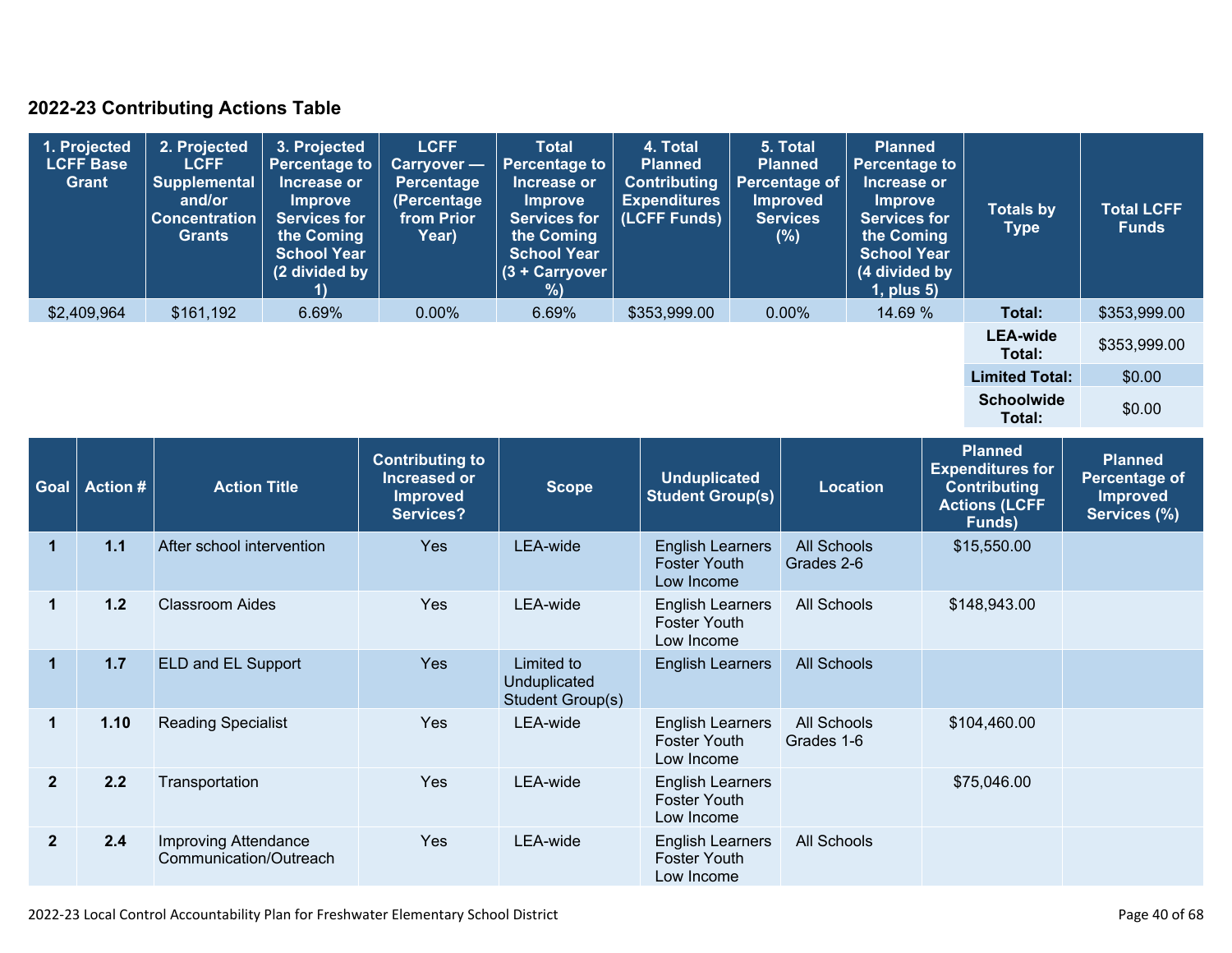| $\mid$ Goal $\mid$ Action # $\mid$ | <b>Action Title</b>                       | <b>Contributing to</b><br>Increased or<br><b>Improved</b><br><b>Services?</b> | <b>Scope</b> | <b>Unduplicated</b><br>Student Group(s)               | <b>Location</b> | <b>Planned</b><br><b>Expenditures for</b><br><b>Contributing</b><br><b>Actions (LCFF</b><br>Funds) | <b>Planned</b><br>Percentage of<br><b>Improved</b><br>Services (%) |
|------------------------------------|-------------------------------------------|-------------------------------------------------------------------------------|--------------|-------------------------------------------------------|-----------------|----------------------------------------------------------------------------------------------------|--------------------------------------------------------------------|
| 2.9                                | Student extra-curricular<br>opportunities | Yes                                                                           | LEA-wide     | <b>English Learners</b><br>Foster Youth<br>Low Income | All Schools     | \$10,000.00                                                                                        |                                                                    |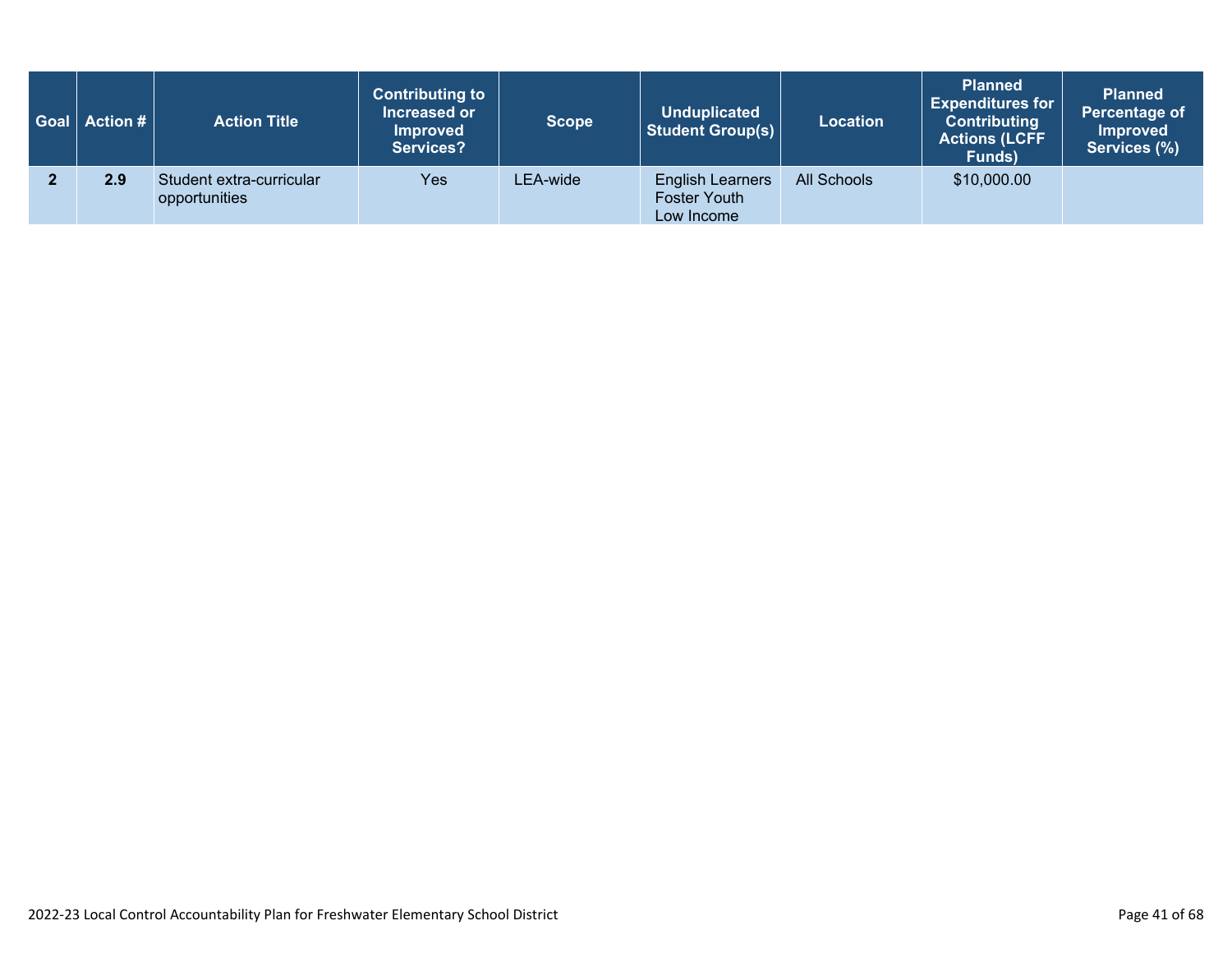### **2021-22 Annual Update Table**

| <b>Totals</b> | <b>Last Year's</b><br><b>Total Planned</b><br><b>Expenditures</b><br>(Total Funds) | <b>Total Estimated</b><br><b>Expenditures</b><br>(Total Funds) |
|---------------|------------------------------------------------------------------------------------|----------------------------------------------------------------|
| <b>Totals</b> | \$2,814,420.00                                                                     | \$2,903,112.00                                                 |

| <b>Last Year's</b><br>Goal # | <b>Last Year's Action</b><br># | <b>Prior Action/Service Title</b>    | <b>Contributed to Increased</b><br>or Improved Services? | <b>Last Year's Planned</b><br><b>Expenditures</b><br>(Total Funds) | <b>Estimated Actual</b><br><b>Expenditures</b><br>(Input Total Funds) |
|------------------------------|--------------------------------|--------------------------------------|----------------------------------------------------------|--------------------------------------------------------------------|-----------------------------------------------------------------------|
| $\overline{1}$               | $1.1$                          | After school math intervention       | Yes                                                      | \$68,104.00                                                        | \$36,531                                                              |
| $\blacktriangleleft$         | $1.2$                          | <b>Classroom Aides</b>               | Yes                                                      | \$220,224.00                                                       | \$258,584                                                             |
| $\mathbf{1}$                 | $1.3$                          | <b>Writing Rubrics</b>               | <b>No</b>                                                |                                                                    |                                                                       |
| $\overline{1}$               | $1.4$                          | Technology (devices and software)    | <b>No</b>                                                | \$29,699.00                                                        | \$23,215                                                              |
| $\overline{1}$               | $1.5$                          | Math Intervention                    | <b>No</b>                                                | \$7,238.00                                                         | \$14,225                                                              |
| $\overline{1}$               | 1.6                            | Homework Help                        | <b>No</b>                                                | \$28,950.00                                                        |                                                                       |
| $\mathbf{1}$                 | $1.7$                          | ELD and EL Support                   | Yes                                                      |                                                                    |                                                                       |
| $\mathbf{1}$                 | 1.8                            | <b>Digital Assessments</b>           | <b>No</b>                                                |                                                                    |                                                                       |
| $\overline{1}$               | 1.9                            | Curriculum/Assessment<br>Coordinator | <b>No</b>                                                | \$3,861.00                                                         | \$3,200                                                               |
| $\mathbf{1}$                 | 1.10                           | <b>Reading Specialist</b>            | Yes                                                      | \$110,126.00                                                       | \$76,424                                                              |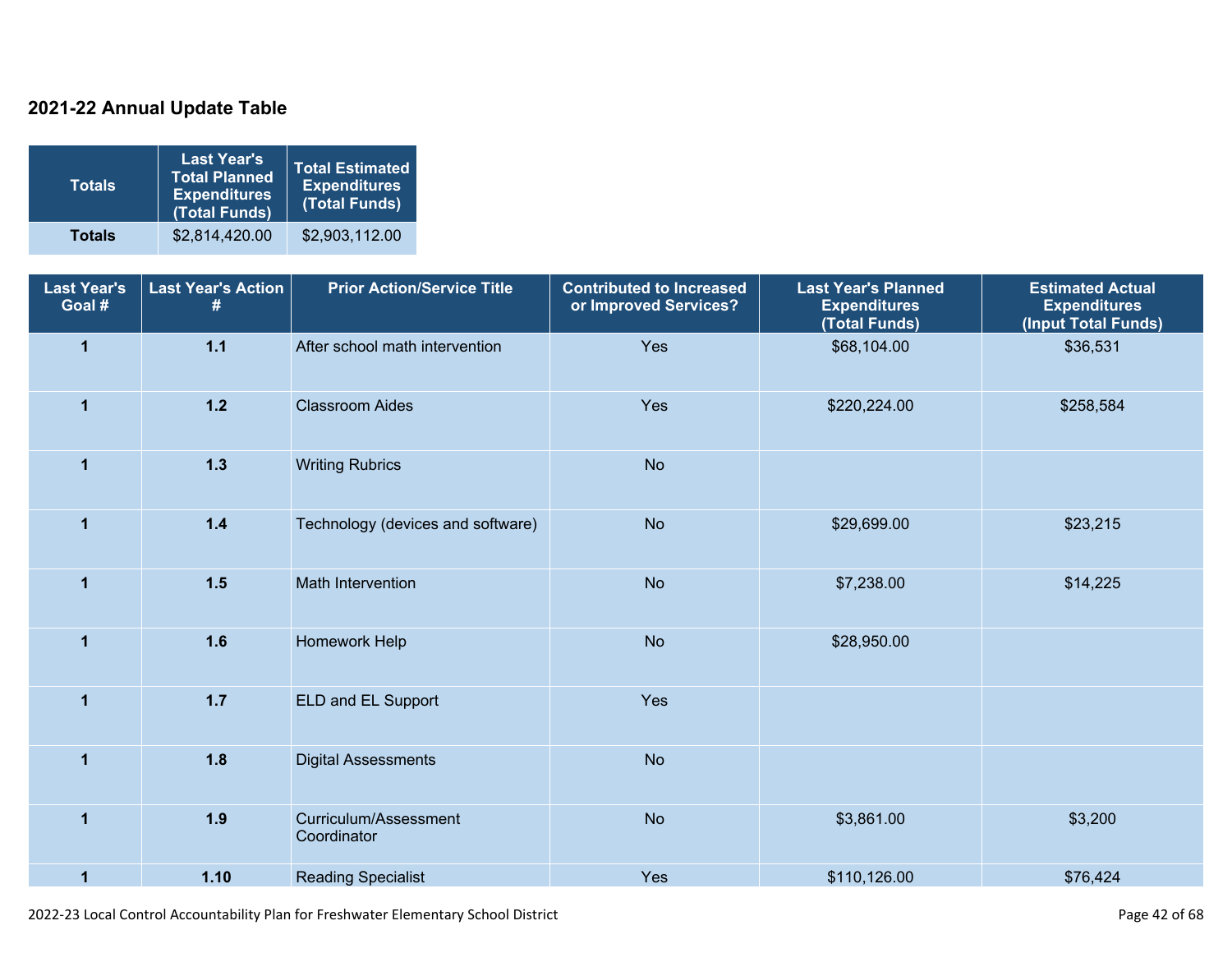| <b>Last Year's</b><br>Goal # | <b>Last Year's Action</b><br># | <b>Prior Action/Service Title</b>                | <b>Contributed to Increased</b><br>or Improved Services? | <b>Last Year's Planned</b><br><b>Expenditures</b><br>(Total Funds) | <b>Estimated Actual</b><br><b>Expenditures</b><br>(Input Total Funds) |  |
|------------------------------|--------------------------------|--------------------------------------------------|----------------------------------------------------------|--------------------------------------------------------------------|-----------------------------------------------------------------------|--|
|                              |                                |                                                  |                                                          |                                                                    |                                                                       |  |
| $\mathbf{1}$                 | 1.11                           | <b>Certificated Staff</b>                        | <b>No</b>                                                | \$902,844.00                                                       | \$962,593                                                             |  |
| 1                            | 1.12                           | Integrated Technology                            | <b>No</b>                                                | \$9,147.00                                                         |                                                                       |  |
| $\mathbf{1}$                 | 1.13                           | Special Education Program and<br><b>Services</b> | <b>No</b>                                                | \$109,767.00                                                       | \$128,443                                                             |  |
| $\mathbf{1}$                 | 1.14                           | Administrative Leadership                        | <b>No</b>                                                | \$210,464.00                                                       | \$197,977                                                             |  |
| 1                            | 1.15                           | Classroom Instruction and<br>Assessment          | <b>No</b>                                                | \$64,998.00                                                        | \$50,828                                                              |  |
| $\mathbf{1}$                 | 1.17                           | Visual/Performing arts                           | <b>No</b>                                                | \$129,628.00                                                       | \$135,973                                                             |  |
| $\mathbf{1}$                 | 1.18                           | Library services                                 | <b>No</b>                                                | \$52,041.00                                                        | \$56,460                                                              |  |
| $\overline{2}$               | 2.1                            | Home/School Communication<br>Programs            | <b>No</b>                                                | \$32,263.00                                                        | \$31,163                                                              |  |
| $\overline{2}$               | 2.2                            | Transportation                                   | Yes                                                      | \$67,373.00                                                        | \$75,046                                                              |  |
| $\overline{2}$               | 2.3                            | FEF Foundation/Community Club                    | <b>No</b>                                                |                                                                    |                                                                       |  |
| $\overline{2}$               | 2.4                            | Improving Attendance<br>Communication/Outreach   | Yes                                                      |                                                                    |                                                                       |  |
| $\overline{\mathbf{2}}$      | 2.5                            | <b>Positive Behavior Programs</b>                | <b>No</b>                                                | \$13,800.00                                                        | \$3,700                                                               |  |
| $\overline{2}$               | 2.6                            | <b>Promoting Parent Involvement</b>              | <b>No</b>                                                |                                                                    |                                                                       |  |

2022-23 Local Control Accountability Plan for Freshwater Elementary School District Page 43 of 68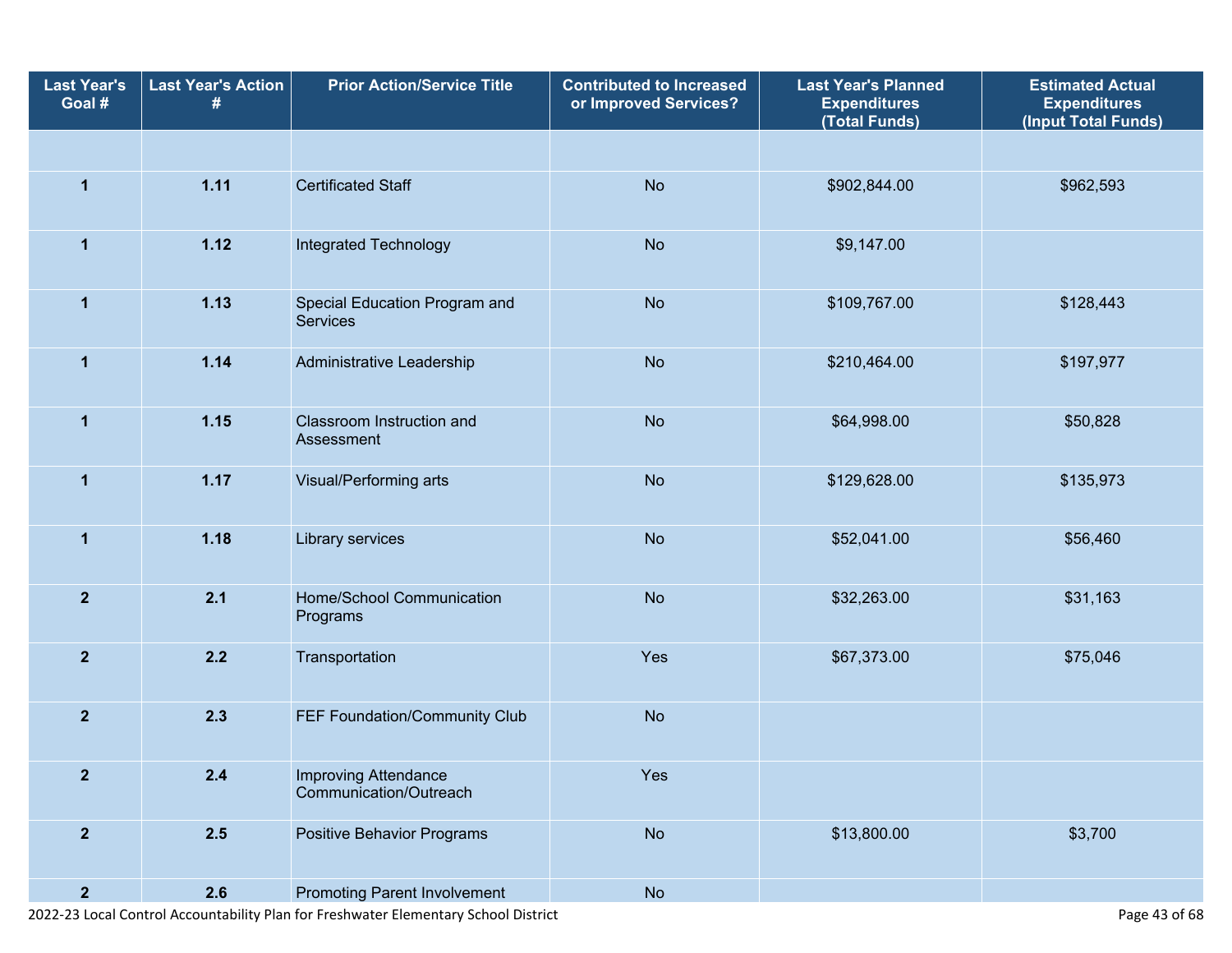| <b>Last Year's</b><br>Goal # | <b>Last Year's Action</b><br># | <b>Prior Action/Service Title</b>           | <b>Contributed to Increased</b><br>or Improved Services? | <b>Last Year's Planned</b><br><b>Expenditures</b><br>(Total Funds) | <b>Estimated Actual</b><br><b>Expenditures</b><br>(Input Total Funds) |
|------------------------------|--------------------------------|---------------------------------------------|----------------------------------------------------------|--------------------------------------------------------------------|-----------------------------------------------------------------------|
|                              |                                |                                             |                                                          |                                                                    |                                                                       |
| $\overline{2}$               | 2.7                            | <b>School/Community Events</b>              | <b>No</b>                                                |                                                                    |                                                                       |
| $\overline{2}$               | 2.8                            | PD on climate and social/emotional<br>needs | <b>No</b>                                                | \$62,806.00                                                        | \$56,678                                                              |
| $\overline{2}$               | 2.9                            | Student extra-curricular<br>opportunities   | Yes                                                      | \$5,712.00                                                         | \$10,000                                                              |
| $\overline{2}$               | 2.10                           | Facilities Maintenance and<br>operations    | <b>No</b>                                                | \$211,115.00                                                       | \$259,497                                                             |
| $\overline{2}$               | 2.11                           | <b>Child Care and Referrals</b>             | <b>No</b>                                                | \$164,993.00                                                       | \$187,241                                                             |
| $\overline{2}$               | 2.12                           | <b>Office Staff</b>                         | <b>No</b>                                                | \$141,994.00                                                       | \$155,289                                                             |
| $\overline{2}$               | 2.13                           | Food Services: Meal Program                 | <b>No</b>                                                | \$167,273.00                                                       | \$180,045                                                             |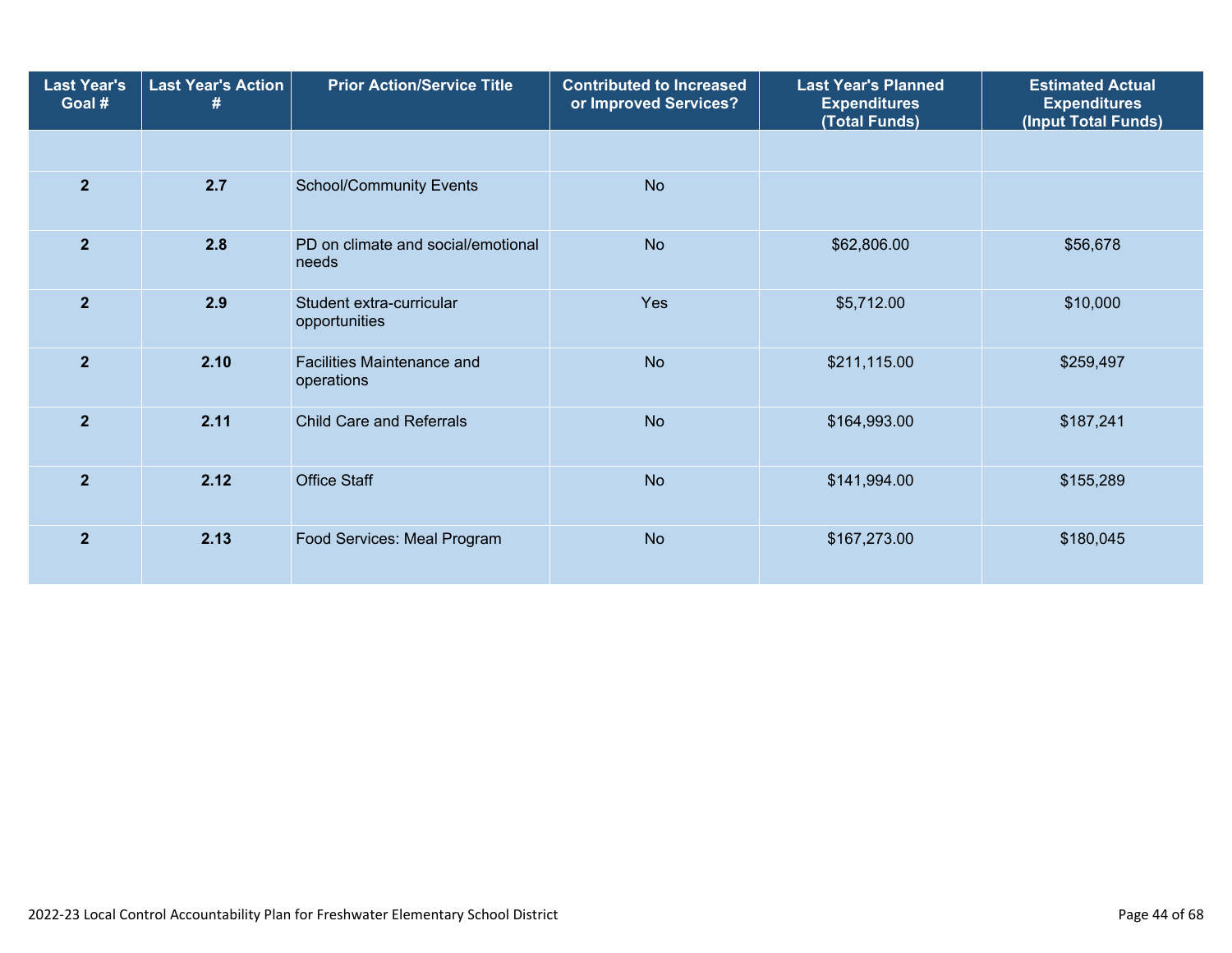### **2021-22 Contributing Actions Annual Update Table**

| <b>6. Estimated</b><br><b>LCFF</b><br><b>Supplemental</b><br>and/or<br><b>Concentration</b><br><b>Grants</b><br>(Input Dollar<br>Amount) |                                          | <b>4. Total Planned</b><br><b>Contributing</b><br><b>Expenditures</b><br>(LCFF Funds) | <b>7. Total Estimated</b><br><b>Expenditures for</b><br><b>Contributing</b><br><b>Actions</b><br>(LCFF Funds) | <b>Difference</b><br><b>Between Planned</b><br>and Estimated<br><b>Expenditures for</b><br><b>Contributing</b><br><b>Actions</b><br>(Subtract 7 from<br>4) |                                                                            |  | <b>5. Total Planned</b><br>Percentage of<br><b>Improved</b><br>Services (%)                                    |  | 8. Total Estimated<br>Percentage of<br><b>Improved</b><br><b>Services</b><br>(%)                                  | <b>Difference</b><br><b>Between Planned</b><br>and Estimated<br>Percentage of<br><b>Improved</b><br><b>Services</b><br>(Subtract 5 from<br>8) |                                                                                                   |
|------------------------------------------------------------------------------------------------------------------------------------------|------------------------------------------|---------------------------------------------------------------------------------------|---------------------------------------------------------------------------------------------------------------|------------------------------------------------------------------------------------------------------------------------------------------------------------|----------------------------------------------------------------------------|--|----------------------------------------------------------------------------------------------------------------|--|-------------------------------------------------------------------------------------------------------------------|-----------------------------------------------------------------------------------------------------------------------------------------------|---------------------------------------------------------------------------------------------------|
|                                                                                                                                          | \$183,675                                | \$471,539.00                                                                          | \$353,968.00                                                                                                  |                                                                                                                                                            | \$117,571.00                                                               |  | 0.00%                                                                                                          |  | 0.00%                                                                                                             | $0.00\%$                                                                                                                                      |                                                                                                   |
| Last<br>Year's<br>Goal #                                                                                                                 | <b>Last</b><br>Year's<br><b>Action #</b> | <b>Prior Action/Service Title</b>                                                     |                                                                                                               |                                                                                                                                                            | <b>Contributing to</b><br><b>Increased or</b><br><b>Improved Services?</b> |  | <b>Last Year's Planned</b><br><b>Expenditures for</b><br><b>Contributing</b><br><b>Actions (LCFF</b><br>Funds) |  | <b>Estimated Actual</b><br><b>Expenditures for</b><br><b>Contributing</b><br><b>Actions</b><br>(Input LCFF Funds) | <b>Planned Percentage</b><br>of Improved<br><b>Services</b>                                                                                   | <b>Estimated Actual</b><br><b>Percentage of</b><br><b>Improved Services</b><br>(Input Percentage) |
| 1                                                                                                                                        | 1.1                                      | After school math intervention                                                        |                                                                                                               |                                                                                                                                                            | Yes                                                                        |  | \$68,104                                                                                                       |  | \$36,531                                                                                                          |                                                                                                                                               |                                                                                                   |
| $\mathbf 1$                                                                                                                              | $1.2$                                    | <b>Classroom Aides</b>                                                                |                                                                                                               |                                                                                                                                                            | <b>Yes</b>                                                                 |  | \$220,224                                                                                                      |  | \$162,379                                                                                                         |                                                                                                                                               |                                                                                                   |
| $\mathbf 1$                                                                                                                              | 1.7                                      | ELD and EL Support                                                                    |                                                                                                               |                                                                                                                                                            | <b>Yes</b>                                                                 |  |                                                                                                                |  |                                                                                                                   |                                                                                                                                               |                                                                                                   |
| $\mathbf{1}$                                                                                                                             | 1.10                                     | <b>Reading Specialist</b>                                                             |                                                                                                               |                                                                                                                                                            | <b>Yes</b>                                                                 |  | \$110,126                                                                                                      |  | \$70,012                                                                                                          |                                                                                                                                               |                                                                                                   |
| $\overline{2}$                                                                                                                           | 2.2                                      | Transportation                                                                        |                                                                                                               |                                                                                                                                                            | <b>Yes</b>                                                                 |  | \$67,373.00                                                                                                    |  | \$75,046                                                                                                          |                                                                                                                                               |                                                                                                   |
| $\overline{2}$                                                                                                                           | 2.4                                      | <b>Improving Attendance</b><br>Communication/Outreach                                 |                                                                                                               |                                                                                                                                                            | Yes                                                                        |  |                                                                                                                |  |                                                                                                                   |                                                                                                                                               |                                                                                                   |
| 2 <sup>2</sup>                                                                                                                           | 2.9                                      | Student extra-curricular<br>opportunities                                             |                                                                                                               |                                                                                                                                                            | <b>Yes</b>                                                                 |  | \$5,712.00                                                                                                     |  | \$10,000                                                                                                          |                                                                                                                                               |                                                                                                   |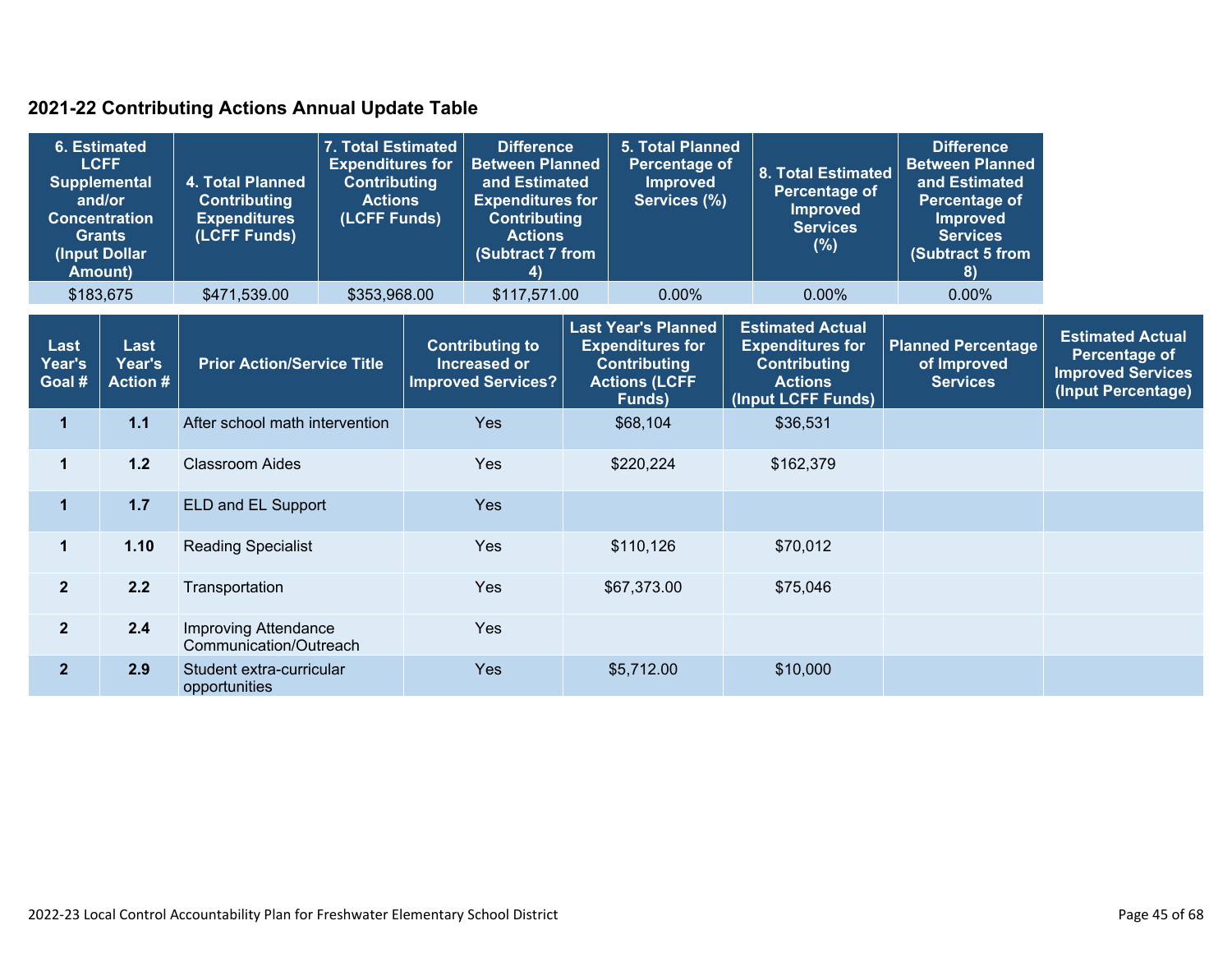### **2021-22 LCFF Carryover Table**

| 9. Estimated<br><b>Actual LCFF</b><br><b>Base Grant</b><br>(Input Dollar<br>Amount) | 6. Estimated<br><b>Actual LCFF</b><br><b>Supplemental</b><br>and/or<br><b>Concentration</b><br><b>Grants</b> | <b>LCFF</b><br>Carryover —<br><b>Percentage</b><br>(Percentage<br>from Prior<br>Year) | 10. Total<br><b>Percentage to</b><br>Increase or<br><b>Improve</b><br><b>Services for</b><br>the Current<br><b>School Year</b><br>(6 divided by $9$ $ $<br>+ Carryover<br>% | 7. Total<br><b>Estimated</b><br><b>Actual</b><br><b>Expenditures</b><br>for<br><b>Contributing</b><br><b>Actions</b><br>(LCFF Funds) | 8. Total<br><b>Estimated</b><br><b>Actual</b><br>Percentage of<br><b>Improved</b><br><b>Services</b><br>(%) | 11. Estimated<br><b>Actual</b><br>Percentage of<br>Increased or<br><b>Improved</b><br><b>Services</b><br>(7 divided by<br><b>9, plus 8)</b> | <b>12. LCFF</b><br>$Carryover -$<br>Dollar Amount<br>(Subtract 11<br>from 10 and<br>multiply by 9) | <b>13. LCFF</b><br>Carryover -<br><b>Percentage</b><br>(12 divided by<br>9) |
|-------------------------------------------------------------------------------------|--------------------------------------------------------------------------------------------------------------|---------------------------------------------------------------------------------------|-----------------------------------------------------------------------------------------------------------------------------------------------------------------------------|--------------------------------------------------------------------------------------------------------------------------------------|-------------------------------------------------------------------------------------------------------------|---------------------------------------------------------------------------------------------------------------------------------------------|----------------------------------------------------------------------------------------------------|-----------------------------------------------------------------------------|
| \$2,445,077                                                                         | \$183,675                                                                                                    | $0\%$                                                                                 | 7.51%                                                                                                                                                                       | \$353,968.00                                                                                                                         | $0.00\%$                                                                                                    | 14.48%                                                                                                                                      | \$0.00                                                                                             | $0.00\%$                                                                    |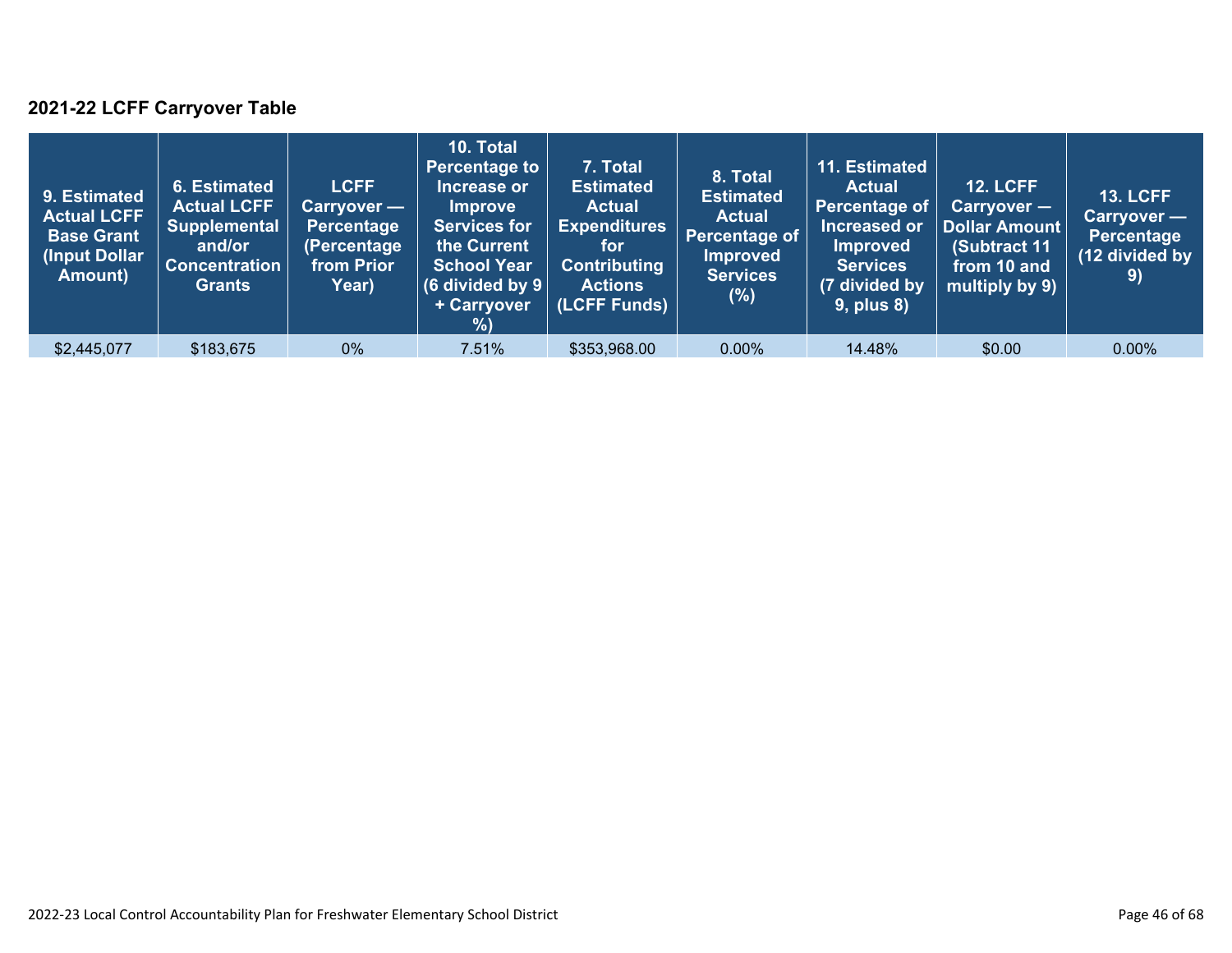# **Instructions**

Plan Summary

Engaging Educational Partners

Goals and Actions

Increased or Improved Services for Foster Youth, English Learners, and Low-Income Students

*For additional questions or technical assistance related to the completion of the Local Control and Accountability Plan (LCAP) template, please contact the local county office of education (COE), or the California Department of Education's (CDE's) Local Agency Systems Support Office, by phone at 916-319-0809 or by email at [lcff@cde.ca.gov](mailto:lcff@cde.ca.gov).*

# **Introduction and Instructions**

The Local Control Funding Formula (LCFF) requires local educational agencies (LEAs) to engage their local educational partners in an annual planning process to evaluate their progress within eight state priority areas encompassing all statutory metrics (COEs have 10 state priorities). LEAs document the results of this planning process in the LCAP using the template adopted by the State Board of Education.

The LCAP development process serves three distinct, but related functions:

- **Comprehensive Strategic Planning:** The process of developing and annually updating the LCAP supports comprehensive strategic planning (California *Education Code* [*EC*] Section 52064[e][1]). Strategic planning that is comprehensive connects budgetary decisions to teaching and learning performance data. LEAs should continually evaluate the hard choices they make about the use of limited resources to meet student and community needs to ensure opportunities and outcomes are improved for all students.
- **Meaningful Engagement of Educational Partners:** The LCAP development process should result in an LCAP that reflects decisions made through meaningful engagement (*EC* Section 52064[e][1]). Local educational partners possess valuable perspectives and insights about an LEA's programs and services. Effective strategic planning will incorporate these perspectives and insights in order to identify potential goals and actions to be included in the LCAP.
- **Accountability and Compliance:** The LCAP serves an important accountability function because aspects of the LCAP template require LEAs to show that they have complied with various requirements specified in the LCFF statutes and regulations, most notably:
	- o Demonstrating that LEAs are increasing or improving services for foster youth, English learners, and low-income students in proportion to the amount of additional funding those students generate under LCFF (*EC* Section 52064[b][4-6]).
	- o Establishing goals, supported by actions and related expenditures, that address the statutory priority areas and statutory metrics (*EC* sections 52064[b][1] and [2]).
	- o Annually reviewing and updating the LCAP to reflect progress toward the goals (*EC* Section 52064[b][7]).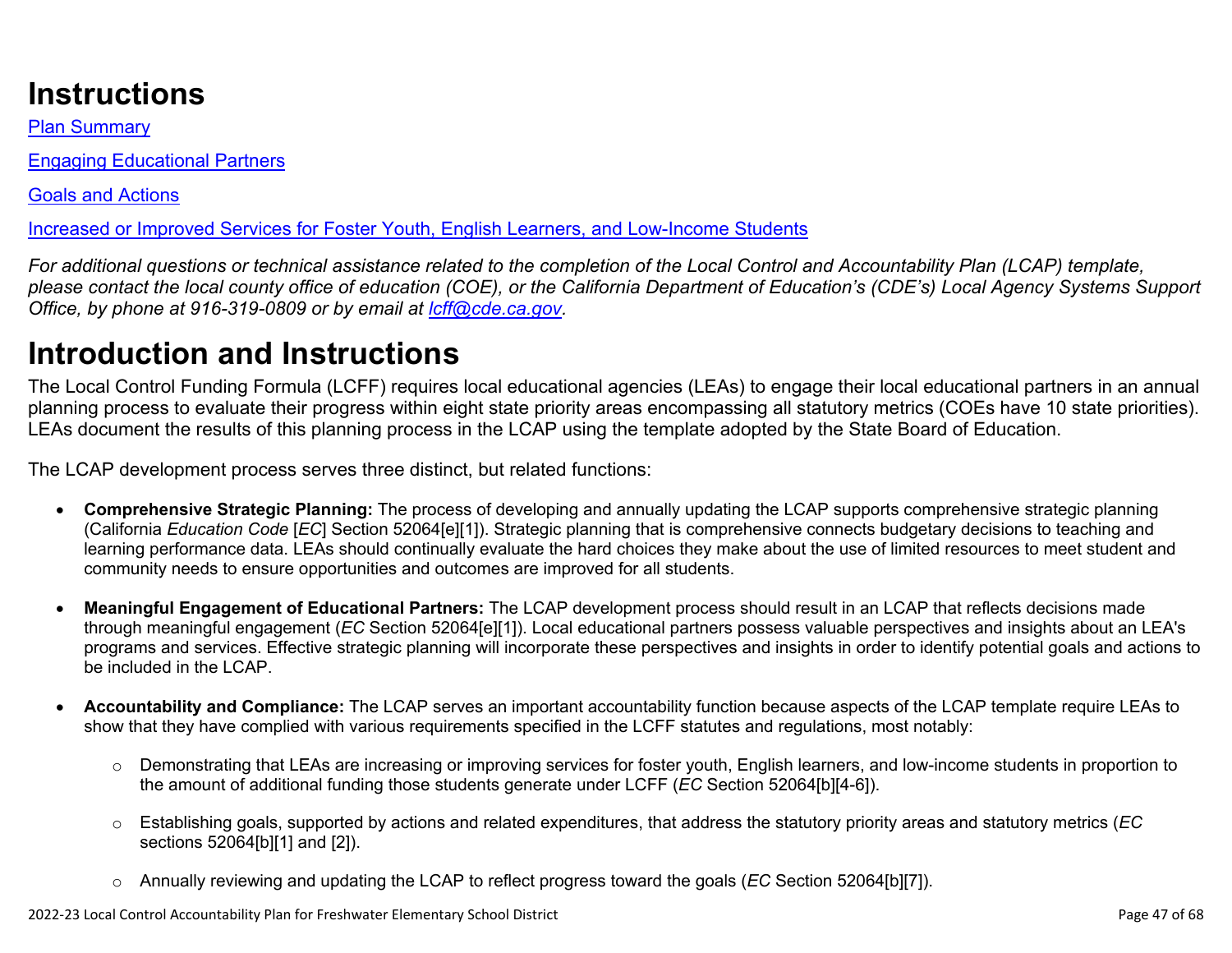The LCAP template, like each LEA's final adopted LCAP, is a document, not a process. LEAs must use the template to memorialize the outcome of their LCAP development process, which should: (a) reflect comprehensive strategic planning (b) through meaningful engagement with educational partners that (c) meets legal requirements, as reflected in the final adopted LCAP. The sections included within the LCAP template do not and cannot reflect the full development process, just as the LCAP template itself is not intended as a tool for engaging educational partners.

If a county superintendent of schools has jurisdiction over a single school district, the county board of education and the governing board of the school district may adopt and file for review and approval a single LCAP consistent with the requirements in *EC* sections 52060, 52062, 52066, 52068, and 52070. The LCAP must clearly articulate to which entity's budget (school district or county superintendent of schools) all budgeted and actual expenditures are aligned.

The revised LCAP template for the 2021–22, 2022–23, and 2023–24 school years reflects statutory changes made through Assembly Bill 1840 (Committee on Budget), Chapter 243, Statutes of 2018. These statutory changes enhance transparency regarding expenditures on actions included in the LCAP, including actions that contribute to meeting the requirement to increase or improve services for foster youth, English learners, and low-income students, and to streamline the information presented within the LCAP to make adopted LCAPs more accessible for educational partners and the public.

At its most basic, the adopted LCAP should attempt to distill not just what the LEA is doing for students in transitional kindergarten through grade twelve (TK–12), but also allow educational partners to understand why, and whether those strategies are leading to improved opportunities and outcomes for students. LEAs are strongly encouraged to use language and a level of detail in their adopted LCAPs intended to be meaningful and accessible for the LEA's diverse educational partners and the broader public.

In developing and finalizing the LCAP for adoption, LEAs are encouraged to keep the following overarching frame at the forefront of the strategic planning and educational partner engagement functions:

Given present performance across the state priorities and on indicators in the California School Dashboard (Dashboard), how is the LEA using its budgetary resources to respond to TK–12 student and community needs, and address any performance gaps, including by meeting its obligation to increase or improve services for foster youth, English learners, and low-income students?

LEAs are encouraged to focus on a set of metrics and actions that the LEA believes, based on input gathered from educational partners, research, and experience, will have the biggest impact on behalf of its TK–12 students.

These instructions address the requirements for each section of the LCAP, but may include information about effective practices when developing the LCAP and completing the LCAP itself. Additionally, information is included at the beginning of each section emphasizing the purpose that each section serves.

# **Plan Summary Purpose**

2022-23 Local Control Accountability Plan for Freshwater Elementary School District **Page 48 of 68** and the state of 68 of 68 of 68 and the state of 68 of 68 and the state Page 48 of 68 and the state Page 48 of 68 and the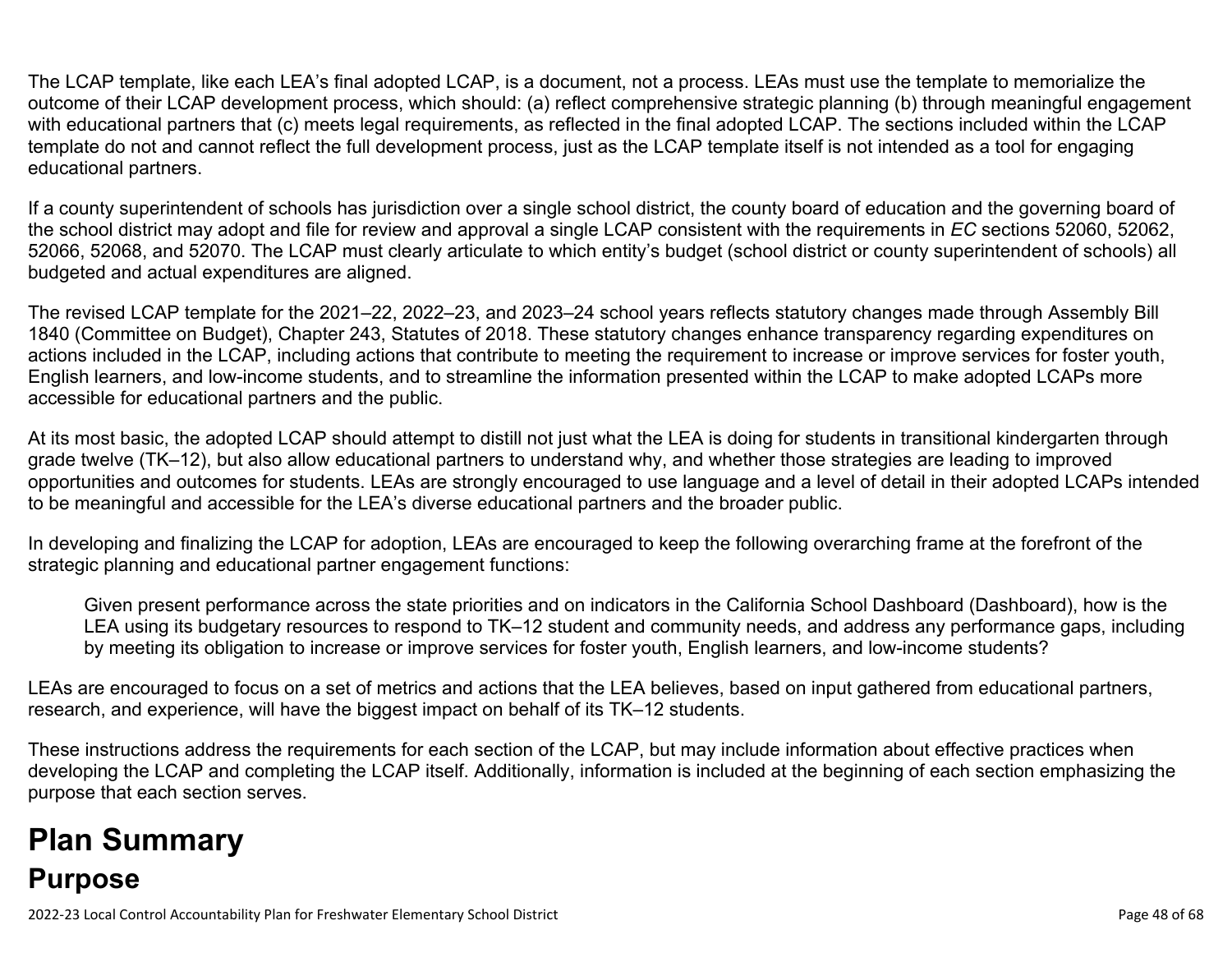A well-developed Plan Summary section provides a meaningful context for the LCAP. This section provides information about an LEA's community as well as relevant information about student needs and performance. In order to provide a meaningful context for the rest of the LCAP, the content of this section should be clearly and meaningfully related to the content included in the subsequent sections of the LCAP.

## **Requirements and Instructions**

*General Information* – Briefly describe the LEA, its schools, and its students in grades TK–12, as applicable to the LEA. For example, information about an LEA in terms of geography, enrollment, or employment, the number and size of specific schools, recent community challenges, and other such information as an LEA wishes to include can enable a reader to more fully understand an LEA's LCAP.

*Reflections: Successes* – Based on a review of performance on the state indicators and local performance indicators included in the Dashboard, progress toward LCAP goals, local self-assessment tools, input from educational partners, and any other information, what progress is the LEA most proud of and how does the LEA plan to maintain or build upon that success? This may include identifying specific examples of how past increases or improvements in services for foster youth, English learners, and low-income students have led to improved performance for these students.

*Reflections: Identified Need* – Referring to the Dashboard, identify: (a) any state indicator for which overall performance was in the "Red" or "Orange" performance category or any local indicator where the LEA received a "Not Met" or "Not Met for Two or More Years" rating AND (b) any state indicator for which performance for any student group was two or more performance levels below the "all student*"* performance. What steps is the LEA planning to take to address these areas of low performance and performance gaps? An LEA that is required to include a goal to address one or more consistently low-performing student groups or low-performing schools must identify that it is required to include this goal and must also identify the applicable student group(s) and/or school(s). Other needs may be identified using locally collected data including data collected to inform the self-reflection tools and reporting local indicators on the Dashboard.

*LCAP Highlights* – Identify and briefly summarize the key features of this year's LCAP.

*Comprehensive Support and Improvement* – An LEA with a school or schools identified for comprehensive support and improvement (CSI) under the Every Student Succeeds Act must respond to the following prompts:

- **Schools Identified**: Identify the schools within the LEA that have been identified for CSI.
- **Support for Identified Schools**: Describe how the LEA has or will support the identified schools in developing CSI plans that included a school-level needs assessment, evidence-based interventions, and the identification of any resource inequities to be addressed through the implementation of the CSI plan.
- **Monitoring and Evaluating Effectiveness**: Describe how the LEA will monitor and evaluate the implementation and effectiveness of the CSI plan to support student and school improvement.

# **Engaging Educational Partners**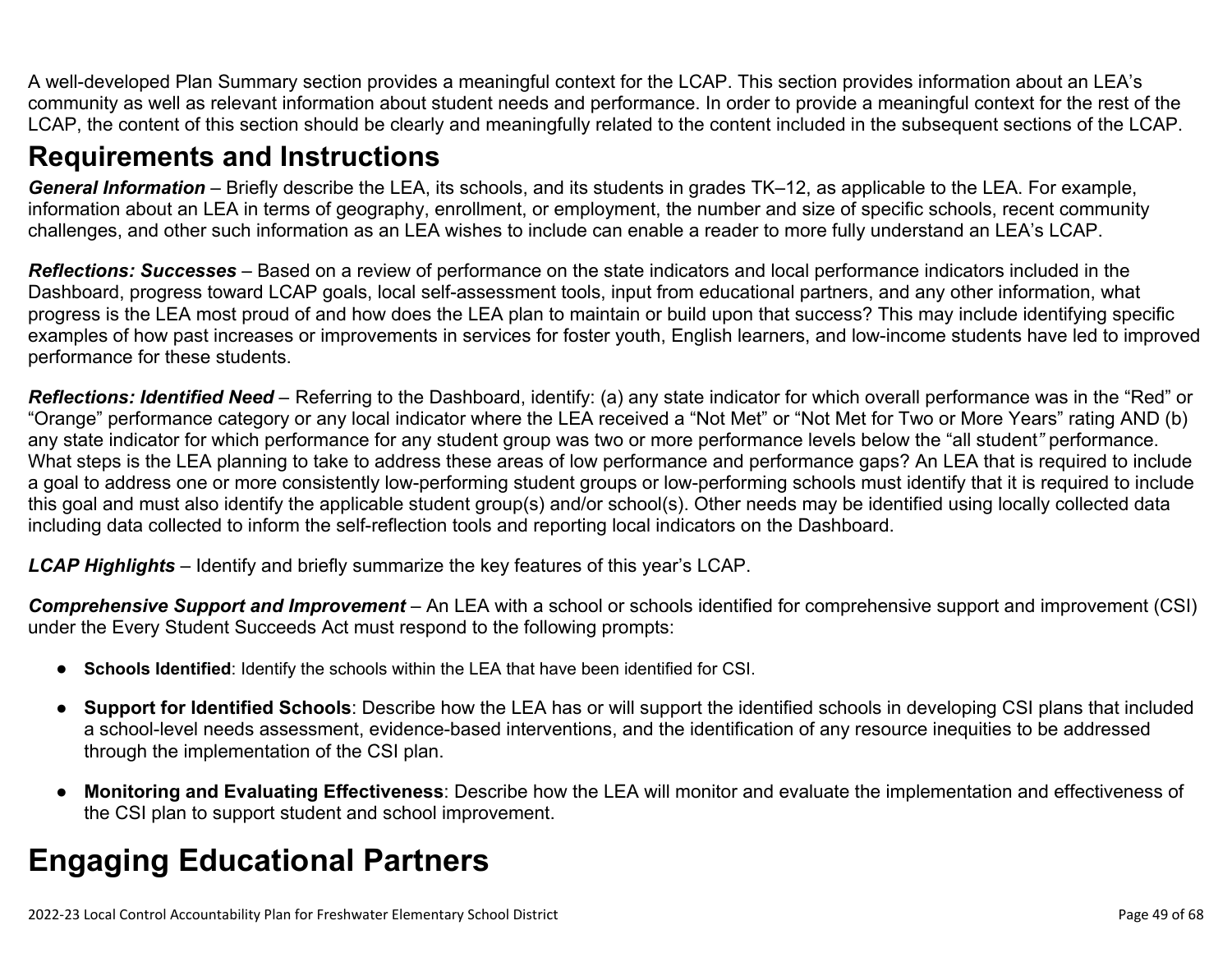## **Purpose**

Significant and purposeful engagement of parents, students, educators, and other educational partners, including those representing the student groups identified by LCFF, is critical to the development of the LCAP and the budget process. Consistent with statute, such engagement should support comprehensive strategic planning, accountability, and improvement across the state priorities and locally identified priorities (*EC* Section 52064[e][1]). Engagement of educational partners is an ongoing, annual process.

This section is designed to reflect how the engagement of educational partners influenced the decisions reflected in the adopted LCAP. The goal is to allow educational partners that participated in the LCAP development process and the broader public understand how the LEA engaged educational partners and the impact of that engagement. LEAs are encouraged to keep this goal in the forefront when completing this section.

Statute and regulations specify the educational partners that school districts and COEs must consult when developing the LCAP: teachers, principals, administrators, other school personnel, local bargaining units of the LEA, parents, and students. Before adopting the LCAP, school districts and COEs must share it with the Parent Advisory Committee and, if applicable, to its English Learner Parent Advisory Committee. The superintendent is required by statute to respond in writing to the comments received from these committees. School districts and COEs must also consult with the special education local plan area administrator(s) when developing the LCAP.

Statute requires charter schools to consult with teachers, principals, administrators, other school personnel, parents, and students in developing the LCAP. The LCAP should also be shared with, and LEAs should request input from, schoolsite-level advisory groups, as applicable (e.g., schoolsite councils, English Learner Advisory Councils, student advisory groups, etc.), to facilitate alignment between schoolsite and district-level goals and actions.

Information and resources that support effective engagement, define student consultation, and provide the requirements for advisory group composition, can be found under Resources on the following web page of the CDE's website: <https://www.cde.ca.gov/re/lc/>.

### **Requirements and Instructions**

Below is an excerpt from the 2018–19 *Guide for Annual Audits of K–12 Local Education Agencies and State Compliance Reporting*, which is provided to highlight the legal requirements for engagement of educational partners in the LCAP development process:

#### **Local Control and Accountability Plan:**

For county offices of education and school districts only, verify the LEA:

- a) Presented the local control and accountability plan to the parent advisory committee in accordance with Education Code section 52062(a)(1) or 52068(a)(1), as appropriate.
- b) If applicable, presented the local control and accountability plan to the English learner parent advisory committee, in accordance with Education Code section 52062(a)(2) or 52068(a)(2), as appropriate.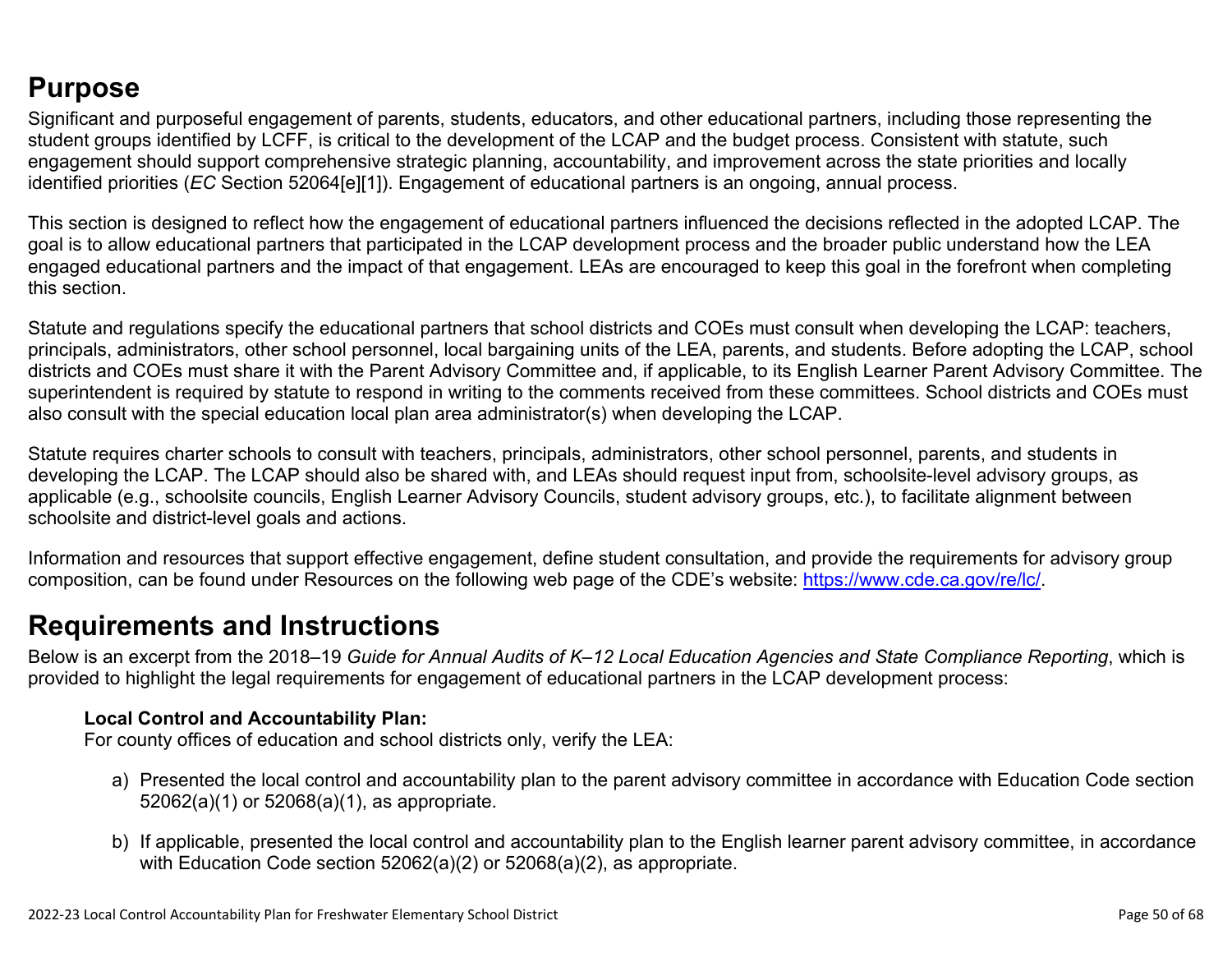- c) Notified members of the public of the opportunity to submit comments regarding specific actions and expenditures proposed to be included in the local control and accountability plan in accordance with Education Code section 52062(a)(3) or 52068(a)(3), as appropriate.
- d) Held at least one public hearing in accordance with Education Code section 52062(b)(1) or 52068(b)(1), as appropriate.
- e) Adopted the local control and accountability plan in a public meeting in accordance with Education Code section 52062(b)(2) or 52068(b)(2), as appropriate.

**Prompt 1**: "A summary of the process used to engage educational partners and how this engagement was considered before finalizing the LCAP."

Describe the engagement process used by the LEA to involve educational partners in the development of the LCAP, including, at a minimum, describing how the LEA met its obligation to consult with all statutorily required educational partners as applicable to the type of LEA. A sufficient response to this prompt must include general information about the timeline of the process and meetings or other engagement strategies with educational partners. A response may also include information about an LEA's philosophical approach to engaging its educational partners.

**Prompt 2:** "A summary of the feedback provided by specific educational partners."

Describe and summarize the feedback provided by specific educational partners. A sufficient response to this prompt will indicate ideas, trends, or inputs that emerged from an analysis of the feedback received from educational partners.

**Prompt 3**: "A description of the aspects of the LCAP that were influenced by specific input from educational partners."

A sufficient response to this prompt will provide educational partners and the public with clear, specific information about how the engagement process influenced the development of the LCAP. The response must describe aspects of the LCAP that were influenced by or developed in response to the educational partner feedback described in response to Prompt 2. This may include a description of how the LEA prioritized requests of educational partners within the context of the budgetary resources available or otherwise prioritized areas of focus within the LCAP. For the purposes of this prompt, "aspects" of an LCAP that may have been influenced by educational partner input can include, but are not necessarily limited to:

- Inclusion of a goal or decision to pursue a Focus Goal (as described below)
- Inclusion of metrics other than the statutorily required metrics
- Determination of the desired outcome on one or more metrics
- Inclusion of performance by one or more student groups in the Measuring and Reporting Results subsection
- Inclusion of action(s) or a group of actions
- Elimination of action(s) or group of actions
- Changes to the level of proposed expenditures for one or more actions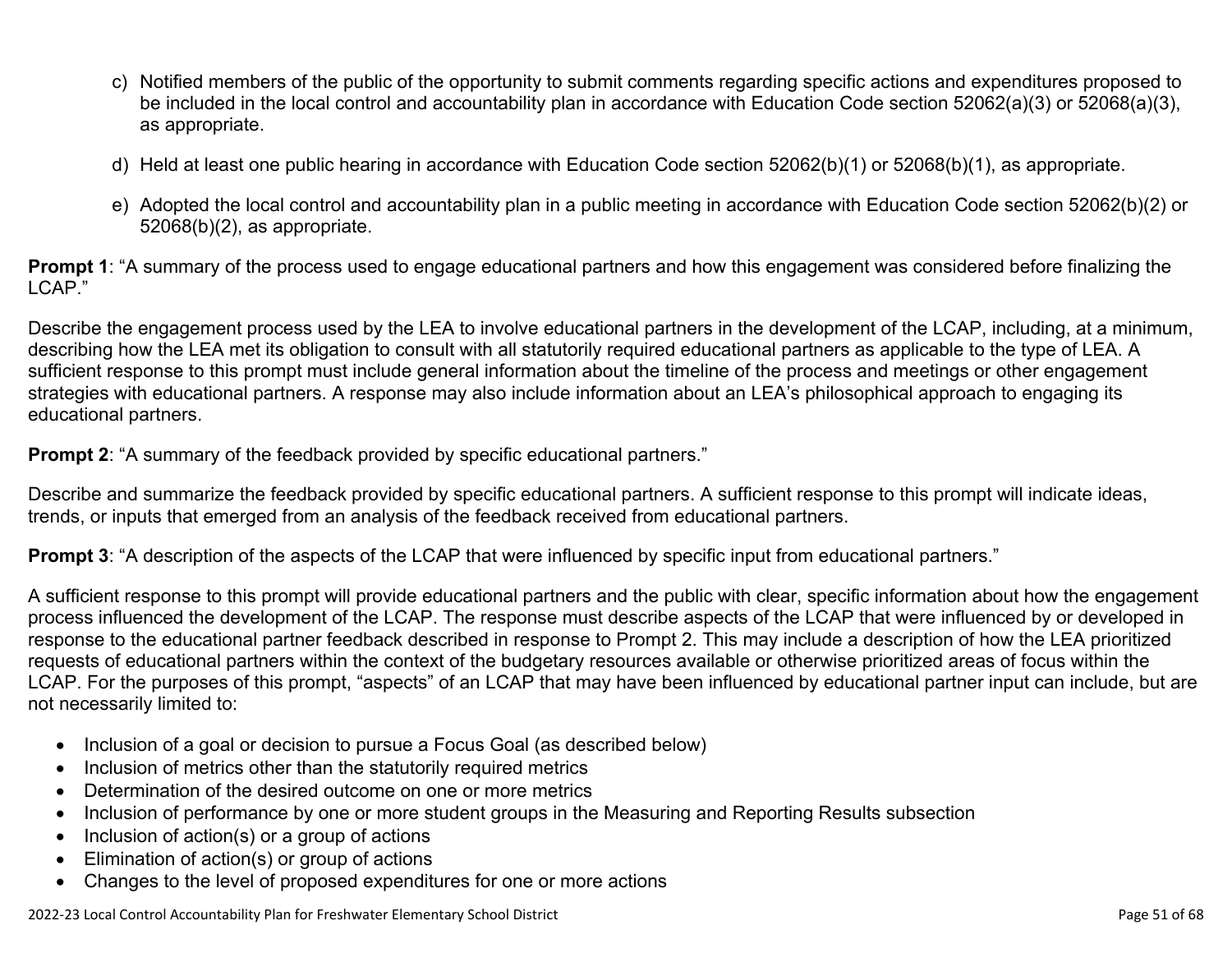- Inclusion of action(s) as contributing to increased or improved services for unduplicated services
- Determination of effectiveness of the specific actions to achieve the goal
- Determination of material differences in expenditures
- Determination of changes made to a goal for the ensuing LCAP year based on the annual update process
- Determination of challenges or successes in the implementation of actions

# **Goals and Actions**

## **Purpose**

Well-developed goals will clearly communicate to educational partners what the LEA plans to accomplish, what the LEA plans to do in order to accomplish the goal, and how the LEA will know when it has accomplished the goal. A goal statement, associated metrics and expected outcomes, and the actions included in the goal should be in alignment. The explanation for why the LEA included a goal is an opportunity for LEAs to clearly communicate to educational partners and the public why, among the various strengths and areas for improvement highlighted by performance data and strategies and actions that could be pursued, the LEA decided to pursue this goal, and the related metrics, expected outcomes, actions, and expenditures.

A well-developed goal can be focused on the performance relative to a metric or metrics for all students, a specific student group(s), narrowing performance gaps, or implementing programs or strategies expected to impact outcomes. LEAs should assess the performance of their student groups when developing goals and the related actions to achieve such goals.

## **Requirements and Instructions**

LEAs should prioritize the goals, specific actions, and related expenditures included within the LCAP within one or more state priorities. LEAs should consider performance on the state and local indicators, including their locally collected and reported data for the local indicators that are included in the Dashboard in determining whether and how to prioritize its goals within the LCAP.

In order to support prioritization of goals, the LCAP template provides LEAs with the option of developing three different kinds of goals:

- Focus Goal: A Focus Goal is relatively more concentrated in scope and may focus on a fewer number of metrics to measure improvement. A Focus Goal statement will be time bound and make clear how the goal is to be measured.
- Broad Goal: A Broad Goal is relatively less concentrated in its scope and may focus on improving performance across a wide range of metrics.
- Maintenance of Progress Goal: A Maintenance of Progress Goal includes actions that may be ongoing without significant changes and allows an LEA to track performance on any metrics not addressed in the other goals of the LCAP.

At a minimum, the LCAP must address all LCFF priorities and associated metrics.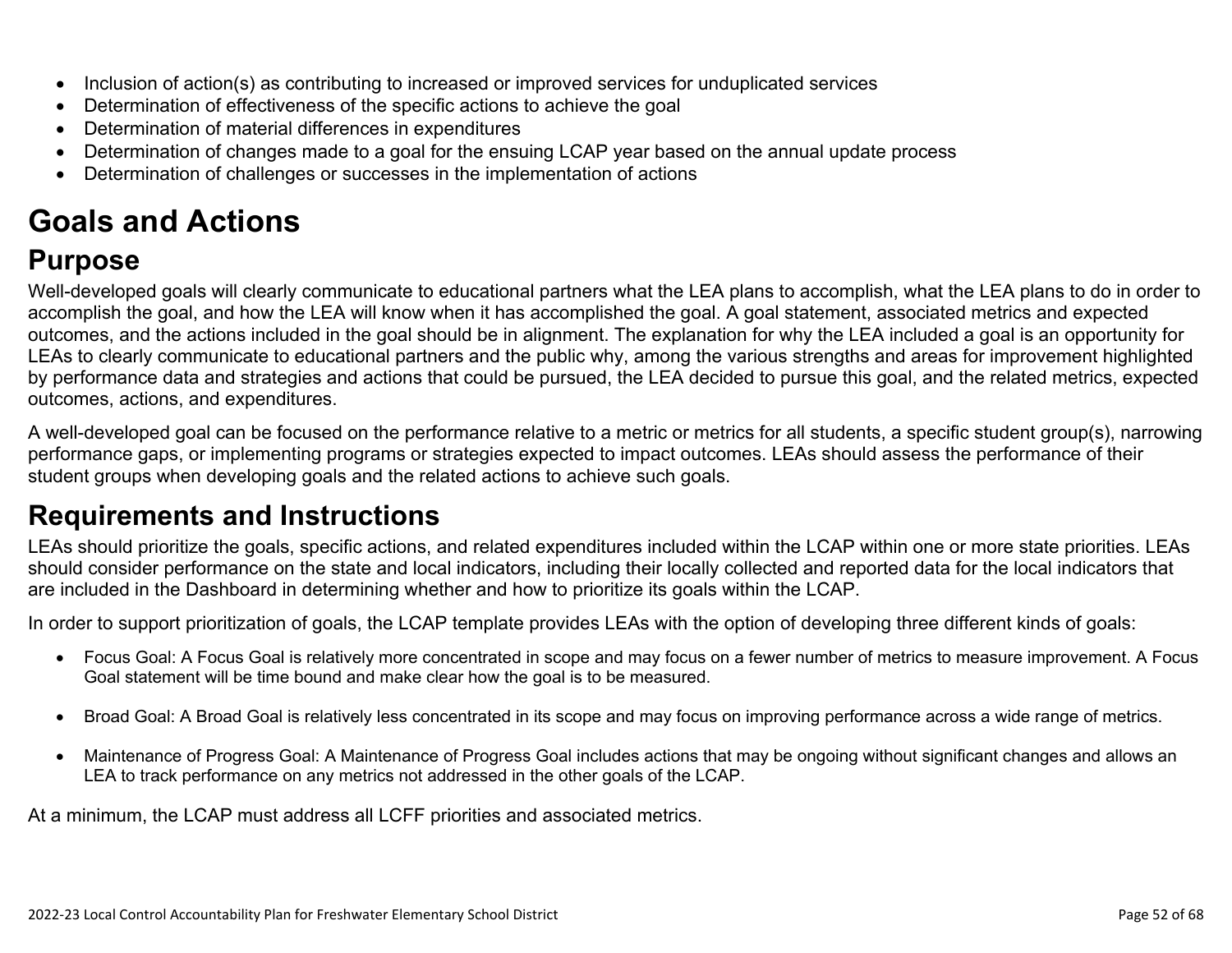#### **Focus Goal(s)**

**Goal Description:** The description provided for a Focus Goal must be specific, measurable, and time bound. An LEA develops a Focus Goal to address areas of need that may require or benefit from a more specific and data intensive approach. The Focus Goal can explicitly reference the metric(s) by which achievement of the goal will be measured and the time frame according to which the LEA expects to achieve the goal.

**Explanation of why the LEA has developed this goal:** Explain why the LEA has chosen to prioritize this goal. An explanation must be based on Dashboard data or other locally collected data. LEAs must describe how the LEA identified this goal for focused attention, including relevant consultation with educational partners. LEAs are encouraged to promote transparency and understanding around the decision to pursue a focus goal.

#### **Broad Goal**

Goal Description: Describe what the LEA plans to achieve through the actions included in the goal. The description of a broad goal will be clearly aligned with the expected measurable outcomes included for the goal. The goal description organizes the actions and expected outcomes in a cohesive and consistent manner. A goal description is specific enough to be measurable in either quantitative or qualitative terms. A broad goal is not as specific as a focus goal. While it is specific enough to be measurable, there are many different metrics for measuring progress toward the goal.

**Explanation of why the LEA has developed this goal:** Explain why the LEA developed this goal and how the actions and metrics grouped together will help achieve the goal.

#### **Maintenance of Progress Goal**

**Goal Description:** Describe how the LEA intends to maintain the progress made in the LCFF State Priorities not addressed by the other goals in the LCAP. Use this type of goal to address the state priorities and applicable metrics not addressed within the other goals in the LCAP. The state priorities and metrics to be addressed in this section are those for which the LEA, in consultation with educational partners, has determined to maintain actions and monitor progress while focusing implementation efforts on the actions covered by other goals in the LCAP.

**Explanation of why the LEA has developed this goal**: Explain how the actions will sustain the progress exemplified by the related metrics.

#### **Required Goals**

In general, LEAs have flexibility in determining what goals to include in the LCAP and what those goals will address; however, beginning with the development of the 2022–23 LCAP, LEAs that meet certain criteria are required to include a specific goal in their LCAP.

**Consistently low-performing student group(s) criteria:** An LEA is eligible for Differentiated Assistance for three or more consecutive years based on the performance of the same student group or groups in the Dashboard. A list of the LEAs required to include a goal in the LCAP based on student group performance, and the student group(s) that lead to identification, may be found on the CDE's Local Control Funding Formula web page at [https://www.cde.ca.gov/fg/aa/lc/.](https://www.cde.ca.gov/fg/aa/lc/)

2022-23 Local Control Accountability Plan for Freshwater Elementary School District Page 53 of 68 • **Consistently low-performing student group(s) goal requirement:** An LEA meeting the consistently low-performing student group(s) criteria must include a goal in its LCAP focused on improving the performance of the student group or groups that led to the LEA's eligibility for Differentiated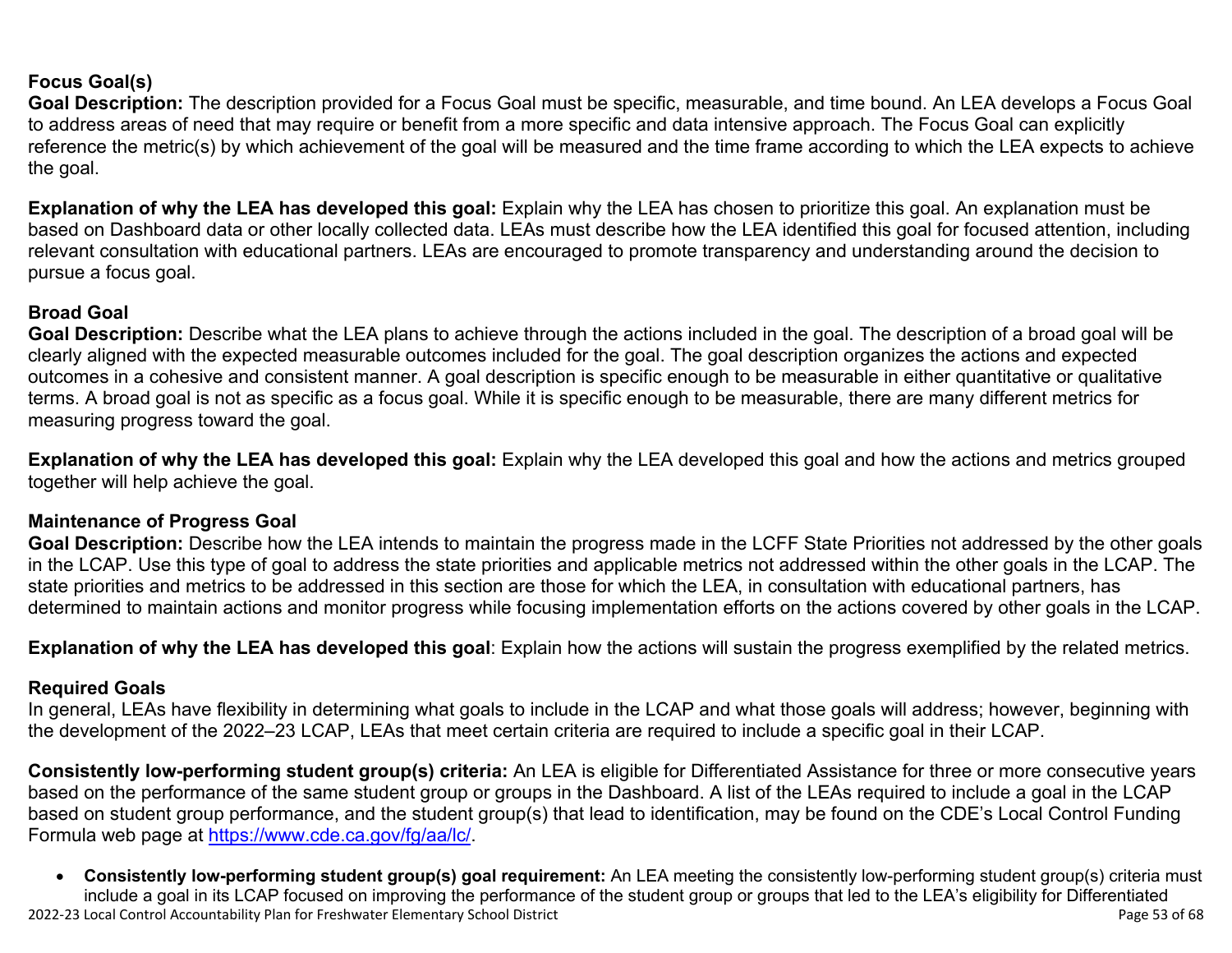Assistance. This goal must include metrics, outcomes, actions, and expenditures specific to addressing the needs of, and improving outcomes for, this student group or groups. An LEA required to address multiple student groups is not required to have a goal to address each student group; however, each student group must be specifically addressed in the goal. This requirement may not be met by combining this required goal with another goal.

- **Goal Description:** Describe the outcomes the LEA plans to achieve to address the needs of, and improve outcomes for, the student group or groups that led to the LEA's eligibility for Differentiated Assistance.
- **Explanation of why the LEA has developed this goal**: Explain why the LEA is required to develop this goal, including identifying the student group(s) that lead to the LEA being required to develop this goal, how the actions and associated metrics included in this goal differ from previous efforts to improve outcomes for the student group(s), and why the LEA believes the actions, metrics, and expenditures included in this goal will help achieve the outcomes identified in the goal description.

**Low-performing school(s) criteria:** The following criteria only applies to a school district or COE with two or more schools; it does not apply to a single-school district. A school district or COE has one or more schools that, for two consecutive years, received the two lowest performance levels on all but one of the state indicators for which the school(s) receive performance levels in the Dashboard and the performance of the "All Students" student group for the LEA is at least one performance level higher in all of those indicators. A list of the LEAs required to include a goal in the LCAP based on school performance, and the school(s) that lead to identification, may be found on the CDE's Local Control Funding Formula web page at [https://www.cde.ca.gov/fg/aa/lc/.](https://www.cde.ca.gov/fg/aa/lc/)

- **Low-performing school(s) goal requirement:** A school district or COE meeting the low-performing school(s) criteria must include a goal in its LCAP focusing on addressing the disparities in performance between the school(s) and the LEA as a whole. This goal must include metrics, outcomes, actions, and expenditures specific to addressing the needs of, and improving outcomes for, the students enrolled at the low-performing school or schools. An LEA required to address multiple schools is not required to have a goal to address each school; however, each school must be specifically addressed in the goal. This requirement may not be met by combining this goal with another goal.
- **Goal Description:** Describe what outcomes the LEA plans to achieve to address the disparities in performance between the students enrolled at the low-performing school(s) and the students enrolled at the LEA as a whole.
- **Explanation of why the LEA has developed this goal**: Explain why the LEA is required to develop this goal, including identifying the schools(s) that lead to the LEA being required to develop this goal; how the actions and associated metrics included in this goal differ from previous efforts to improve outcomes for the school(s); and why the LEA believes the actions, metrics, and expenditures included in this goal will help achieve the outcomes for students enrolled at the low-performing school or schools identified in the goal description.

#### **Measuring and Reporting Results:**

For each LCAP year, identify the metric(s) that the LEA will use to track progress toward the expected outcomes. LEAs are encouraged to identify metrics for specific student groups, as appropriate, including expected outcomes that would reflect narrowing of any existing performance gaps.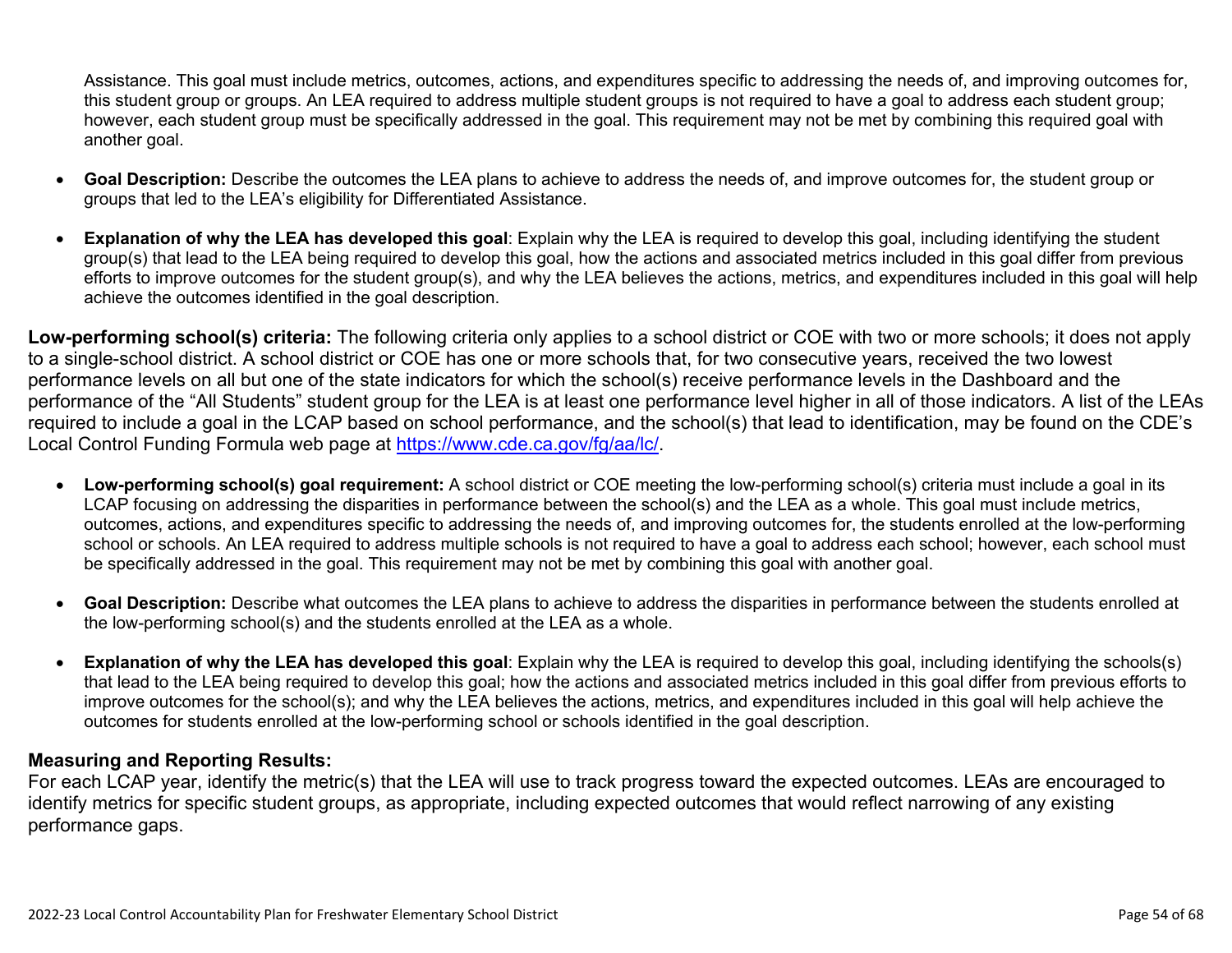Include in the baseline column the most recent data associated with this metric available at the time of adoption of the LCAP for the first year of the three-year plan. LEAs may use data as reported on the 2019 Dashboard for the baseline of a metric only if that data represents the most recent available (e.g., high school graduation rate).

Using the most recent data available may involve reviewing data the LEA is preparing for submission to the California Longitudinal Pupil Achievement Data System (CALPADS) or data that the LEA has recently submitted to CALPADS. Because final 2020–21 outcomes on some metrics may not be computable at the time the 2021–24 LCAP is adopted (e.g., graduation rate, suspension rate), the most recent data available may include a point in time calculation taken each year on the same date for comparability purposes.

The baseline data shall remain unchanged throughout the three-year LCAP.

Complete the table as follows:

- **Metric**: Indicate how progress is being measured using a metric.
- **Baseline**: Enter the baseline when completing the LCAP for 2021–22. As described above, the baseline is the most recent data associated with a metric. Indicate the school year to which the data applies, consistent with the instructions above.
- **Year 1 Outcome**: When completing the LCAP for 2022–23, enter the most recent data available. Indicate the school year to which the data applies, consistent with the instructions above.
- **Year 2 Outcome**: When completing the LCAP for 2023–24, enter the most recent data available. Indicate the school year to which the data applies, consistent with the instructions above.
- **Year 3 Outcome**: When completing the LCAP for 2024–25, enter the most recent data available. Indicate the school year to which the data applies, consistent with the instructions above. The 2024–25 LCAP will be the first year in the next three-year cycle. Completing this column will be part of the Annual Update for that year.
- **Desired Outcome for 2023**–**24**: When completing the first year of the LCAP, enter the desired outcome for the relevant metric the LEA expects to achieve by the end of the 2023–24 LCAP year.

Timeline for completing the "**Measuring and Reporting Results**" part of the Goal.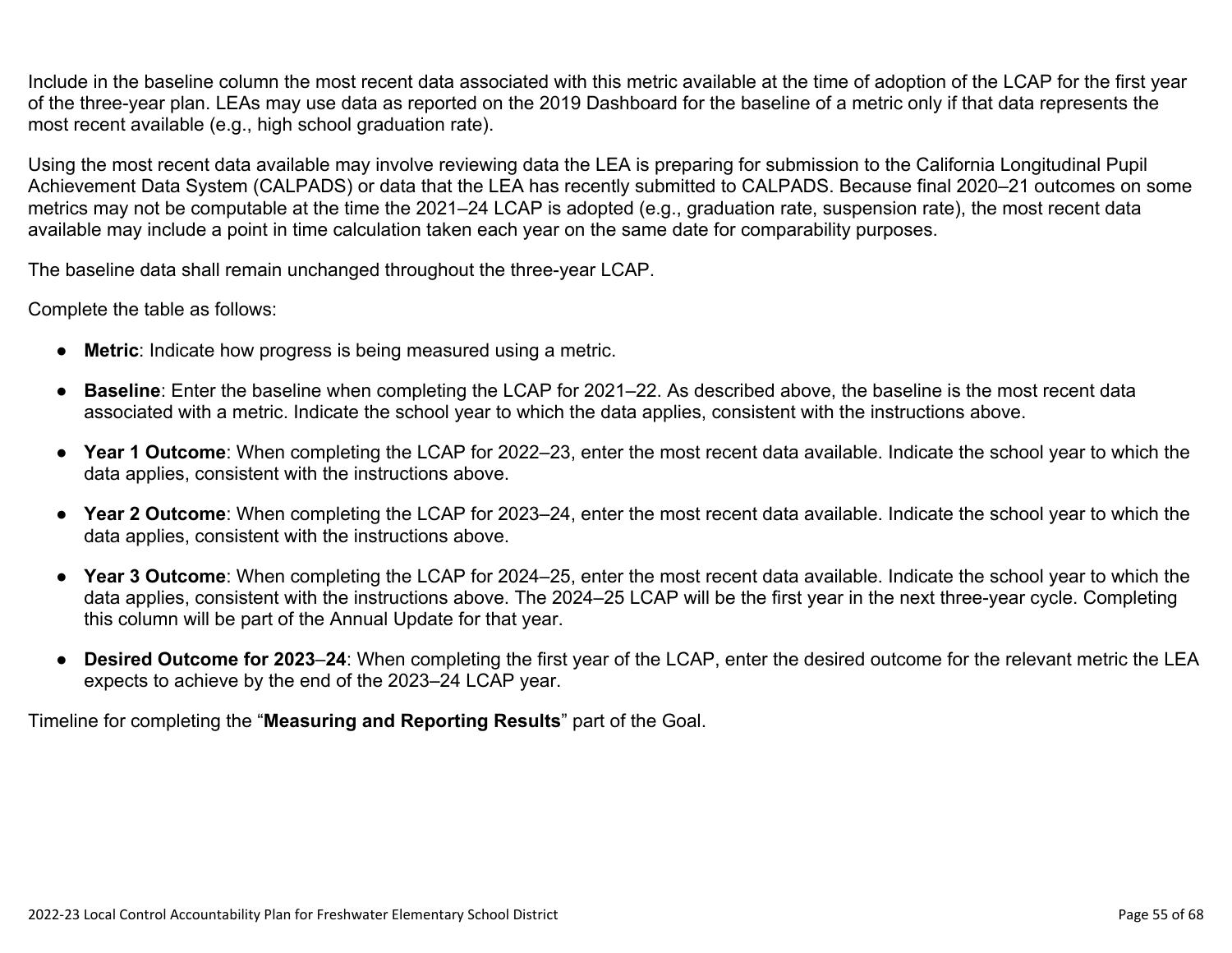| <b>Metric</b>                                                                    | <b>Baseline</b>                                                                  | Year 1 Outcome                                                                                              | Year 2 Outcome                                                                                              | Year 3 Outcome                                                                                              | <b>Desired Outcome</b><br>for Year 3<br>$(2023 - 24)$                                                              |
|----------------------------------------------------------------------------------|----------------------------------------------------------------------------------|-------------------------------------------------------------------------------------------------------------|-------------------------------------------------------------------------------------------------------------|-------------------------------------------------------------------------------------------------------------|--------------------------------------------------------------------------------------------------------------------|
| Enter information<br>in this box when<br>completing the<br>LCAP for 2021-<br>22. | Enter information<br>in this box when<br>completing the<br>LCAP for 2021-<br>22. | Enter information<br>in this box when<br>completing the<br>LCAP for 2022-<br>23. Leave blank<br>until then. | Enter information<br>in this box when<br>completing the<br>LCAP for 2023-<br>24. Leave blank<br>until then. | Enter information<br>in this box when<br>completing the<br>LCAP for 2024-<br>25. Leave blank<br>until then. | Enter information<br>in this box when<br>completing the<br>LCAP for 2021-<br>22 or when<br>adding a new<br>metric. |

The metrics may be quantitative or qualitative; but at minimum, an LEA's LCAP must include goals that are measured using all of the applicable metrics for the related state priorities, in each LCAP year as applicable to the type of LEA. To the extent a state priority does not specify one or more metrics (e.g., implementation of state academic content and performance standards), the LEA must identify a metric to use within the LCAP. For these state priorities, LEAs are encouraged to use metrics based on or reported through the relevant self-reflection tool for local indicators within the Dashboard.

*Actions*: Enter the action number. Provide a short title for the action. This title will also appear in the action tables. Provide a description of the action. Enter the total amount of expenditures associated with this action. Budgeted expenditures from specific fund sources will be provided in the summary tables. Indicate whether the action contributes to meeting the increase or improved services requirement as described in the Increased or Improved Services section using a "Y" for Yes or an "N" for No. (**Note:** for each such action offered on an LEA-wide or schoolwide basis, the LEA will need to provide additional information in the Increased or Improved Summary Section to address the requirements in *California Code of Regulations*, Title 5 [5 *CCR*] Section 15496(b) in the Increased or Improved Services Section of the LCAP).

*Actions for English Learners:* School districts, COEs, and charter schools that have a numerically significant English learner student subgroup must include specific actions in the LCAP related to, at a minimum, the language acquisition programs, as defined in *EC* Section 306, provided to students and professional development activities specific to English learners.

*Actions for Foster Youth*: School districts, COEs, and charter schools that have a numerically significant Foster Youth student subgroup are encouraged to include specific actions in the LCAP designed to meet needs specific to Foster Youth students.

#### **Goal Analysis:**

Enter the LCAP Year.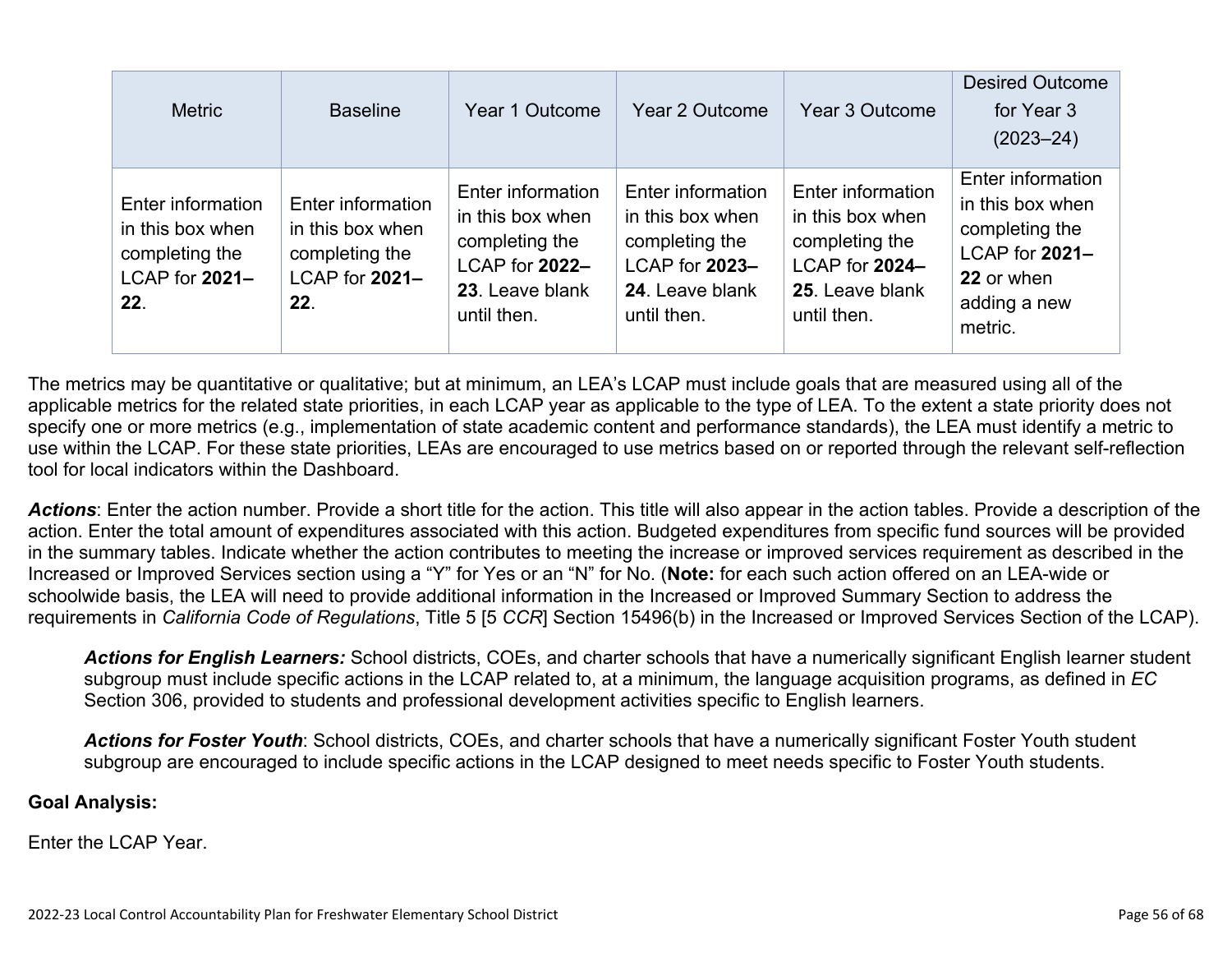Using actual annual measurable outcome data, including data from the Dashboard, analyze whether the planned actions were effective in achieving the goal. Respond to the prompts as instructed.

- Describe the overall implementation of the actions to achieve the articulated goal. Include a discussion of relevant challenges and successes experienced with the implementation process. This must include any instance where the LEA did not implement a planned action or implemented a planned action in a manner that differs substantively from how it was described in the adopted LCAP.
- Explain material differences between Budgeted Expenditures and Estimated Actual Expenditures and between the Planned Percentages of Improved Services and Estimated Actual Percentages of Improved Services, as applicable. Minor variances in expenditures or percentages do not need to be addressed, and a dollar-for-dollar accounting is not required.
- Describe the effectiveness of the specific actions to achieve the articulated goal as measured by the LEA. In some cases, not all actions in a goal will be intended to improve performance on all of the metrics associated with the goal. When responding to this prompt, LEAs may assess the effectiveness of a single action or group of actions within the goal in the context of performance on a single metric or group of specific metrics within the goal that are applicable to the action(s). Grouping actions with metrics will allow for more robust analysis of whether the strategy the LEA is using to impact a specified set of metrics is working and increase transparency for educational partners. LEAs are encouraged to use such an approach when goals include multiple actions and metrics that are not closely associated.
- Describe any changes made to this goal, expected outcomes, metrics, or actions to achieve this goal as a result of this analysis and analysis of the data provided in the Dashboard or other local data, as applicable.

# **Increased or Improved Services for Foster Youth, English Learners, and Low-Income Students**

## **Purpose**

A well-written Increased or Improved Services section provides educational partners with a comprehensive description, within a single dedicated section, of how an LEA plans to increase or improve services for its unduplicated students in grades TK–12 as compared to all students in grades TK–12, as applicable, and how LEA-wide or schoolwide actions identified for this purpose meet regulatory requirements. Descriptions provided should include sufficient detail yet be sufficiently succinct to promote a broader understanding of educational partners to facilitate their ability to provide input. An LEA's description in this section must align with the actions included in the Goals and Actions section as contributing.

## **Requirements and Instructions**

*Projected LCFF Supplemental and/or Concentration Grants*: Specify the amount of LCFF supplemental and concentration grant funds the LEA estimates it will receive in the coming year based on the number and concentration of low income, foster youth, and English learner students.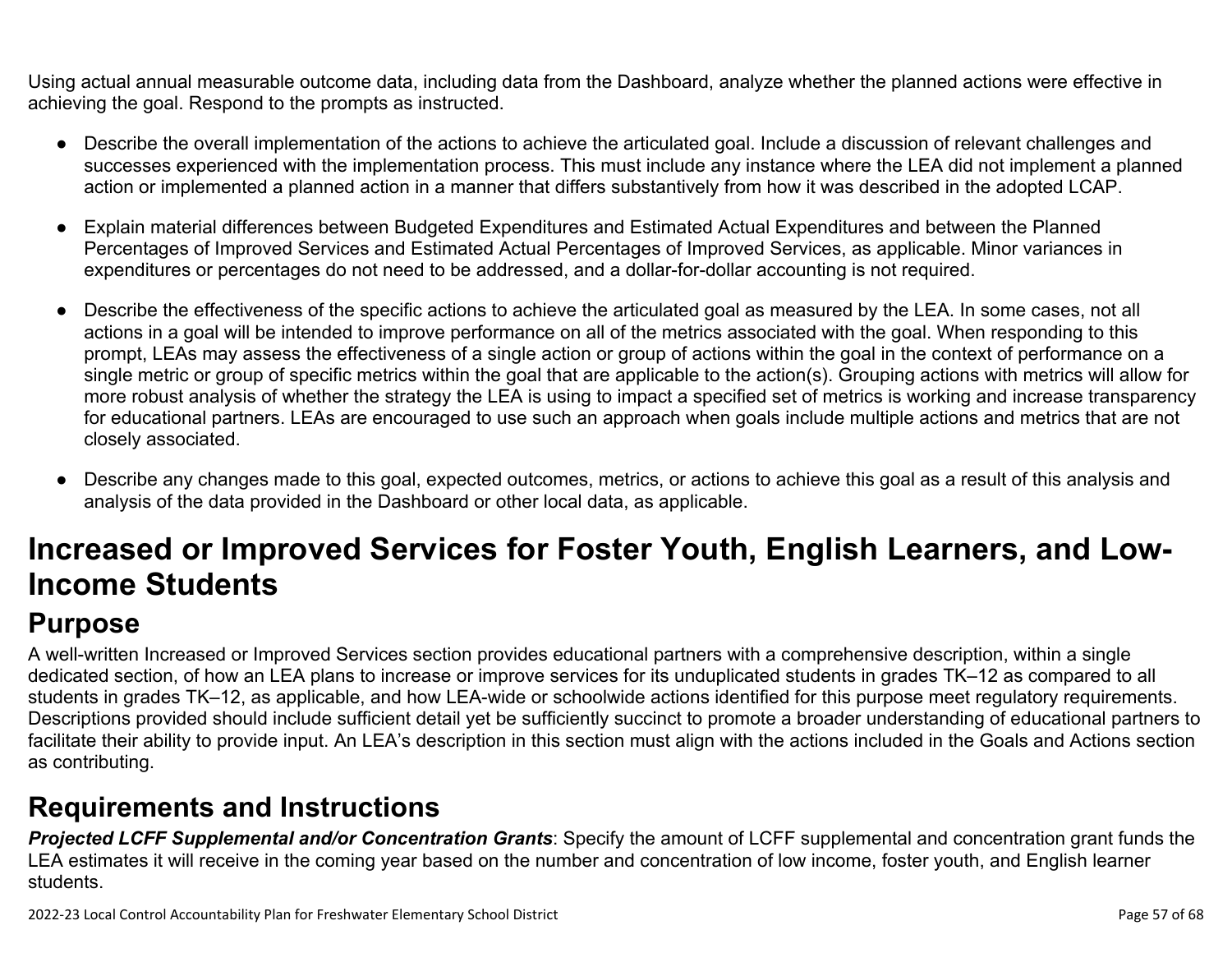**Projected Additional LCFF Concentration Grant (15 percent):** Specify the amount of additional LCFF concentration grant add-on funding, as described in *EC* Section 42238.02, that the LEA estimates it will receive in the coming year.

*Projected Percentage to Increase or Improve Services for the Coming School Year***:** Specify the estimated percentage by which services for unduplicated pupils must be increased or improved as compared to the services provided to all students in the LCAP year as calculated pursuant to 5 *CCR* Section 15496(a)(7).

*LCFF Carryover — Percentage:* Specify the LCFF Carryover — Percentage identified in the LCFF Carryover Table. If a carryover percentage is not identified in the LCFF Carryover Table, specify a percentage of zero (0.00%).

*LCFF Carryover — Dollar:* Specify the LCFF Carryover — Dollar amount identified in the LCFF Carryover Table. If a carryover amount is not identified in the LCFF Carryover Table, specify an amount of zero (\$0).

**Total Percentage to Increase or Improve Services for the Coming School Year:** Add the Projected Percentage to Increase or Improve Services for the Coming School Year and the Proportional LCFF Required Carryover Percentage and specify the percentage. This is the LEAs percentage by which services for unduplicated pupils must be increased or improved as compared to the services provided to all students in the LCAP year, as calculated pursuant to 5 *CCR* Section 15496(a)(7).

#### *Required Descriptions:*

**For each action being provided to an entire school, or across the entire school district or COE, an explanation of (1) how the needs of foster youth, English learners, and low-income students were considered first, and (2) how these actions are effective in meeting the goals for these students.**

For each action included in the Goals and Actions section as contributing to the increased or improved services requirement for unduplicated pupils and provided on an LEA-wide or schoolwide basis, the LEA must include an explanation consistent with 5 *CCR* Section 15496(b). For any such actions continued into the 2021–24 LCAP from the 2017–2020 LCAP, the LEA must determine whether or not the action was effective as expected, and this determination must reflect evidence of outcome data or actual implementation to date.

**Principally Directed and Effective:** An LEA demonstrates how an action is principally directed towards and effective in meeting the LEA's goals for unduplicated students when the LEA explains how:

- It considers the needs, conditions, or circumstances of its unduplicated pupils;
- The action, or aspect(s) of the action (including, for example, its design, content, methods, or location), is based on these considerations; and
- The action is intended to help achieve an expected measurable outcome of the associated goal.

As such, the response provided in this section may rely on a needs assessment of unduplicated students.

2022-23 Local Control Accountability Plan for Freshwater Elementary School District **Page 58 of 68** and the state of 68 of 68 of 68 of 68 and the state Page 58 of 68 and the state Page 58 of 68 and the state Page 58 of 68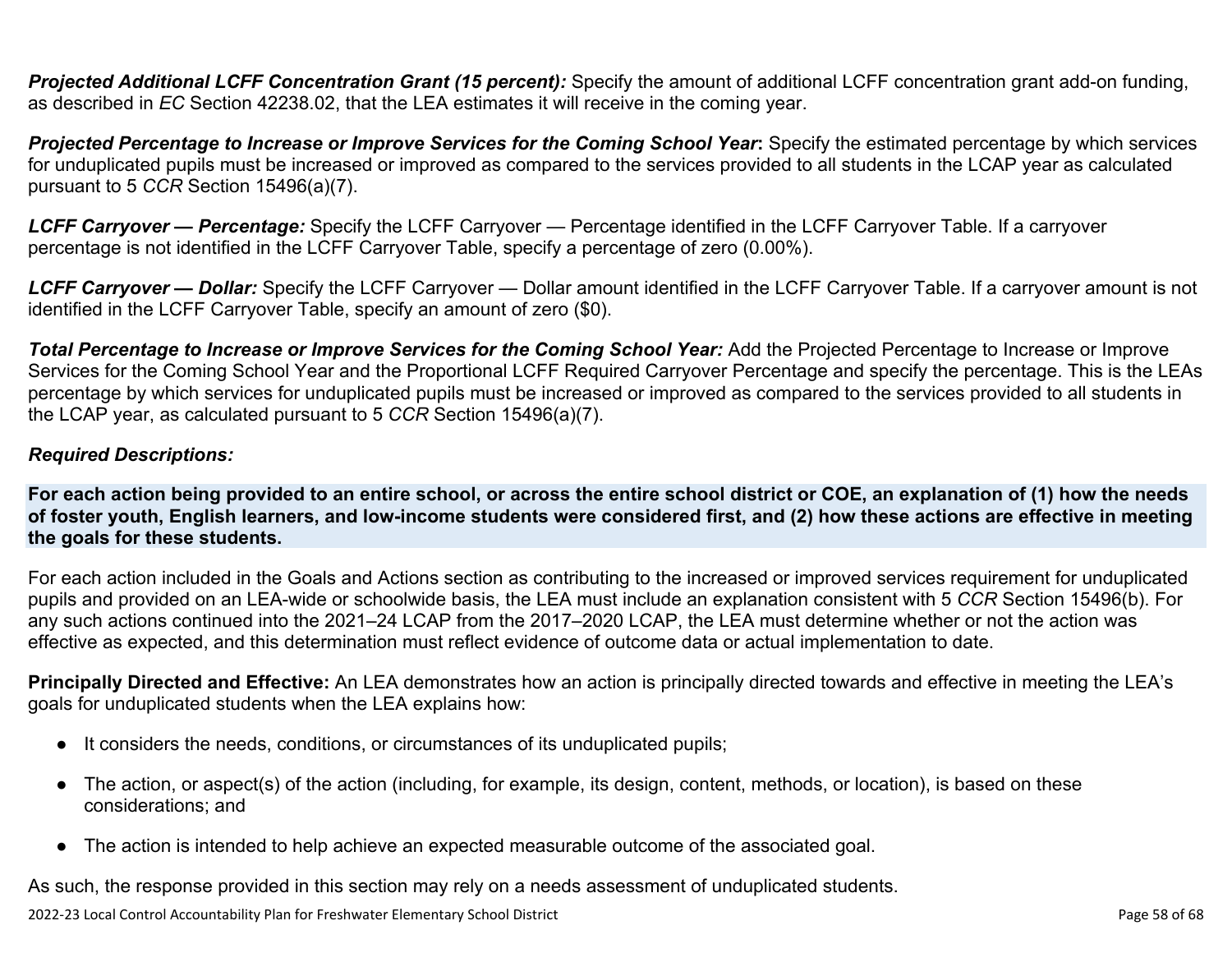Conclusory statements that a service will help achieve an expected outcome for the goal, without an explicit connection or further explanation as to how, are not sufficient. Further, simply stating that an LEA has a high enrollment percentage of a specific student group or groups does not meet the increase or improve services standard because enrolling students is not the same as serving students.

For example, if an LEA determines that low-income students have a significantly lower attendance rate than the attendance rate for all students, it might justify LEA-wide or schoolwide actions to address this area of need in the following way:

After assessing the needs, conditions, and circumstances of our low-income students, we learned that the attendance rate of our lowincome students is 7 percent lower than the attendance rate for all students. (Needs, Conditions, Circumstances [Principally Directed])

In order to address this condition of our low-income students, we will develop and implement a new attendance program that is designed to address some of the major causes of absenteeism, including lack of reliable transportation and food, as well as a school climate that does not emphasize the importance of attendance. Goal N, Actions X, Y, and Z provide additional transportation and nutritional resources as well as a districtwide educational campaign on the benefits of high attendance rates. (Contributing Action[s])

These actions are being provided on an LEA-wide basis and we expect/hope that all students with less than a 100 percent attendance rate will benefit. However, because of the significantly lower attendance rate of low-income students, and because the actions meet needs most associated with the chronic stresses and experiences of a socio-economically disadvantaged status, we expect that the attendance rate for our low-income students will increase significantly more than the average attendance rate of all other students. (Measurable Outcomes [Effective In])

**COEs and Charter Schools**: Describe how actions included as contributing to meeting the increased or improved services requirement on an LEA-wide basis are principally directed to and effective in meeting its goals for unduplicated pupils in the state and any local priorities as described above. In the case of COEs and charter schools, schoolwide and LEA-wide are considered to be synonymous.

### **For School Districts Only:**

#### **Actions Provided on an LEA-Wide Basis:**

*Unduplicated Percentage > 55 percent:* For school districts with an unduplicated pupil percentage of 55 percent or more, describe how these actions are principally directed to and effective in meeting its goals for unduplicated pupils in the state and any local priorities as described above.

*Unduplicated Percentage < 55 percent:* For school districts with an unduplicated pupil percentage of less than 55 percent, describe how these actions are principally directed to and effective in meeting its goals for unduplicated pupils in the state and any local priorities. Also describe how the actions **are the most effective use of the funds** to meet these goals for its unduplicated pupils. Provide the basis for this determination, including any alternatives considered, supporting research, experience, or educational theory.

#### **Actions Provided on a Schoolwide Basis:**

2022-23 Local Control Accountability Plan for Freshwater Elementary School District **Page 59 of 68** and the state of 68 of 68 of 68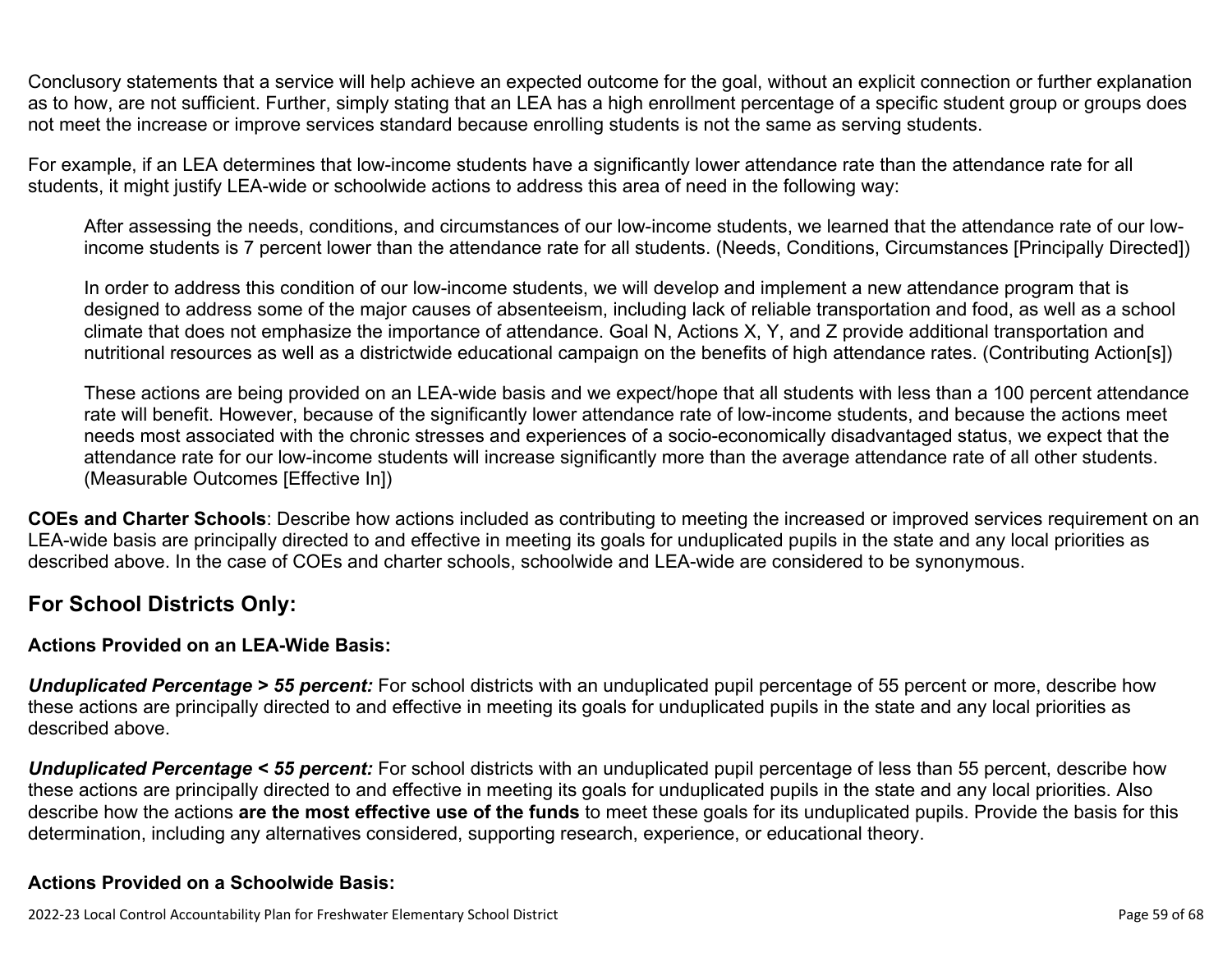School Districts must identify in the description those actions being funded and provided on a schoolwide basis, and include the required description supporting the use of the funds on a schoolwide basis.

**For schools with 40 percent or more enrollment of unduplicated pupils:** Describe how these actions are principally directed to and effective in meeting its goals for its unduplicated pupils in the state and any local priorities.

**For school districts expending funds on a schoolwide basis at a school with less than 40 percent enrollment of unduplicated pupils:** Describe how these actions are principally directed to and how the actions are the most effective use of the funds to meet its goals for foster youth, English learners, and low-income students in the state and any local priorities.

#### **A description of how services for foster youth, English learners, and low-income students are being increased or improved by the percentage required.**

Consistent with the requirements of 5 *CCR* Section 15496, describe how services provided for unduplicated pupils are increased or improved by at least the percentage calculated as compared to the services provided for all students in the LCAP year. To improve services means to grow services in quality and to increase services means to grow services in quantity. Services are increased or improved by those actions in the LCAP that are included in the Goals and Actions section as contributing to the increased or improved services requirement, whether they are provided on an LEA-wide or schoolwide basis or provided on a limited basis to unduplicated students. A limited action is an action that only serves foster youth, English learners, and/or low-income students. This description must address how these action(s) are expected to result in the required proportional increase or improvement in services for unduplicated pupils as compared to the services the LEA provides to all students for the relevant LCAP year.

For any action contributing to meeting the increased or improved services requirement that is associated with a Planned Percentage of Improved Services in the Contributing Summary Table rather than an expenditure of LCFF funds, describe the methodology that was used to determine the contribution of the action towards the proportional percentage. See the instructions for determining the Planned Percentage of Improved Services for information on calculating the Percentage of Improved Services.

#### **A description of the plan for how the additional concentration grant add-on funding identified above will be used to increase the number of staff providing direct services to students at schools that have a high concentration (above 55 percent) of foster youth, English learners, and low-income students, as applicable.**

An LEA that receives the additional concentration grant add-on described in *EC* Section 42238.02 is required to demonstrate how it is using these funds to increase the number of staff who provide direct services to students at schools with an enrollment of unduplicated students that is greater than 55 percent as compared to the number of staff who provide direct services to students at schools with an enrollment of unduplicated students that is equal to or less than 55 percent. The staff who provide direct services to students must be certificated staff and/or classified staff employed by the LEA; classified staff includes custodial staff.

Provide the following descriptions, as applicable to the LEA: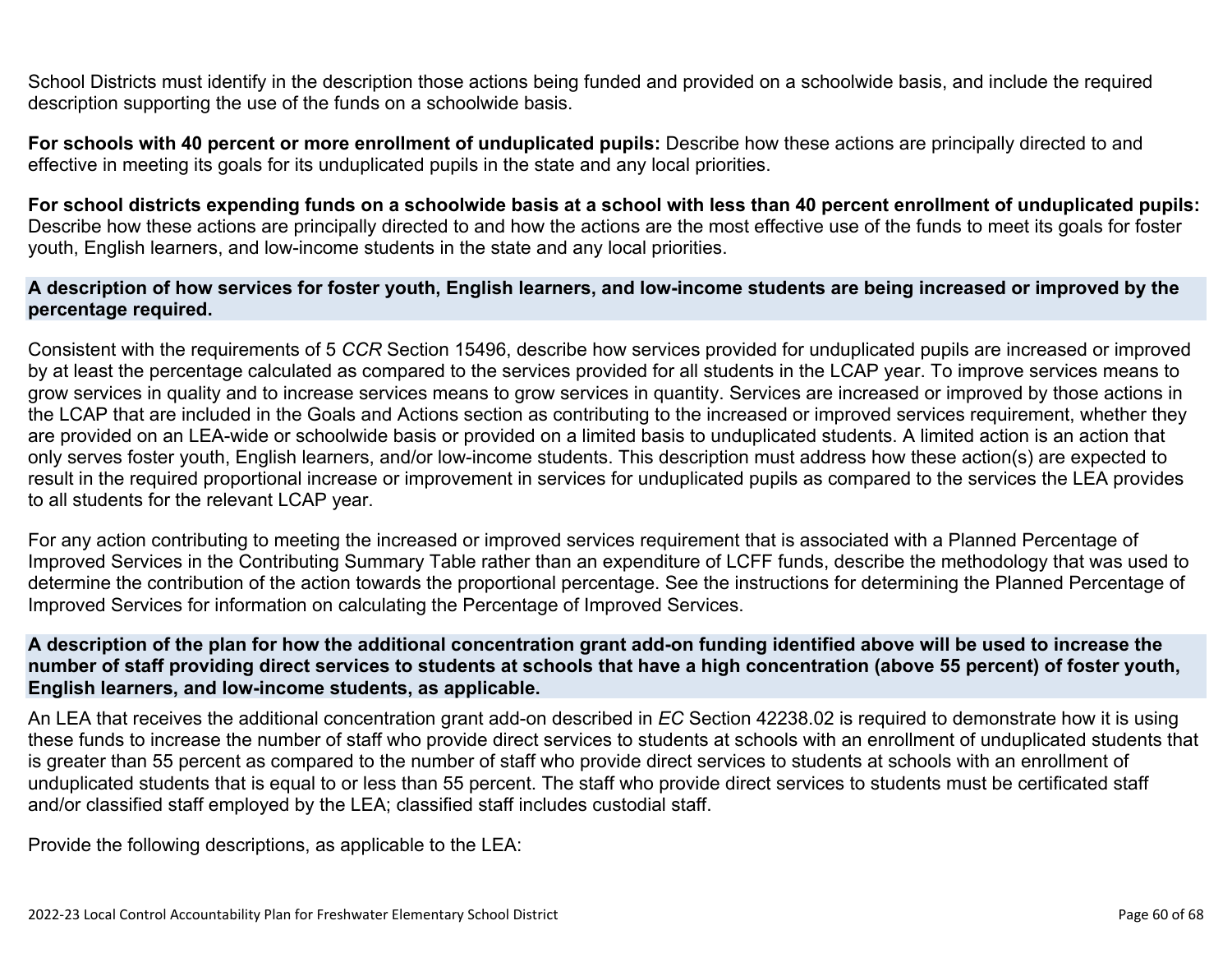An LEA that does not receive a concentration grant or the concentration grant add-on must indicate that a response to this prompt is not applicable.

Identify the goal and action numbers of the actions in the LCAP that the LEA is implementing to meet the requirement to increase the number of staff who provide direct services to students at schools with an enrollment of unduplicated students that is greater than 55 percent.

An LEA that does not have comparison schools from which to describe how it is using the concentration grant add-on funds, such as an LEA that only has schools with an enrollment of unduplicated students that is greater than 55 percent, must describe how it is using the funds to increase the number of credentialed staff, classified staff, or both, including custodial staff, who provide direct services to students at selected schools and the criteria used to determine which schools require additional staffing support.

In the event that an additional concentration grant add-on is not sufficient to increase staff providing direct services to students at a school with an enrollment of unduplicated students that is greater than 55 percent, the LEA must describe how it is using the funds to retain staff providing direct services to students at a school with an enrollment of unduplicated students that is greater than 55 percent.

Complete the table as follows:

- Provide the staff-to-student ratio of classified staff providing direct services to students with a concentration of unduplicated students that is 55 percent or less and the staff-to-student ratio of classified staff providing direct services to students at schools with a concentration of unduplicated students that is greater than 55 percent, as applicable to the LEA. The LEA may group its schools by grade span (Elementary, Middle/Junior High, and High Schools), as applicable to the LEA. The staff-to-student ratio must be based on the number of full time equivalent (FTE) staff and the number of enrolled students as counted on the first Wednesday in October of each year.
- Provide the staff-to-student ratio of certificated staff providing direct services to students at schools with a concentration of unduplicated students that is 55 percent or less and the staff-to-student ratio of certificated staff providing direct services to students at schools with a concentration of unduplicated students that is greater than 55 percent, as applicable to the LEA. The LEA may group its schools by grade span (Elementary, Middle/Junior High, and High Schools), as applicable to the LEA. The staff-to-student ratio must be based on the number of FTE staff and the number of enrolled students as counted on the first Wednesday in October of each year.

## **Action Tables**

Complete the Data Entry Table for each action in the LCAP. The information entered into this table will automatically populate the other Action Tables. Information is only entered into the Data Entry Table, the Annual Update Table, the Contributing Actions Annual Update Table, and the LCFF Carryover Table. With the exception of the Data Entry Table, the word "input" has been added to column headers to aid in identifying the column(s) where information will be entered. Information is not entered on the remaining Action tables.

The following tables are required to be included as part of the LCAP adopted by the local governing board or governing body:

• Table 1: Total Planned Expenditures Table (for the coming LCAP Year)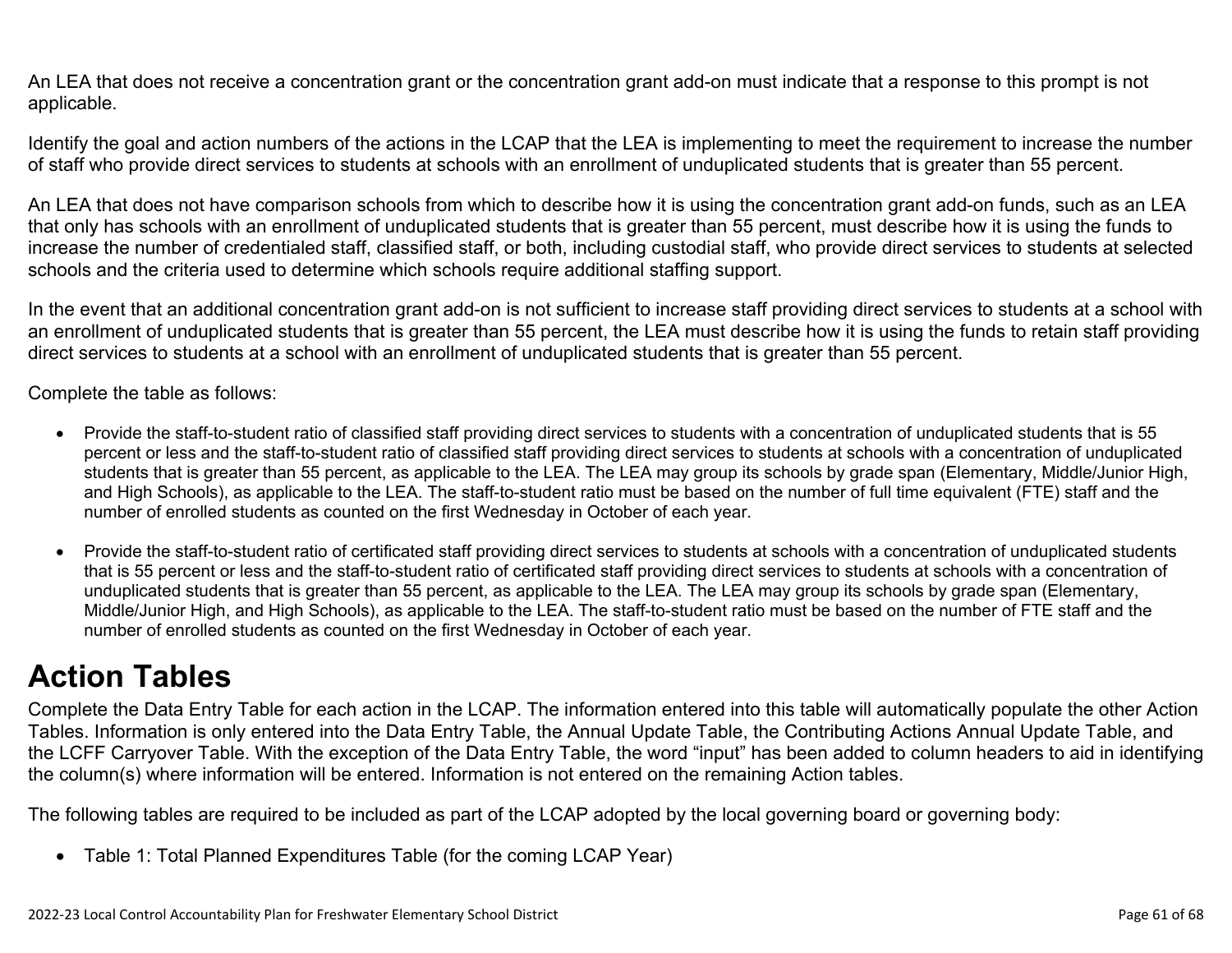- Table 2: Contributing Actions Table (for the coming LCAP Year)
- Table 3: Annual Update Table (for the current LCAP Year)
- Table 4: Contributing Actions Annual Update Table (for the current LCAP Year)
- Table 5: LCFF Carryover Table (for the current LCAP Year)

Note: The coming LCAP Year is the year that is being planned for, while the current LCAP year is the current year of implementation. For example, when developing the 2022–23 LCAP, 2022–23 will be the coming LCAP Year and 2021–22 will be the current LCAP Year.

## **Data Entry Table**

The Data Entry Table may be included in the LCAP as adopted by the local governing board or governing body, but is not required to be included. In the Data Entry Table, input the following information for each action in the LCAP for that applicable LCAP year:

- **LCAP Year**: Identify the applicable LCAP Year.
- **1. Projected LCFF Base Grant**: Provide the total amount of LCFF funding the LEA estimates it will receive for the coming school year, excluding the supplemental and concentration grants and the add-ons for the Targeted Instructional Improvement Grant Program and the Home to School Transportation Program, pursuant to 5 *CCR* Section 15496(a)(8).

See *EC* sections 2574 (for COEs) and 42238.02 (for school districts and charter schools), as applicable, for LCFF apportionment calculations.

- **2. Projected LCFF Supplemental and/or Concentration Grants:** Provide the total amount of LCFF supplemental and concentration grants the LEA estimates it will receive on the basis of the number and concentration of unduplicated students for the coming school year.
- **3. Projected Percentage to Increase or Improve Services for the Coming School Year:** This percentage will not be entered; it is calculated based on the Projected LCFF Base Grant and the Projected LCFF Supplemental and/or Concentration Grants, pursuant to 5 *CCR* Section 15496(a)(8). This is the percentage by which services for unduplicated pupils must be increased or improved as compared to the services provided to all students in the coming LCAP year.
- **LCFF Carryover Percentage:** Specify the LCFF Carryover Percentage identified in the LCFF Carryover Table from the prior LCAP year. If a carryover percentage is not identified in the LCFF Carryover Table, specify a percentage of zero (0.00%).
- **Total Percentage to Increase or Improve Services for the Coming School Year:** This percentage will not be entered; it is calculated based on the Projected Percentage to Increase or Improve Services for the Coming School Year and the LCFF Carryover —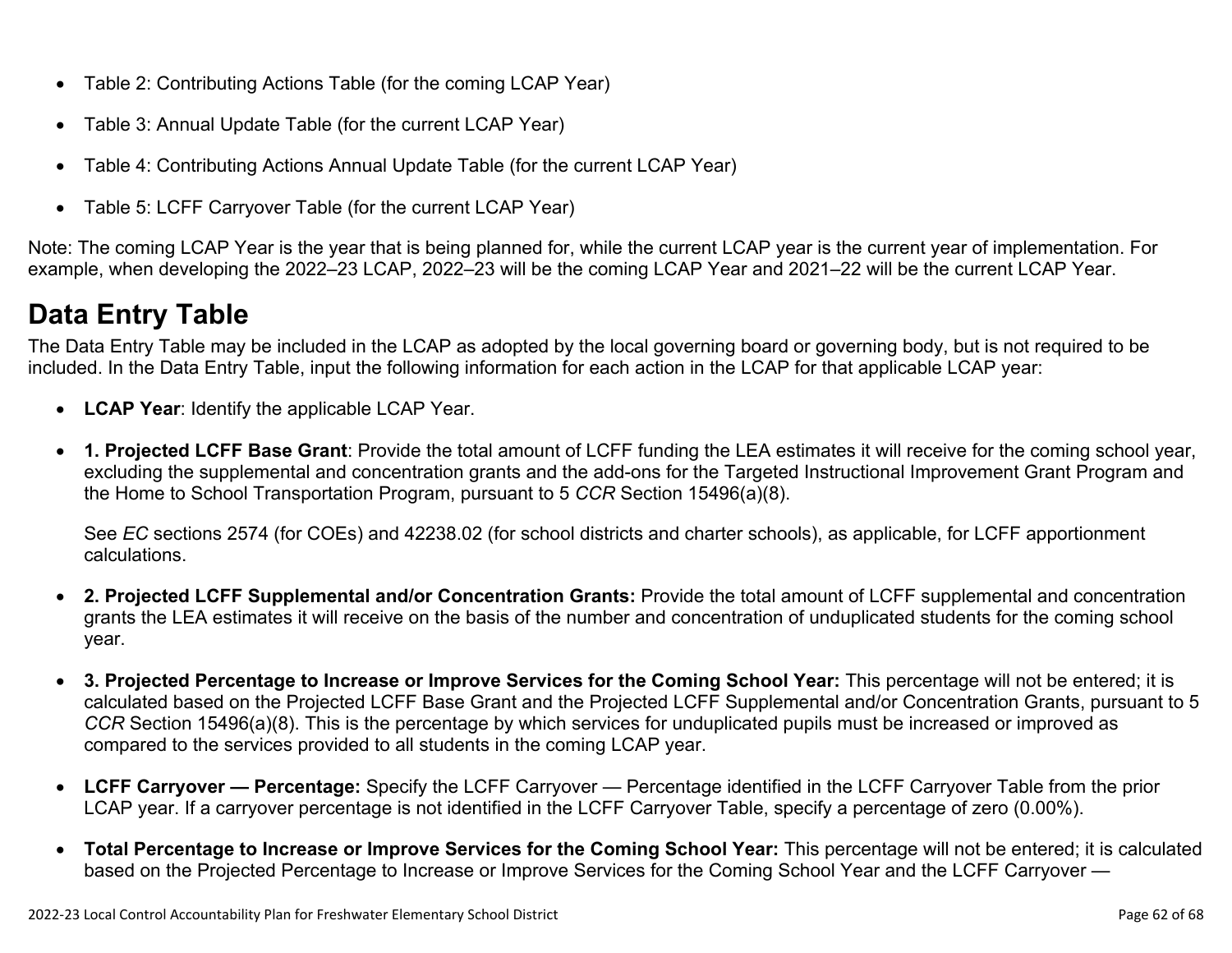Percentage. This is the percentage by which the LEA must increase or improve services for unduplicated pupils as compared to the services provided to all students in the coming LCAP year.

- **Goal #**: Enter the LCAP Goal number for the action.
- **Action #**: Enter the action's number as indicated in the LCAP Goal.
- **Action Title**: Provide a title of the action.
- **Student Group(s)**: Indicate the student group or groups who will be the primary beneficiary of the action by entering "All," or by entering a specific student group or groups.
- **Contributing to Increased or Improved Services?:** Type "Yes" if the action **is** included as contributing to meeting the increased or improved services; OR, type "No" if the action is **not** included as contributing to meeting the increased or improved services.
- If "Yes" is entered into the Contributing column, then complete the following columns:
	- o **Scope**: The scope of an action may be LEA-wide (i.e., districtwide, countywide, or charterwide), schoolwide, or limited. An action that is LEA-wide in scope upgrades the entire educational program of the LEA. An action that is schoolwide in scope upgrades the entire educational program of a single school. An action that is limited in its scope is an action that serves only one or more unduplicated student groups.
	- o **Unduplicated Student Group(s)**: Regardless of scope, contributing actions serve one or more unduplicated student groups. Indicate one or more unduplicated student groups for whom services are being increased or improved as compared to what all students receive.
	- o **Location**: Identify the location where the action will be provided. If the action is provided to all schools within the LEA, the LEA must indicate "All Schools." If the action is provided to specific schools within the LEA or specific grade spans only, the LEA must enter "Specific Schools" or "Specific Grade Spans." Identify the individual school or a subset of schools or grade spans (e.g., all high schools or grades transitional kindergarten through grade five), as appropriate.
- **Time Span**: Enter "ongoing" if the action will be implemented for an indeterminate period of time. Otherwise, indicate the span of time for which the action will be implemented. For example, an LEA might enter "1 Year," or "2 Years," or "6 Months."
- **Total Personnel**: Enter the total amount of personnel expenditures utilized to implement this action.
- **Total Non-Personnel**: This amount will be automatically calculated based on information provided in the Total Personnel column and the Total Funds column.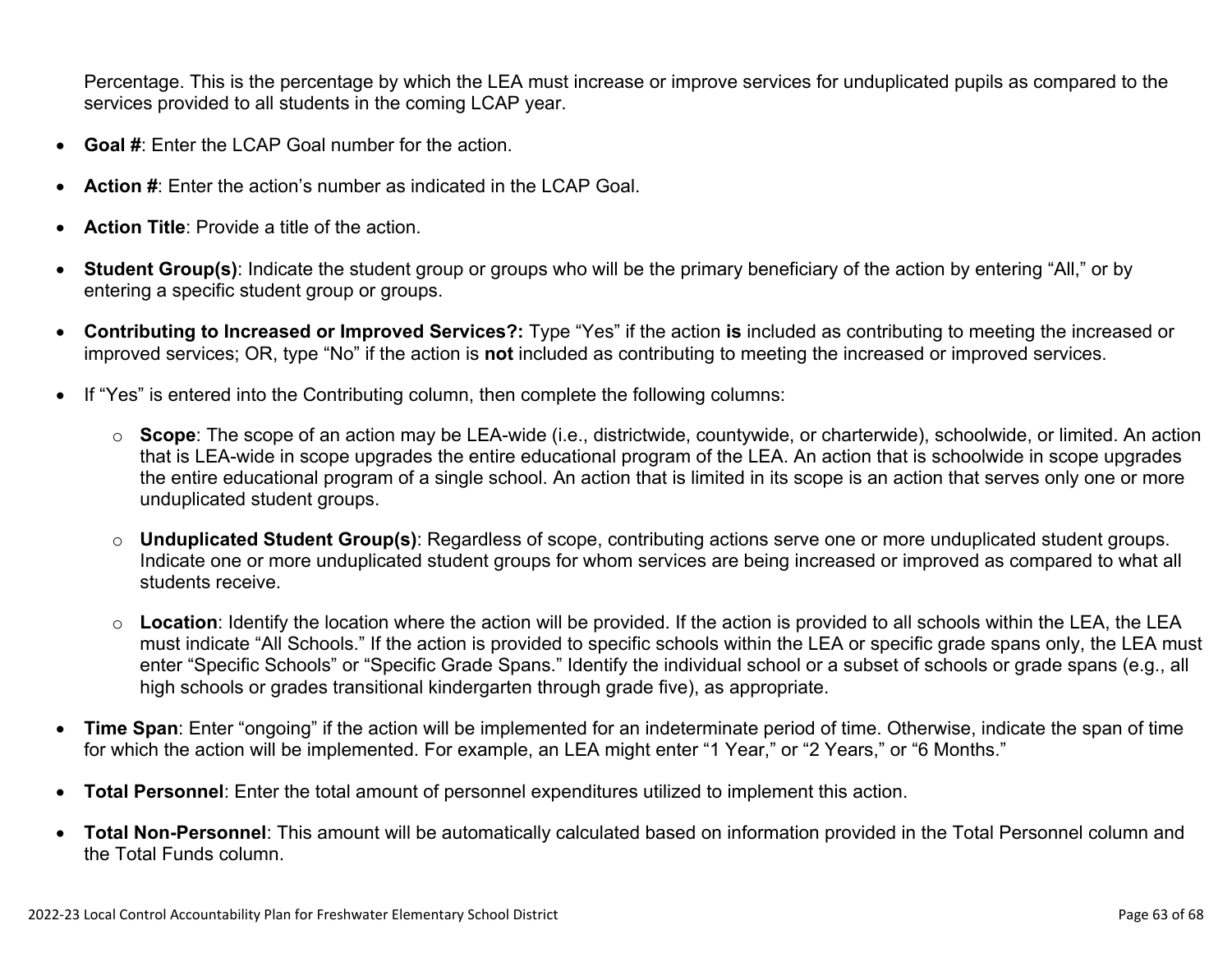- **LCFF Funds**: Enter the total amount of LCFF funds utilized to implement this action, if any. LCFF funds include all funds that make up an LEA's total LCFF target (i.e., base grant, grade span adjustment, supplemental grant, concentration grant, Targeted Instructional Improvement Block Grant, and Home-To-School Transportation).
	- o **Note:** For an action to contribute towards meeting the increased or improved services requirement it must include some measure of LCFF funding. The action may also include funding from other sources, however the extent to which an action contributes to meeting the increased or improved services requirement is based on the LCFF funding being used to implement the action.
- **Other State Funds**: Enter the total amount of Other State Funds utilized to implement this action, if any.
- **Local Funds**: Enter the total amount of Local Funds utilized to implement this action, if any.
- **Federal Funds**: Enter the total amount of Federal Funds utilized to implement this action, if any.
- **Total Funds**: This amount is automatically calculated based on amounts entered in the previous four columns.
- **Planned Percentage of Improved Services**: For any action identified as contributing, being provided on a Limited basis to unduplicated students, and that does not have funding associated with the action, enter the planned quality improvement anticipated for the action as a percentage rounded to the nearest hundredth (0.00%). A limited action is an action that only serves foster youth, English learners, and/or low-income students.
	- o As noted in the instructions for the Increased or Improved Services section, when identifying a Planned Percentage of Improved Services, the LEA must describe the methodology that it used to determine the contribution of the action towards the proportional percentage. The percentage of improved services for an action corresponds to the amount of LCFF funding that the LEA estimates it would expend to implement the action if it were funded.

For example, an LEA determines that there is a need to analyze data to ensure that instructional aides and expanded learning providers know what targeted supports to provide to students who are foster youth. The LEA could implement this action by hiring additional staff to collect and analyze data and to coordinate supports for students, which the LEA estimates would cost \$165,000. Instead, the LEA chooses to utilize a portion of existing staff time to analyze data relating to students who are foster youth. This analysis will then be shared with site principals who will use the data to coordinate services provided by instructional assistants and expanded learning providers to target support to students. In this example, the LEA would divide the estimated cost of \$165,000 by the amount of LCFF Funding identified in the Data Entry Table and then convert the quotient to a percentage. This percentage is the Planned Percentage of Improved Service for the action.

## **Contributing Actions Table**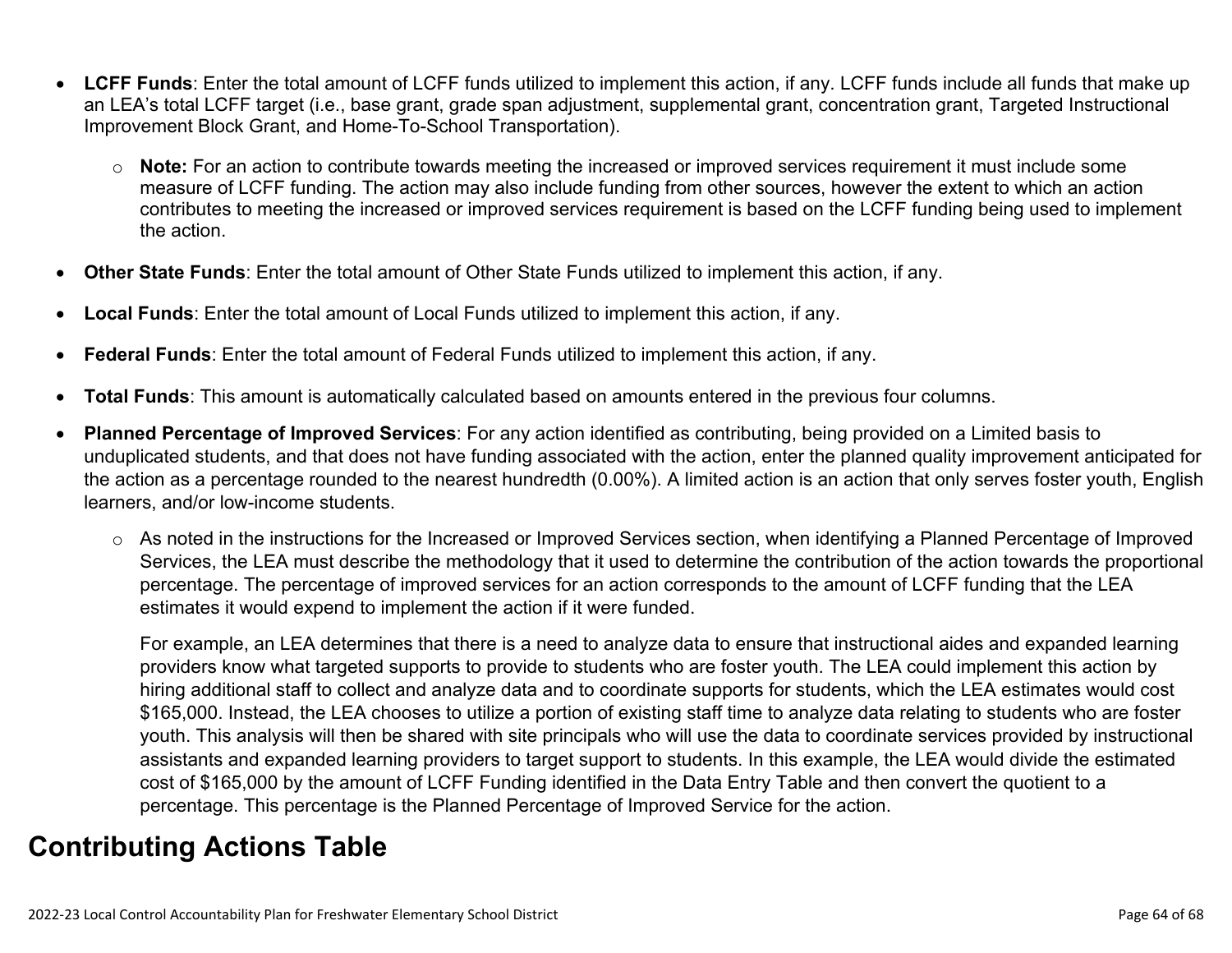As noted above, information will not be entered in the Contributing Actions Table; however, the 'Contributing to Increased or Improved Services?' column will need to be checked to ensure that only actions with a "Yes" are displaying. If actions with a "No" are displayed or if actions that are contributing are not displaying in the column, use the drop-down menu in the column header to filter only the "Yes" responses.

## **Annual Update Table**

In the Annual Update Table, provide the following information for each action in the LCAP for the relevant LCAP year:

• **Estimated Actual Expenditures**: Enter the total estimated actual expenditures to implement this action, if any.

## **Contributing Actions Annual Update Table**

In the Contributing Actions Annual Update Table, check the 'Contributing to Increased or Improved Services?' column to ensure that only actions with a "Yes" are displaying. If actions with a "No" are displayed or if actions that are contributing are not displaying in the column, use the drop-down menu in the column header to filter only the "Yes" responses. Provide the following information for each contributing action in the LCAP for the relevant LCAP year:

- **6. Estimated Actual LCFF Supplemental and/or Concentration Grants:** Provide the total amount of LCFF supplemental and concentration grants the LEA estimates it will actually receive based on of the number and concentration of unduplicated students in the current school year.
- **Estimated Actual Expenditures for Contributing Actions**: Enter the total estimated actual expenditure of LCFF funds used to implement this action, if any.
- **Estimated Actual Percentage of Improved Services:** For any action identified as contributing, being provided on a Limited basis only to unduplicated students, and that does not have funding associated with the action, enter the total estimated actual quality improvement anticipated for the action as a percentage rounded to the nearest hundredth (0.00%).
	- o Building on the example provided above for calculating the Planned Percentage of Improved Services, the LEA in the example implements the action. As part of the annual update process, the LEA reviews implementation and student outcome data and determines that the action was implemented with fidelity and that outcomes for foster youth students improved. The LEA reviews the original estimated cost for the action and determines that had it hired additional staff to collect and analyze data and to coordinate supports for students that estimated actual cost would have been \$169,500 due to a cost of living adjustment. The LEA would divide the estimated actual cost of \$169,500 by the amount of LCFF Funding identified in the Data Entry Table and then convert the quotient to a percentage. This percentage is the Estimated Actual Percentage of Improved Services for the action.

## **LCFF Carryover Table**

• **9. Estimated Actual LCFF Base Grant**: Provide the total amount of LCFF funding the LEA estimates it will receive for the current school year, excluding the supplemental and concentration grants and the add-ons for the Targeted Instructional Improvement Grant Program and the Home to School Transportation Program, pursuant to 5 *CCR* Section 15496(a)(8).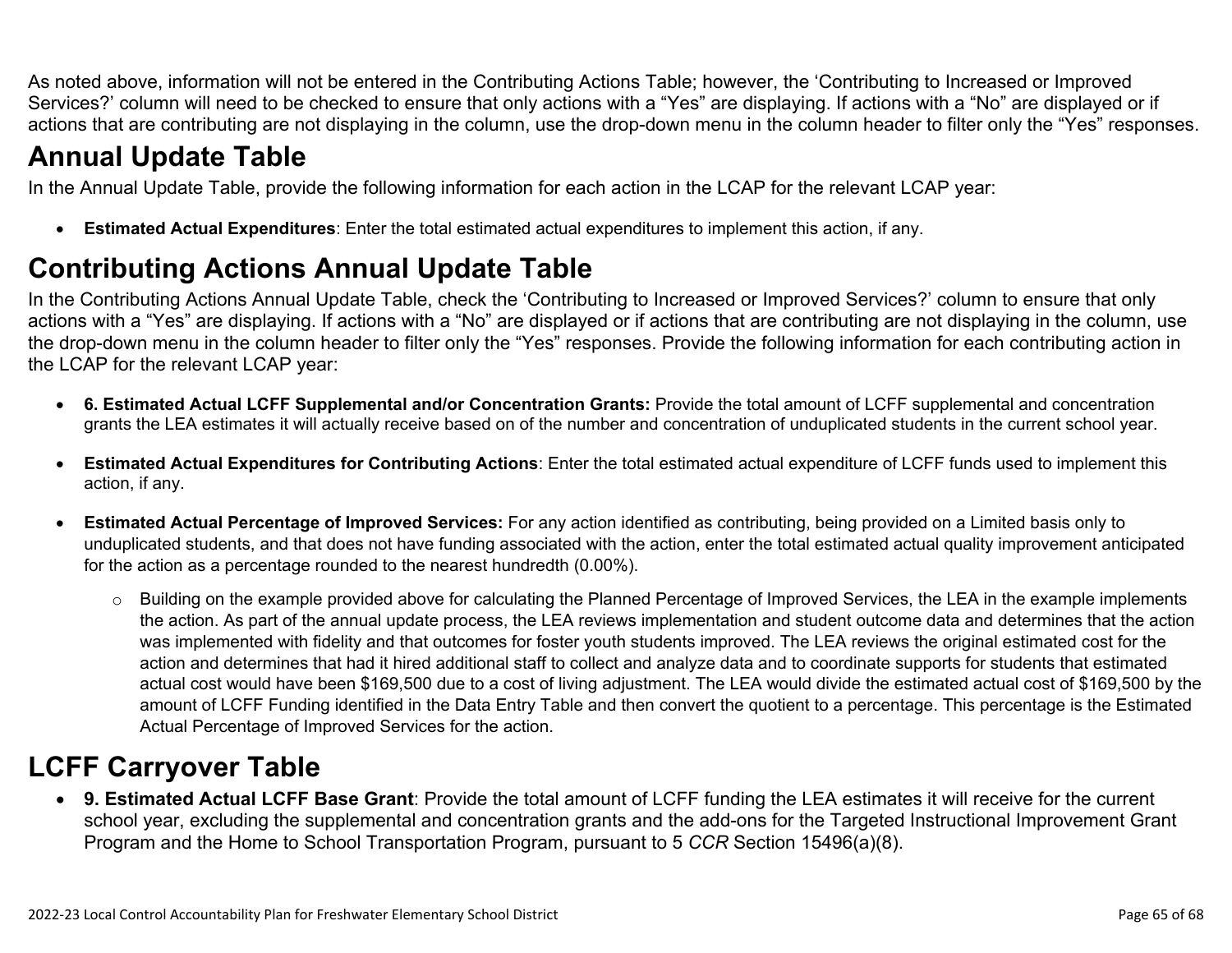• **10. Total Percentage to Increase or Improve Services for the Current School Year:** This percentage will not be entered. The percentage is calculated based on the amounts of the Estimated Actual LCFF Base Grant (9) and the Estimated Actual LCFF Supplemental and/or Concentration Grants (6), pursuant to 5 *CCR* Section 15496(a)(8), plus the LCFF Carryover – Percentage from the prior year. This is the percentage by which services for unduplicated pupils must be increased or improved as compared to the services provided to all students in the current LCAP year.

## **Calculations in the Action Tables**

To reduce the duplication of effort of LEAs, the Action Tables include functionality such as pre-population of fields and cells based on the information provided in the Data Entry Table, the Annual Update Summary Table, and the Contributing Actions Table. For transparency, the functionality and calculations used are provided below.

#### **Contributing Actions Table**

- 4. Total Planned Contributing Expenditures (LCFF Funds)
	- $\circ$  This amount is the total of the Planned Expenditures for Contributing Actions (LCFF Funds) column
- 5. Total Planned Percentage of Improved Services
	- $\circ$  This percentage is the total of the Planned Percentage of Improved Services column
- Planned Percentage to Increase or Improve Services for the coming school year (4 divided by 1, plus 5)
	- o This percentage is calculated by dividing the Total Planned Contributing Expenditures (4) by the Projected LCFF Base Grant (1), converting the quotient to a percentage, and adding it to the Total Planned Percentage of Improved Services (5).

#### **Contributing Actions Annual Update Table**

Pursuant to *EC* Section 42238.07(c)(2), if the Total Planned Contributing Expenditures (4) is less than the Estimated Actual LCFF Supplemental and Concentration Grants (6), the LEA is required to calculate the difference between the Total Planned Percentage of Improved Services (5) and the Total Estimated Actual Percentage of Improved Services (7). If the Total Planned Contributing Expenditures (4) is equal to or greater than the Estimated Actual LCFF Supplemental and Concentration Grants (6), the Difference Between Planned and Estimated Actual Percentage of Improved Services will display "Not Required."

- 6. Estimated Actual LCFF Supplemental and Concentration Grants
	- $\circ$  This is the total amount of LCFF supplemental and concentration grants the LEA estimates it will actually receive based on of the number and concentration of unduplicated students in the current school year.
- 4. Total Planned Contributing Expenditures (LCFF Funds)
	- $\circ$  This amount is the total of the Last Year's Planned Expenditures for Contributing Actions (LCFF Funds)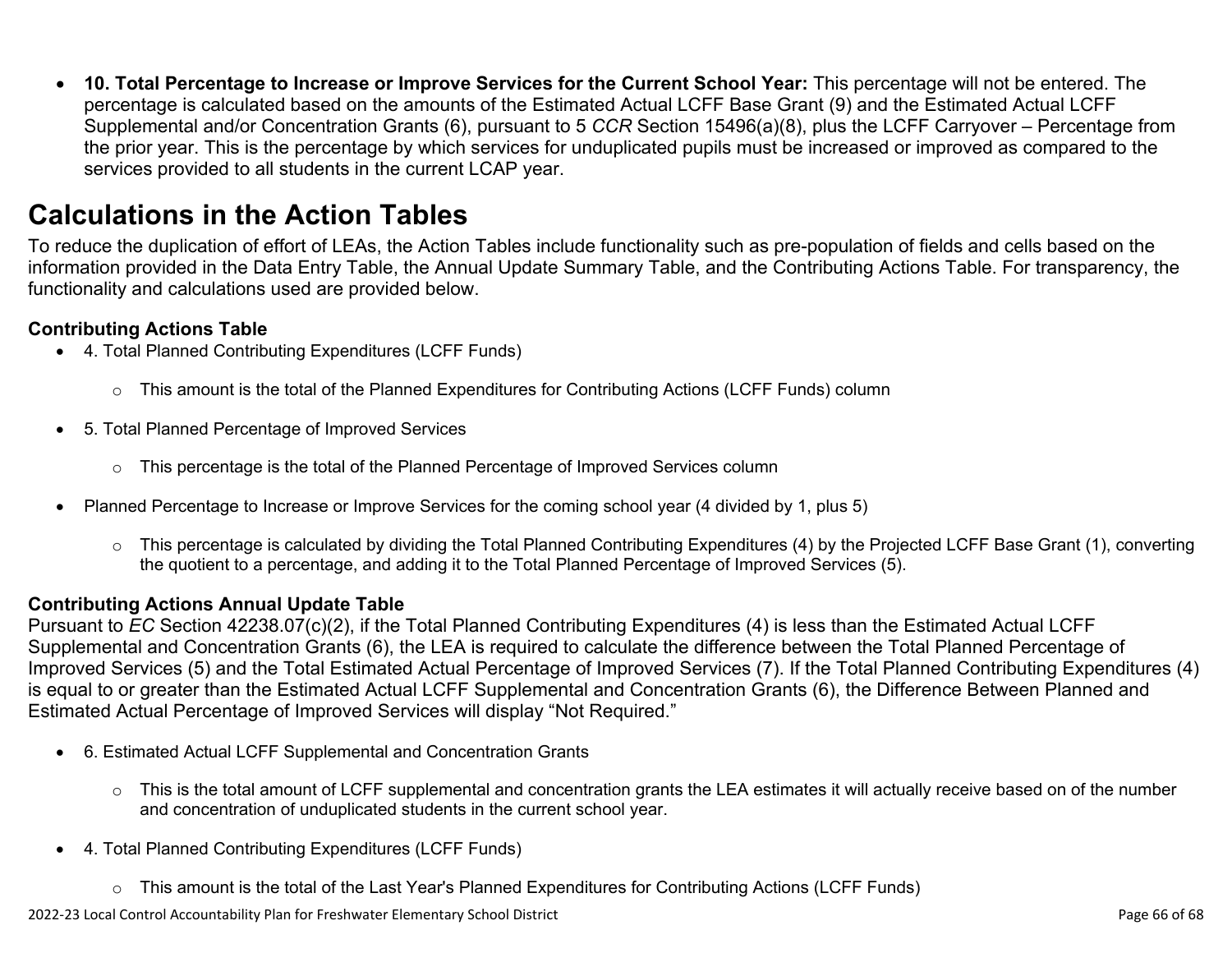- 7. Total Estimated Actual Expenditures for Contributing Actions
	- o This amount is the total of the Estimated Actual Expenditures for Contributing Actions (LCFF Funds)
- Difference Between Planned and Estimated Actual Expenditures for Contributing Actions (Subtract 7 from 4)
	- $\circ$  This amount is the Total Estimated Actual Expenditures for Contributing Actions (7) subtracted from the Total Planned Contributing Expenditures (4)
- 5. Total Planned Percentage of Improved Services (%)
	- o This amount is the total of the Planned Percentage of Improved Services column
- 8. Total Estimated Actual Percentage of Improved Services (%)
	- o This amount is the total of the Estimated Actual Percentage of Improved Services column
- Difference Between Planned and Estimated Actual Percentage of Improved Services (Subtract 5 from 8)
	- o This amount is the Total Planned Percentage of Improved Services (5) subtracted from the Total Estimated Actual Percentage of Improved Services (8)

#### **LCFF Carryover Table**

- 10. Total Percentage to Increase or Improve Services for the Current School Year (6 divided by 9 + Carryover %)
	- $\circ$  This percentage is the Estimated Actual LCFF Supplemental and/or Concentration Grants (6) divided by the Estimated Actual LCFF Base Grant (9) plus the LCFF Carryover – Percentage from the prior year.
- 11. Estimated Actual Percentage of Increased or Improved Services (7 divided by 9, plus 8)
	- o This percentage is the Total Estimated Actual Expenditures for Contributing Actions (7) divided by the LCFF Funding (9), then converting the quotient to a percentage and adding the Total Estimated Actual Percentage of Improved Services (8).
- 12. LCFF Carryover Dollar Amount LCFF Carryover (Subtract 11 from 10 and multiply by 9)
	- $\circ$  If the Estimated Actual Percentage of Increased or Improved Services (11) is less than the Estimated Actual Percentage to Increase or Improve Services (10), the LEA is required to carry over LCFF funds.

The amount of LCFF funds is calculated by subtracting the Estimated Actual Percentage to Increase or Improve Services (11) from the Estimated Actual Percentage of Increased or Improved Services (10) and then multiplying by the Estimated Actual LCFF Base Grant (9). This amount is the amount of LCFF funds that is required to be carried over to the coming year.